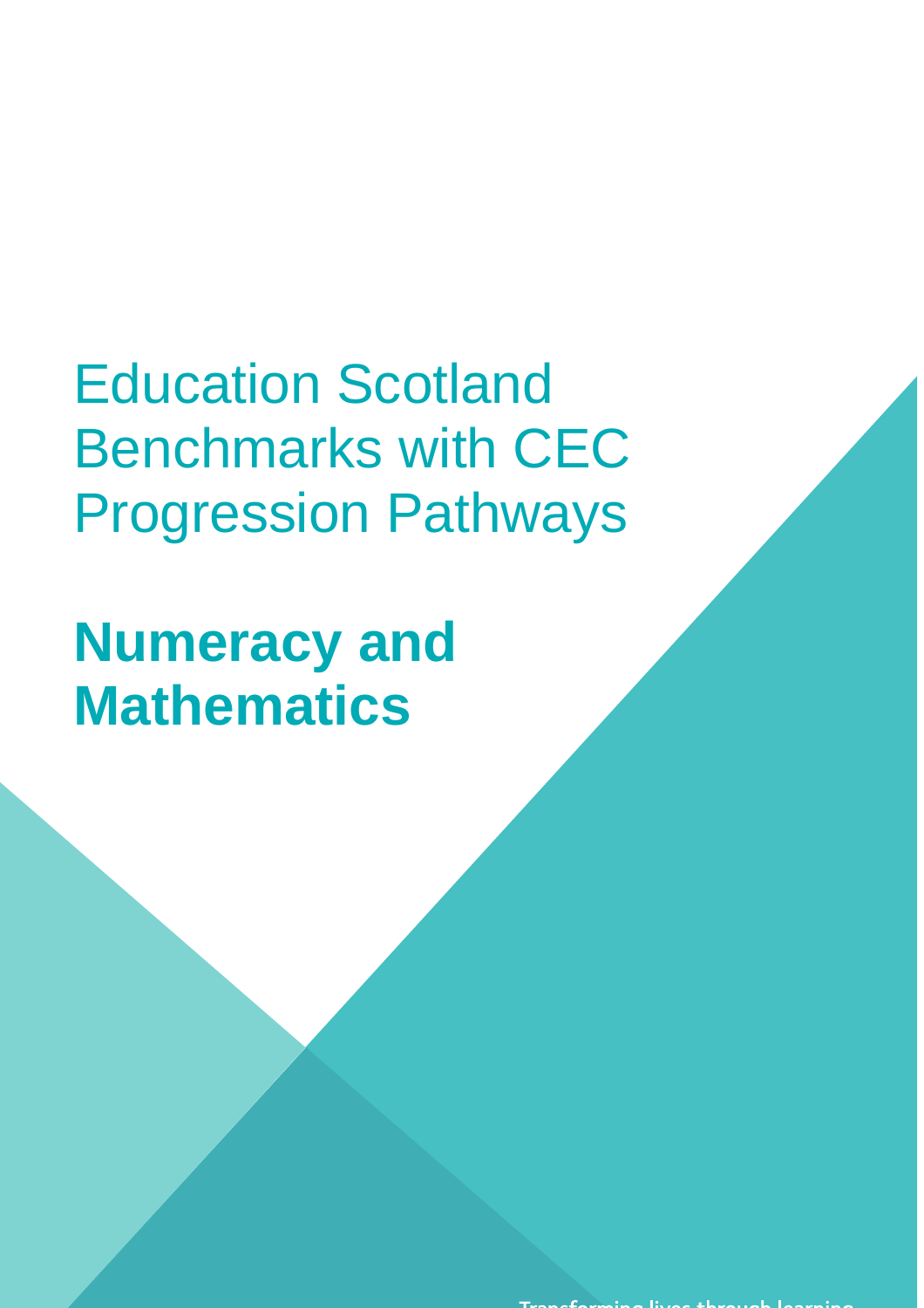# **Education Scotland Guidance on using Benchmarks for Assessment**



Education Scotland's [Curriculum for Excellence \(CfE\) Statement for Practitioners](https://education.gov.scot/improvement/Documents/cfestatement.pdf) (Aug 2016) stated that the two key resources which support practitioners to plan learning, teaching and assessment are:

- **Experiences and Outcomes**
- **Benchmarks**

Benchmarks have been developed to provide clarity on the national standards expected within each curriculum area at each level. They set out clear lines of progression in literacy and English and numeracy and mathematics, and across all other curriculum areas from Early to Fourth Levels (First to Fourth Levels in Modern Languages). Their purpose is to make clear what learners need to know and be able to do to progress through the levels, and to support consistency in teachers' and other practitioners' professional judgements.

Skills development is integrated into the Benchmarks to support greater shared understanding. An understanding of skills and how well they are developing will enable learners to make links between their current learning and their future career options and employment.

Benchmarks draw together and streamline a wide range of previous assessment guidance (including significant aspects of learning, progression frameworks and annotated exemplars) into one key resource to support teachers' and other practitioners' professional judgement of children's and young people's progress across all curriculum areas.

Benchmarks have been designed to support professional dialogue as part of the moderation process to assess where children and young people are in their learning. They will help to support holistic assessment approaches across learning. They should not be ticked off individually for assessment purposes.

Benchmarks for literacy and numeracy should be used to support teachers' professional judgement of achievement of a level. In other curriculum areas, Benchmarks support teachers and other practitioners to understand standards and identify children's and young people's next steps in learning. Evidence of progress and achievement will come from a variety of sources including:

- observing day-to-day learning within the classroom, playroom or working area;
- observation and feedback from learning activities that takes place in other environments, for example, outdoors, on work placements;
- coursework, including tests;
- learning conversations;
- planned periodic holistic assessment; and
- information from standardised assessment.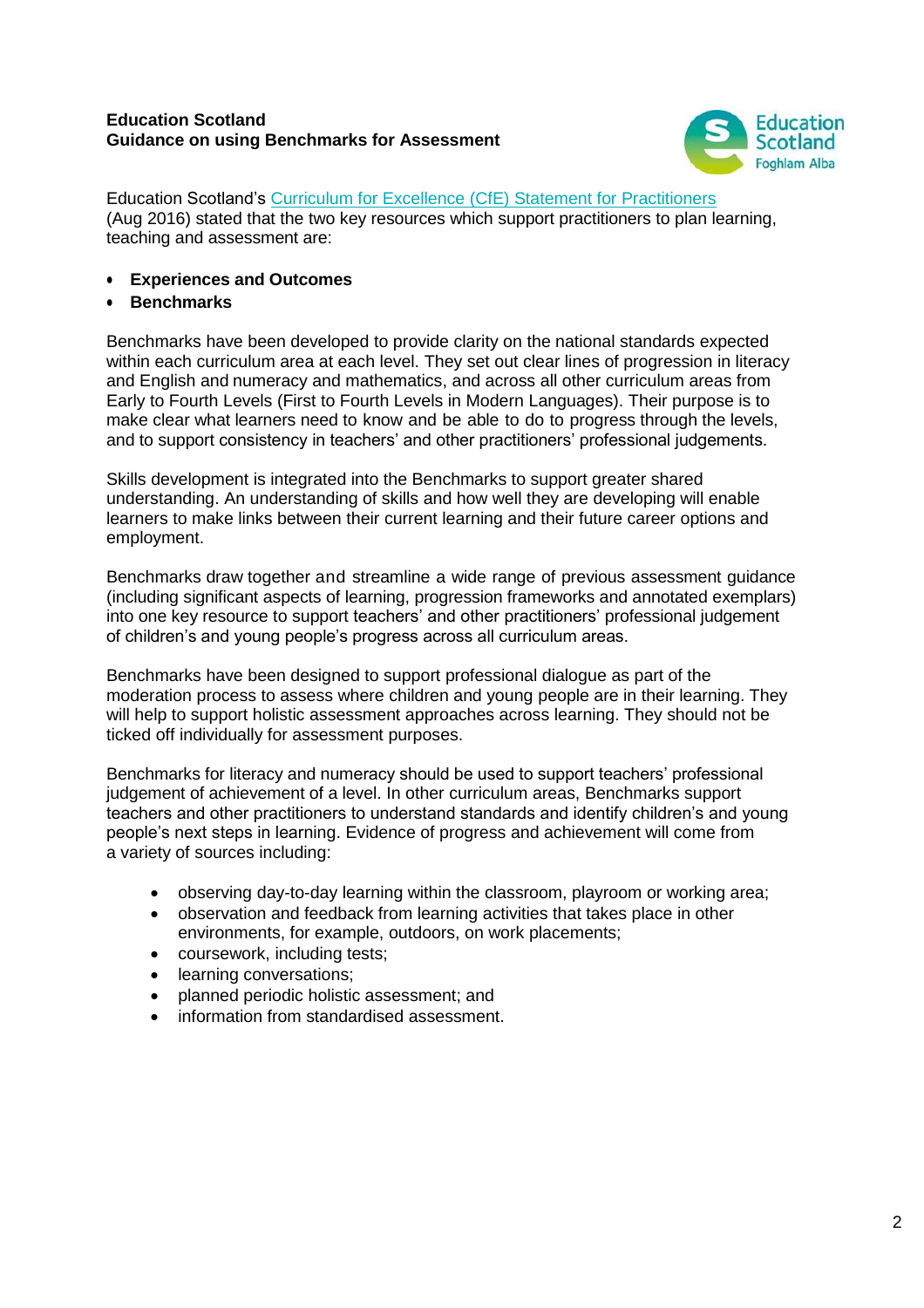## **Benchmarks in curriculum areas**

Benchmarks in each curriculum area are designed to be concise and accessible, with sufficient detail to communicate clearly the standards expected for each curriculum level.

Teachers and other practitioners can draw upon the Benchmarks to assess the knowledge, understanding, and skills for learning, life and work which children are developing in each curriculum area.

In secondary schools, Benchmarks can support subject specialist teachers in making robust assessments of learners' progress and the standards they achieve. They will help teachers ensure that learners make appropriate choices and are presented at an appropriate level for National Qualifications in the senior phase. This can help avoid excessive workload for teachers and unnecessary assessments for learners. For example, learners should have achieved relevant Fourth level Experiences and Outcomes before embarking on the National 5 qualifications. Schools should take careful account of this when options for S4 are being agreed. Benchmarks should be used to help with these important considerations.

# **Literacy and numeracy**

In literacy and numeracy, Benchmarks support teachers' professional judgement of achievement of a level. Teachers' professional judgements will be collected and published at national, local and school levels. It is important that these judgements are robust and reliable. This can only be achieved through effective moderation of planning learning, teaching and assessment.

Achievement of a level is based on teacher professional judgement, well informed by a wide range of evidence. Benchmarks should be used to review the range of evidence gathered to determine if the expected standard has been achieved and the learner has:

- achieved a **breadth** of learning across the knowledge, understanding and skills as set out in the Experiences and Outcomes for the level;
- responded consistently well to the level of **challenge** set out in the Experiences and Outcomes for the level and has moved forward to learning at the next level in some aspects; and
- demonstrated **application** of what they have learned in new and unfamiliar situations.

It is not necessary for learners to demonstrate mastery of every individual aspect of learning within Benchmarks at a particular level before moving on to the next level. However, it is important that there are no major gaps in children's and young people's learning when looking across the major organisers in each curriculum area.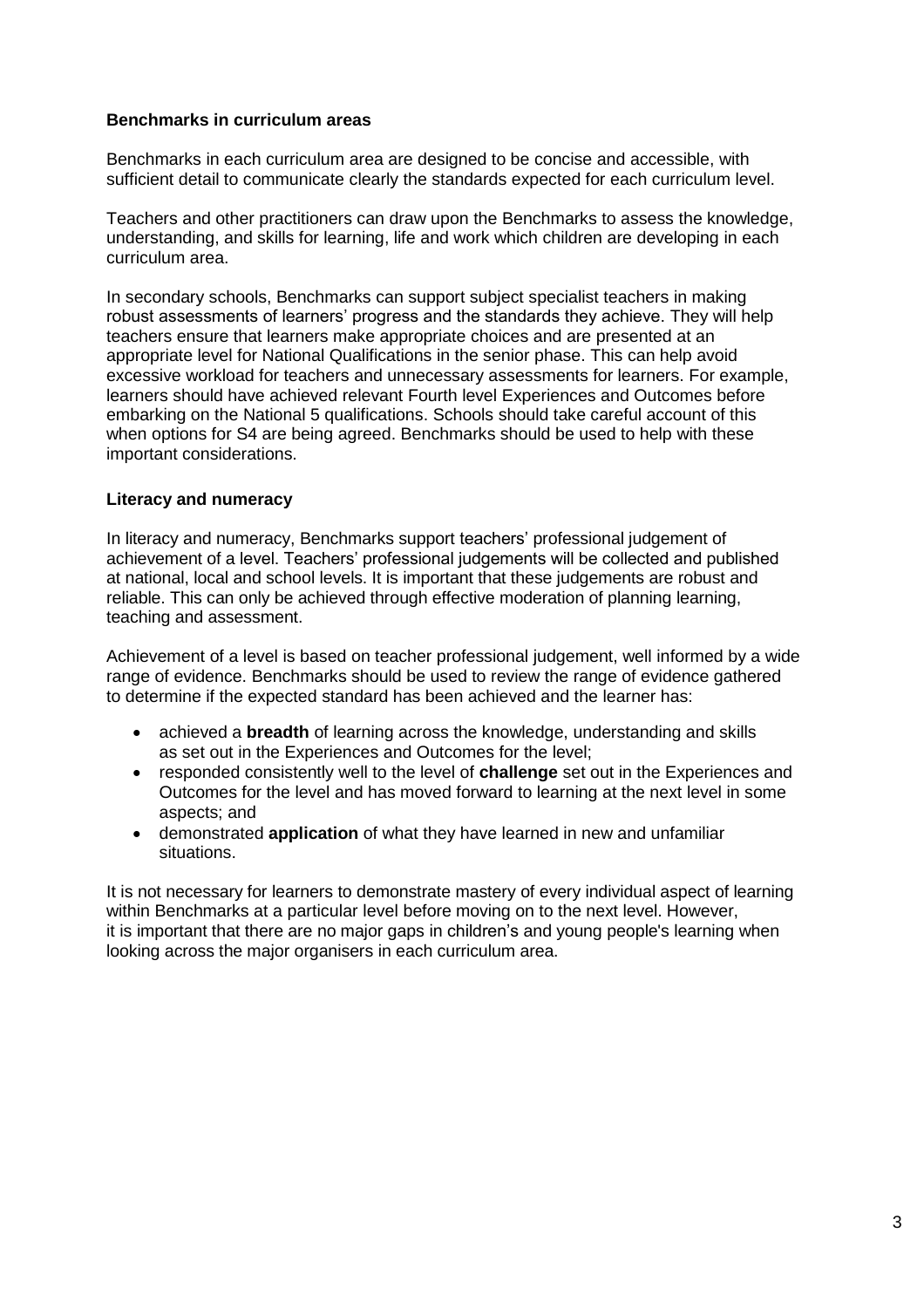# **Planning learning, teaching and assessment using the Benchmarks**

In addition to the [Curriculum for Excellence \(CfE\) Statement for Practitioners](https://education.gov.scot/improvement/Documents/cfestatement.pdf) from HM Chief Inspector of Education, August 2016, on the purpose and use of Benchmarks, teachers and other practitioners should note the following advice.

| <b>KEY MESSAGES - WHAT TO DO</b>                                                                                                                                                                        | <b>KEY MESSAGES - WHAT TO AVOID</b> |                                                                                                                            |  |
|---------------------------------------------------------------------------------------------------------------------------------------------------------------------------------------------------------|-------------------------------------|----------------------------------------------------------------------------------------------------------------------------|--|
| Use literacy and numeracy Benchmarks<br>to help monitor progress towards<br>achievement of a level, and to support<br>overall professional judgement of when<br>a learner has achieved a level.         | $\bullet$                           | Avoid undue focus on individual<br>Benchmarks which may result in<br>over-assessing or recording of learners'<br>progress. |  |
| Become familiar with other curriculum<br>area Benchmarks over time.                                                                                                                                     | $\bullet$                           | Avoid the requirement to spend time<br>collating excessive evidence to assess<br>learners' achievement.                    |  |
| Use Benchmarks to help assess whether<br>learners are making suitable progress<br>towards the national standards expected<br>and use the evidence to plan their next,<br>challenging steps in learning. | $\bullet$                           | There is no need to provide curriculum<br>level judgements in all curriculum areas<br>- stick to literacy and numeracy.    |  |
| Discuss Benchmarks within and<br>across schools to achieve a shared<br>understanding of the national standards<br>expected across curriculum areas.                                                     |                                     | Do not create excessive or elaborate<br>approaches to monitoring and tracking.                                             |  |
|                                                                                                                                                                                                         | $\bullet$                           | Do not assess Benchmarks individually.<br>Plan periodic, holistic assessment of<br>children's and young people's learning. |  |
|                                                                                                                                                                                                         |                                     | Do not tick off individual Benchmarks.                                                                                     |  |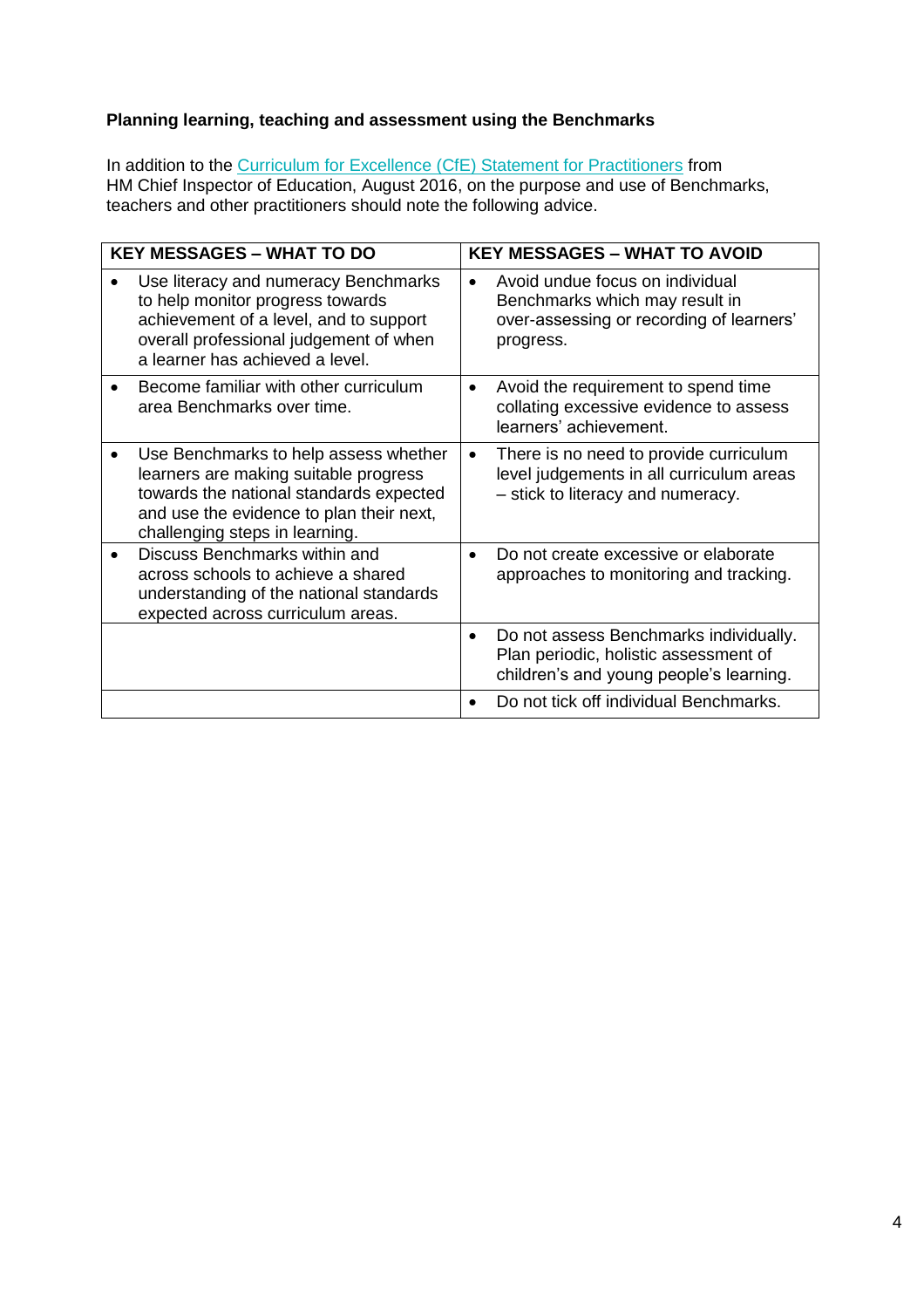## **Numeracy and Mathematical skills**

Numeracy and mathematical skills are embedded in the Experiences and Outcomes and cannot be taught in isolation. These skills can be developed through careful planning of learning activities, questions and a range of assessments. These should encourage learners to think about the concepts, going beyond the recall of knowledge and encouraging them to explain their thinking. As learners progress through Curriculum for Excellence levels, they should demonstrate increasing sophistication and independence in their ability to demonstrate, link, transfer and apply the following skills in a range of increasingly more challenging contexts:

- interpret questions;
- select and communicate processes and solutions;
- justify choice of strategy used;
- link mathematical concepts;
- use mathematical vocabulary and notation;
- use mental agility;
- reason algebraically; and
- determine the reasonableness of a solution.

## The table below provides a brief outline of the key features of each skill.

| <b>Numeracy and</b><br>mathematical<br>skill | Key features of the skill                                                                                                                                           | <b>Additional guidance</b>                                                                                                                                                                                                                                                                                                                                                                                                                                                                                                  |
|----------------------------------------------|---------------------------------------------------------------------------------------------------------------------------------------------------------------------|-----------------------------------------------------------------------------------------------------------------------------------------------------------------------------------------------------------------------------------------------------------------------------------------------------------------------------------------------------------------------------------------------------------------------------------------------------------------------------------------------------------------------------|
| Interpret<br>questions                       | selects the relevant<br>information<br>interprets data<br>highlights key words or<br>phrases<br>makes notes<br>draws diagrams<br>chooses appropriate<br>operations. | Learners need to:<br>interpret questions successfully in order to work out solutions;<br>select relevant information and be able to identify redundant or missing information<br>in a question;<br>interpret data and understand information presented to work out the solution;<br>be supported to develop their skills of interpreting questions by highlighting key words<br>or phrases, making notes or drawing diagrams; and<br>make important decisions about which operations to choose when solving a word problem. |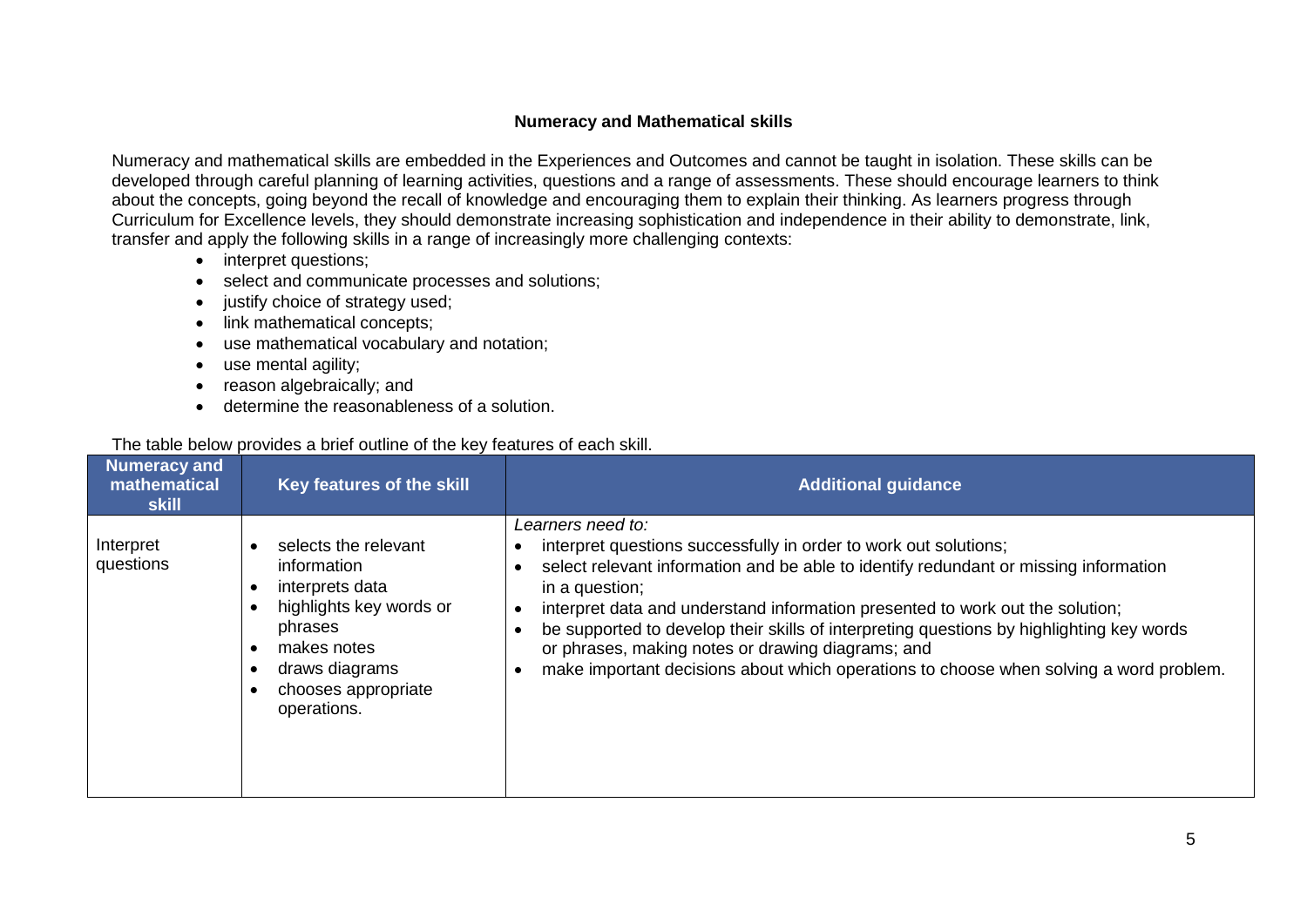| Select and<br>communicate<br>processes and<br>solutions | explains choice of process<br>$\bullet$<br>shares thinking<br>$\bullet$<br>verbalises or demonstrates<br>$\bullet$<br>thought processes.                                              | Learners need to:<br>be able to explain why they have chosen a particular process as it demonstrates<br>$\bullet$<br>their understanding of the task, question or assessment;<br>have frequent opportunities to discuss their thinking with their peers and teachers;<br>$\bullet$<br>select from a range of processes and increasingly choose processes which are most<br>$\bullet$<br>efficient;<br>discuss their solutions to verbalise their thought process, either through explaining their<br>thinking or demonstrating it pictorially; and<br>become more confident in their abilities to select from a growing repertoire of strategies,<br>articulate their chosen approaches with increasing clarity and make greater use of<br>specialised vocabulary. |
|---------------------------------------------------------|---------------------------------------------------------------------------------------------------------------------------------------------------------------------------------------|--------------------------------------------------------------------------------------------------------------------------------------------------------------------------------------------------------------------------------------------------------------------------------------------------------------------------------------------------------------------------------------------------------------------------------------------------------------------------------------------------------------------------------------------------------------------------------------------------------------------------------------------------------------------------------------------------------------------------------------------------------------------|
| Justify choice of<br>strategy used                      | shows and talks though<br>$\bullet$<br>their thinking<br>explains their strategy<br>$\bullet$<br>justifies choice of strategy<br>compared to other<br>approaches.                     | Learners need to:<br>show and talk through their thinking to better understand and explain their own strategies;<br>$\bullet$<br>regularly work in pairs and groups to learn with and from each other to refine their strategies;<br>$\bullet$<br>and<br>justify their choice of strategy, identifying the most efficient strategies for different types<br>$\bullet$<br>of task.                                                                                                                                                                                                                                                                                                                                                                                  |
| Link<br>mathematical<br>concepts                        | understands and applies<br>$\bullet$<br>links between mathematical<br>concepts<br>transfers learning in<br>one area to another<br>uses connections<br>$\bullet$<br>to solve problems. | Learners need to:<br>be able to link mathematical concepts through inverse operations and equivalences; and<br>$\bullet$<br>transfer and apply their knowledge and skills within numeracy and mathematics<br>$\bullet$<br>and across the curriculum to solve a range of problems.                                                                                                                                                                                                                                                                                                                                                                                                                                                                                  |
| Use mathematical<br>vocabulary and<br>notation          | uses correct mathematical<br>$\bullet$<br>vocabulary                                                                                                                                  | Learners need to:<br>apply the correct mathematical vocabulary, notation and appropriate units in a range<br>of contexts.                                                                                                                                                                                                                                                                                                                                                                                                                                                                                                                                                                                                                                          |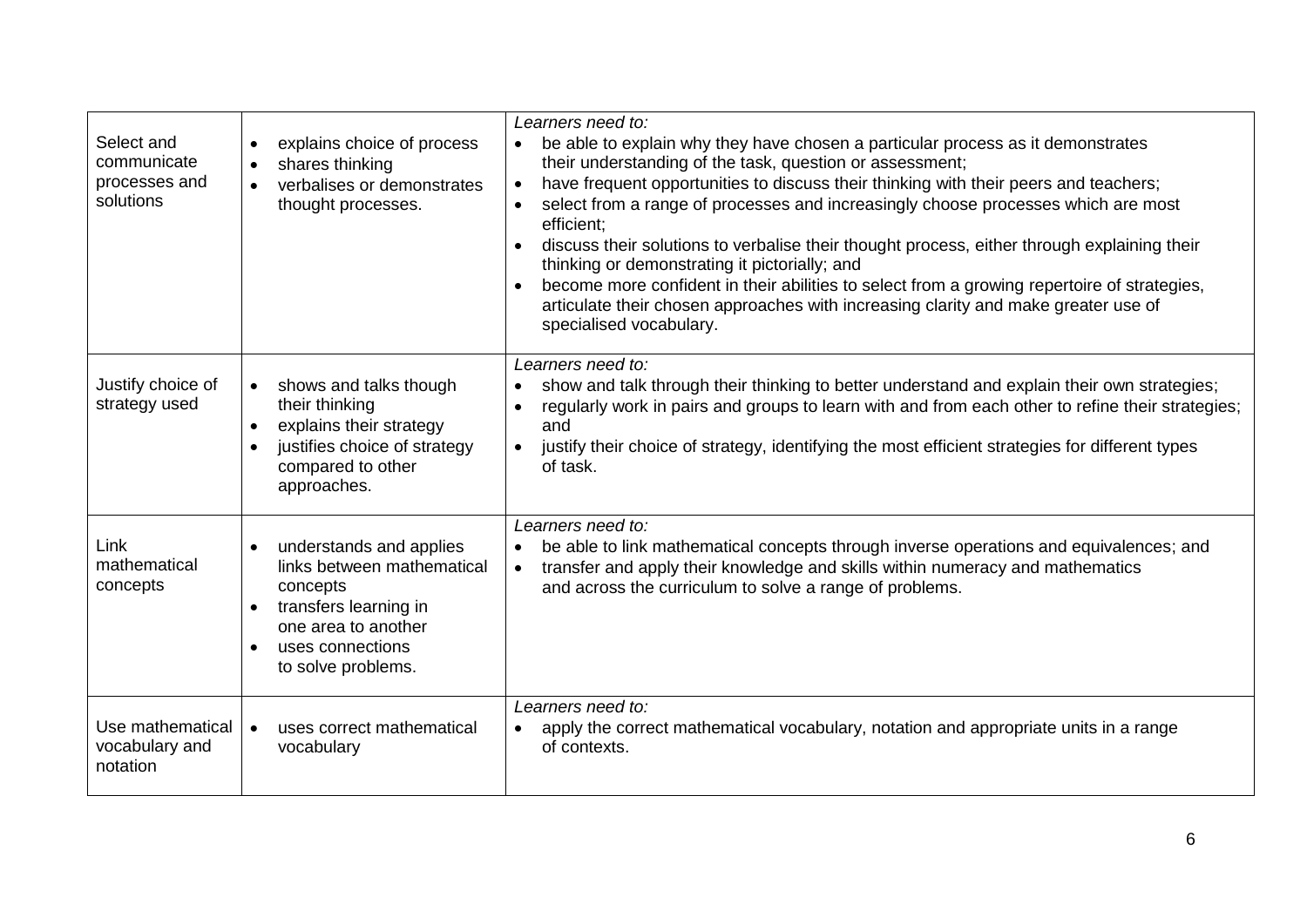| Mental agility                                   | knowledge of number facts<br>$\bullet$<br>manipulates numbers.                                                                    | Learners need to:<br>develop fluency in mental processes through a sound knowledge of key number facts; and<br>use strategies to manipulate an appropriate range of numbers and apply these to solve<br>$\bullet$<br>open-ended problems.                                                                            |
|--------------------------------------------------|-----------------------------------------------------------------------------------------------------------------------------------|----------------------------------------------------------------------------------------------------------------------------------------------------------------------------------------------------------------------------------------------------------------------------------------------------------------------|
| Reason<br>algebraically                          | finds the unknown quantity<br>understands and uses the<br>commutative, associative<br>and distributive laws.                      | Learners need to:<br>understand that numbers can be replaced by pictures or symbols and use this to solve<br>problems; and<br>apply commutative, associative and distributive laws to work with expressions<br>and equations.                                                                                        |
| Determine the<br>reasonableness<br>of a solution | routinely uses estimation<br>$\bullet$<br>and rounding skills<br>selects the most appropriate<br>$\bullet$<br>degree of accuracy. | Learners need to:<br>use estimation and rounding to estimate and check the reasonableness of a solution;<br>$\bullet$<br>consider the context of the question when determining the reasonableness of the solution;<br>$\bullet$<br>and<br>select the appropriate degree of accuracy for the given task.<br>$\bullet$ |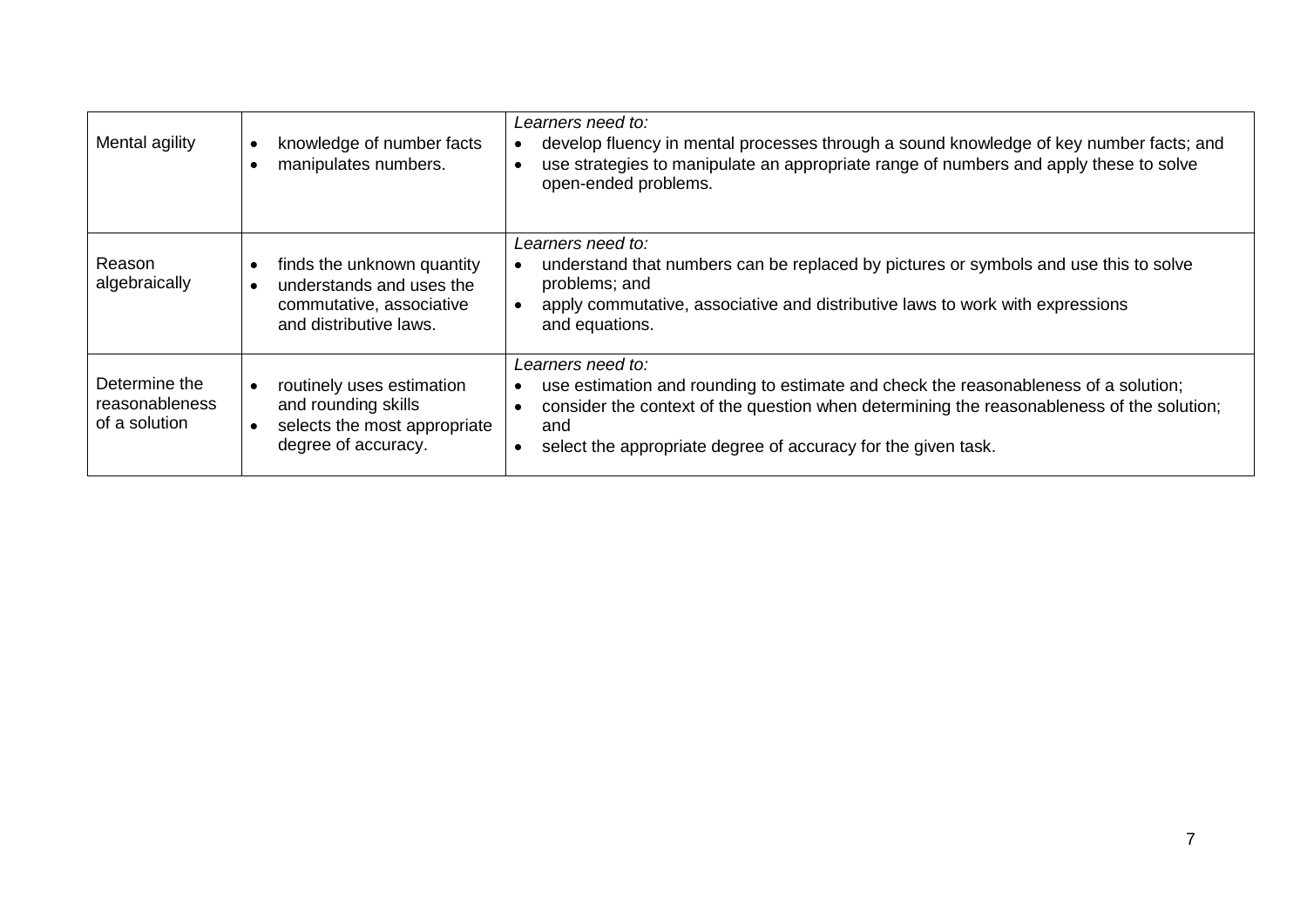# **Early Level Numeracy and Mathematics**

|               | <b>Curriculum</b><br>organisers          | <b>Experiences and</b><br><b>Outcomes for planning</b><br>learning, teaching<br>and assessment                                                                                  | <b>Nursery Tracker</b>                                                                                                                                                                                                                                                                                                                                  | <b>Achieving Early Level</b>                                                                                                                                                                                                                                                                                                                                                                              | <b>Benchmarks to support</b><br>practitioners' professional<br>judgement of achievement of<br>a level                                                                                                                                                                                                                                                                                                                                                                                                                                                |
|---------------|------------------------------------------|---------------------------------------------------------------------------------------------------------------------------------------------------------------------------------|---------------------------------------------------------------------------------------------------------------------------------------------------------------------------------------------------------------------------------------------------------------------------------------------------------------------------------------------------------|-----------------------------------------------------------------------------------------------------------------------------------------------------------------------------------------------------------------------------------------------------------------------------------------------------------------------------------------------------------------------------------------------------------|------------------------------------------------------------------------------------------------------------------------------------------------------------------------------------------------------------------------------------------------------------------------------------------------------------------------------------------------------------------------------------------------------------------------------------------------------------------------------------------------------------------------------------------------------|
| and measure   | <b>Estimation and</b><br>rounding        | I am developing a sense of<br>size and amount by<br>observing, exploring, using<br>and communicating with<br>others about things in the<br>world around me.<br><b>MNU 0-01a</b> | Use appropriate language<br>to compare quantities<br>(MNU 0-01a).                                                                                                                                                                                                                                                                                       | Compare the size, length, weight and<br>volume of objects in relation to each<br>other (MNU 0-01a).<br>Use the amount of objects in one<br>group to help estimate the quantity<br>in other groups (MNU 0-01a).<br>Check my estimate by counting<br>(MNU 0-01a).                                                                                                                                           | Recognises the number of<br>$\bullet$<br>objects in a group, without<br>counting (subitising)<br>and uses this information to<br>estimate the number of objects<br>in other groups.<br>Checks estimates by counting.<br>$\bullet$<br><b>Demonstrates skills of</b><br>$\bullet$<br>estimation in the contexts of<br>number and measure using<br>relevant vocabulary, including<br>less than, longer than, more<br>than and the same.                                                                                                                 |
| Number, money | <b>Number</b><br>and number<br>processes | I have explored numbers,<br>understanding that they<br>represent quantities, and<br>I can use them to count,<br>create sequences and<br>describe order.<br><b>MNU 0-02a</b>     | Say short forward and<br>backward number word<br>sequences (including zero)<br>starting and stopping at<br>different numbers within<br>10 (MNU 0-02a/SEAL 5.1).<br>Recognise and identify the<br>numerals to 10 (MNU 0-<br>02a/SEAL 5.2).<br>Subitise a small group of up<br>to 3 items (say how many<br>items are there without<br>counting them) when | Say short forward and backward<br>number word sequences (including<br>zero) starting and stopping at<br>different numbers within 30 (MNU<br>0-02a/SEAL 6.1).<br>Tell which number comes before/<br>after a given number within 30<br>(MNU 0-02a/SEAL 6.1).<br>Recognise and identify the numerals<br>to 20 (MNU 0-02a/SEAL 6.2).<br>Sequence a small group of numerals<br>within 20 (MNU 0-02a/SEAL 6.2). | <b>Explains that zero means there</b><br>$\bullet$<br>is none of a particular quantity<br>and is represented<br>by the numeral 0.<br><b>Recalls the number sequence</b><br>$\bullet$<br>forwards within the range 0 -<br>30, from any given number.<br><b>Recalls the number sequence</b><br>$\bullet$<br>backwards from 20.<br><b>Identifies and recognises</b><br>$\bullet$<br>numbers from 0 to 20.<br><b>Orders all numbers forwards</b><br>$\bullet$<br>and backwards within the<br>range 0 - 20.<br>Identifies the number before,<br>$\bullet$ |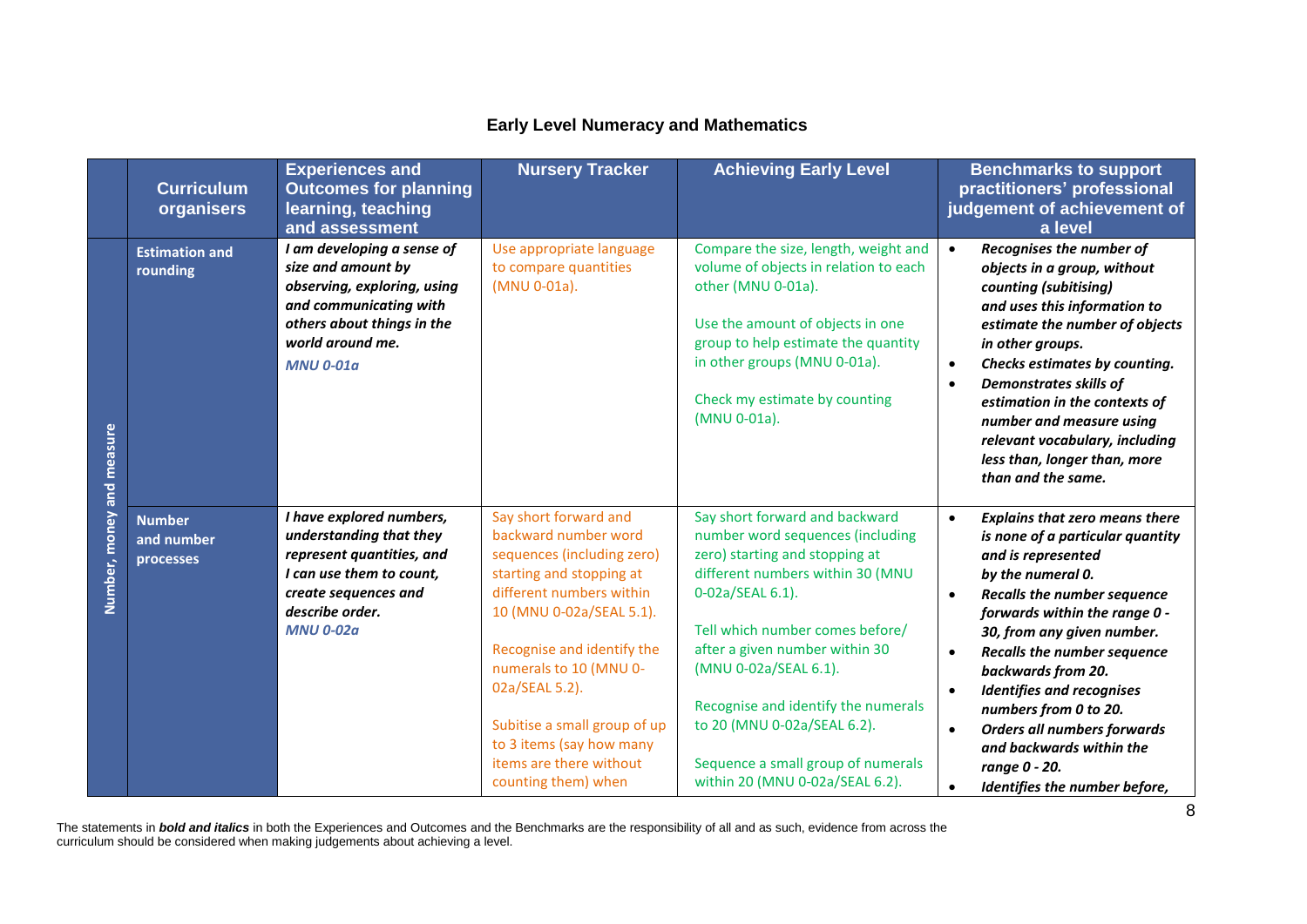| <b>Curriculum</b><br>organisers | <b>Experiences and</b><br><b>Outcomes for planning</b><br>learning, teaching<br>and assessment                                                                                                  | <b>Nursery Tracker</b>                                                                                                                | <b>Achieving Early Level</b>                                                                                                                                                                                                                                                                                                                                                                                                                                                                                                                                                              | <b>Benchmarks to support</b><br>practitioners' professional<br>judgement of achievement of<br>a level                                                                                                                                                                                                                                                                                                                                                                                                                                                                                                                                                                                                                                                                                                                                                                                                                                                                                                                   |
|---------------------------------|-------------------------------------------------------------------------------------------------------------------------------------------------------------------------------------------------|---------------------------------------------------------------------------------------------------------------------------------------|-------------------------------------------------------------------------------------------------------------------------------------------------------------------------------------------------------------------------------------------------------------------------------------------------------------------------------------------------------------------------------------------------------------------------------------------------------------------------------------------------------------------------------------------------------------------------------------------|-------------------------------------------------------------------------------------------------------------------------------------------------------------------------------------------------------------------------------------------------------------------------------------------------------------------------------------------------------------------------------------------------------------------------------------------------------------------------------------------------------------------------------------------------------------------------------------------------------------------------------------------------------------------------------------------------------------------------------------------------------------------------------------------------------------------------------------------------------------------------------------------------------------------------------------------------------------------------------------------------------------------------|
|                                 | I use practical materials and<br>can 'count on and back' to<br>help me understand addition<br>and subtraction, recording<br>my ideas<br>and solutions<br>in different ways.<br><b>MNU 0-03a</b> | presented in dice/domino<br>patterns (MNU 0-02a/SEAL<br>$5.4$ ).<br>Count items in one<br>collection/one row (MNU<br>0-03a/SEAL 5.3). | Find missing numbers on a number<br>line, numeral track/roll (MNU 0-<br>02a/SEAL 6.2).<br>Subitise dice patterns to 6, pairs<br>patterns (to 6 and then 10) and<br>random arrays (up to 4 items) (MNU<br>0-02a/SEAL 5.4, 6.4).<br>Understand and use first, second,<br>third, and beyond in relevant<br>contexts (MNU 0-02a).<br>Work out how many items there are<br>altogether in two collections when<br>both collections are screened, and<br>share the strategy used (MNU 0-<br>03a/SEAL 6.3).<br>Build doubles on fingers to help<br>learn double facts (MNU 0-03a/SEAL<br>$5.5$ ). | the number after and missing<br>numbers in a sequence within<br>20.<br>Uses one-to-one<br>$\bullet$<br>correspondence to count a<br>given number of objects to 20.<br>Identifies 'how many?' in<br>$\bullet$<br>regular dot patterns, for<br>example, arrays, five frames,<br>ten frames, dice and irregular<br>dot patterns, without having to<br>count (subitising).<br>Groups items recognising that<br>$\bullet$<br>the appearance of the group<br>has no effect on the overall<br>total (conservation of number).<br>Uses ordinal numbers in real<br>$\bullet$<br>life contexts, for example, 'I am<br>third in the line'.<br>Uses the language of before,<br>$\bullet$<br>after and in-between.<br>Counts on and back in ones to<br>$\bullet$<br>add and subtract.<br>Doubles numbers to a total of<br>$\bullet$<br>10 mentally.<br>When counting objects,<br>$\bullet$<br>understands that the number<br>name of the last object<br>counted is the name given to<br>the total number of objects in<br>the group. |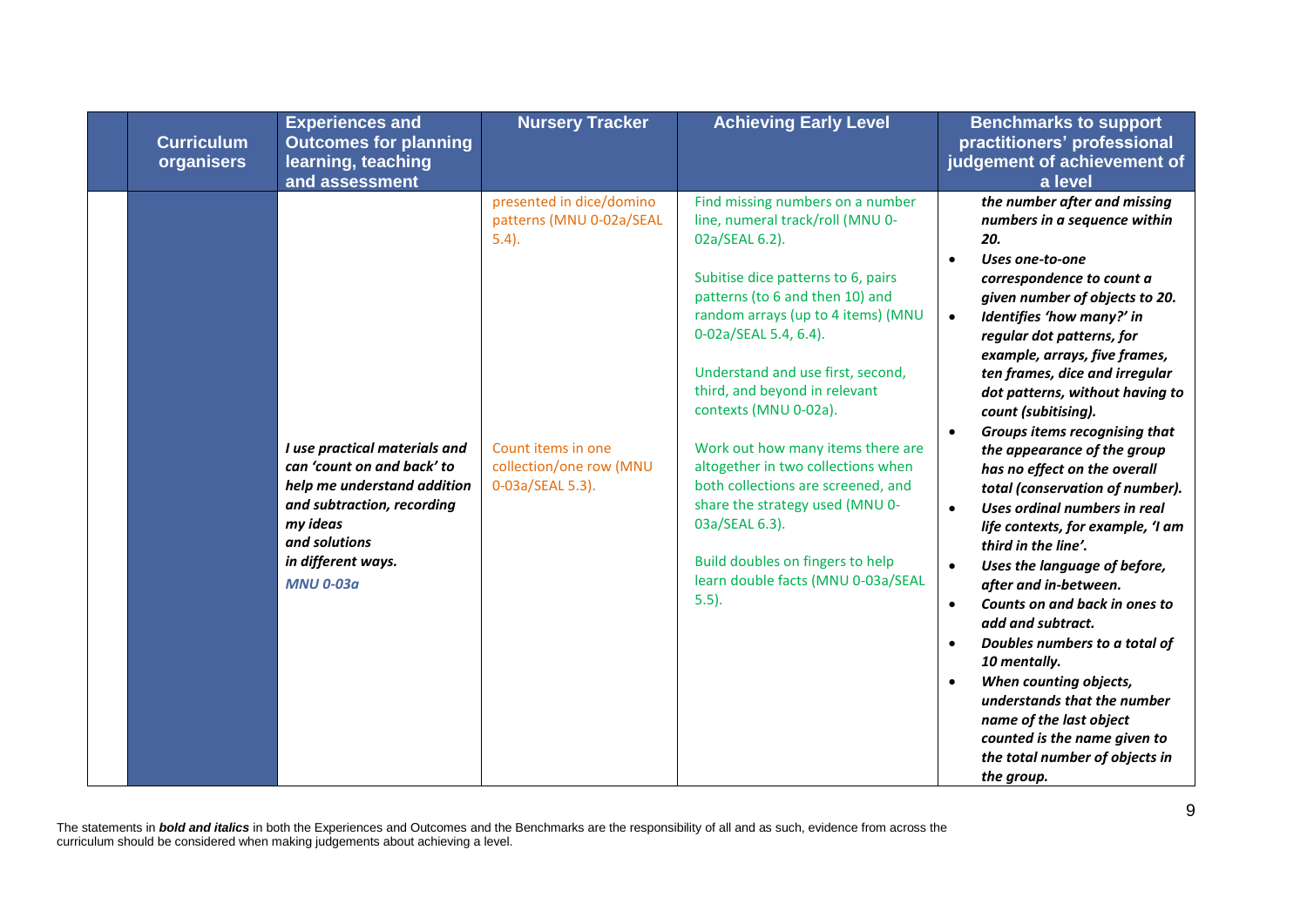| <b>Curriculum</b><br>organisers                           | <b>Experiences and</b><br><b>Outcomes for planning</b><br>learning, teaching<br>and assessment                                             | <b>Nursery Tracker</b>                                                                                     | <b>Achieving Early Level</b>                                                                                                                                                                                                                                                                                                                                                                                        | <b>Benchmarks to support</b><br>practitioners' professional<br>judgement of achievement of<br>a level                                                                                                                                                                                                                     |
|-----------------------------------------------------------|--------------------------------------------------------------------------------------------------------------------------------------------|------------------------------------------------------------------------------------------------------------|---------------------------------------------------------------------------------------------------------------------------------------------------------------------------------------------------------------------------------------------------------------------------------------------------------------------------------------------------------------------------------------------------------------------|---------------------------------------------------------------------------------------------------------------------------------------------------------------------------------------------------------------------------------------------------------------------------------------------------------------------------|
|                                                           |                                                                                                                                            |                                                                                                            |                                                                                                                                                                                                                                                                                                                                                                                                                     | Partitions quantities to 10 into<br>$\bullet$<br>two or more parts and<br>recognises that this does<br>not affect the total.<br>Adds and subtracts mentally to<br>$\bullet$<br>10.<br>Uses appropriately the<br>$\bullet$<br>mathematical symbols $+$ , $-$ and<br>Solves simple missing number<br>$\bullet$<br>problems. |
| <b>Multiples, factors</b><br>and primes                   | There are no Experiences and<br>Outcomes at early level.                                                                                   |                                                                                                            |                                                                                                                                                                                                                                                                                                                                                                                                                     | There are no Experiences and<br>Outcomes at early level.                                                                                                                                                                                                                                                                  |
| <b>Powers</b><br>and roots                                | There are no Experiences and<br>Outcomes at early level.                                                                                   |                                                                                                            |                                                                                                                                                                                                                                                                                                                                                                                                                     | There are no Experiences and<br>Outcomes at early level.                                                                                                                                                                                                                                                                  |
| <b>Fractions, decimal</b><br>fractions and<br>percentages | I can share out a group of<br>items by making smaller<br>groups and can split<br>a whole object into smaller<br>parts.<br><b>MNU 0-07a</b> | Share items into smaller<br>groups (MNU 0-07a).<br>Split a whole object into<br>smaller parts (MNU 0-07a). | Share items into equal groups when I<br>know how many groups I need, or<br>when I know how many items need<br>to go in each group (MNU 0-<br>07a/SEAL 6.6).<br>Split a whole object into smaller<br>parts, and understand that 'equal<br>parts' are the same size (MNU 0-<br>$07a$ ).<br>Use the language of a half when<br>describing parts of an object which<br>has been split equally in two (MNU<br>$0-07a$ ). | Splits a whole into smaller<br>$\bullet$<br>parts and explains that equal<br>parts are the same size.<br>Uses appropriate vocabulary to<br>$\bullet$<br>describe halves.<br>Shares out a group of items<br>$\bullet$<br>equally into smaller groups.                                                                      |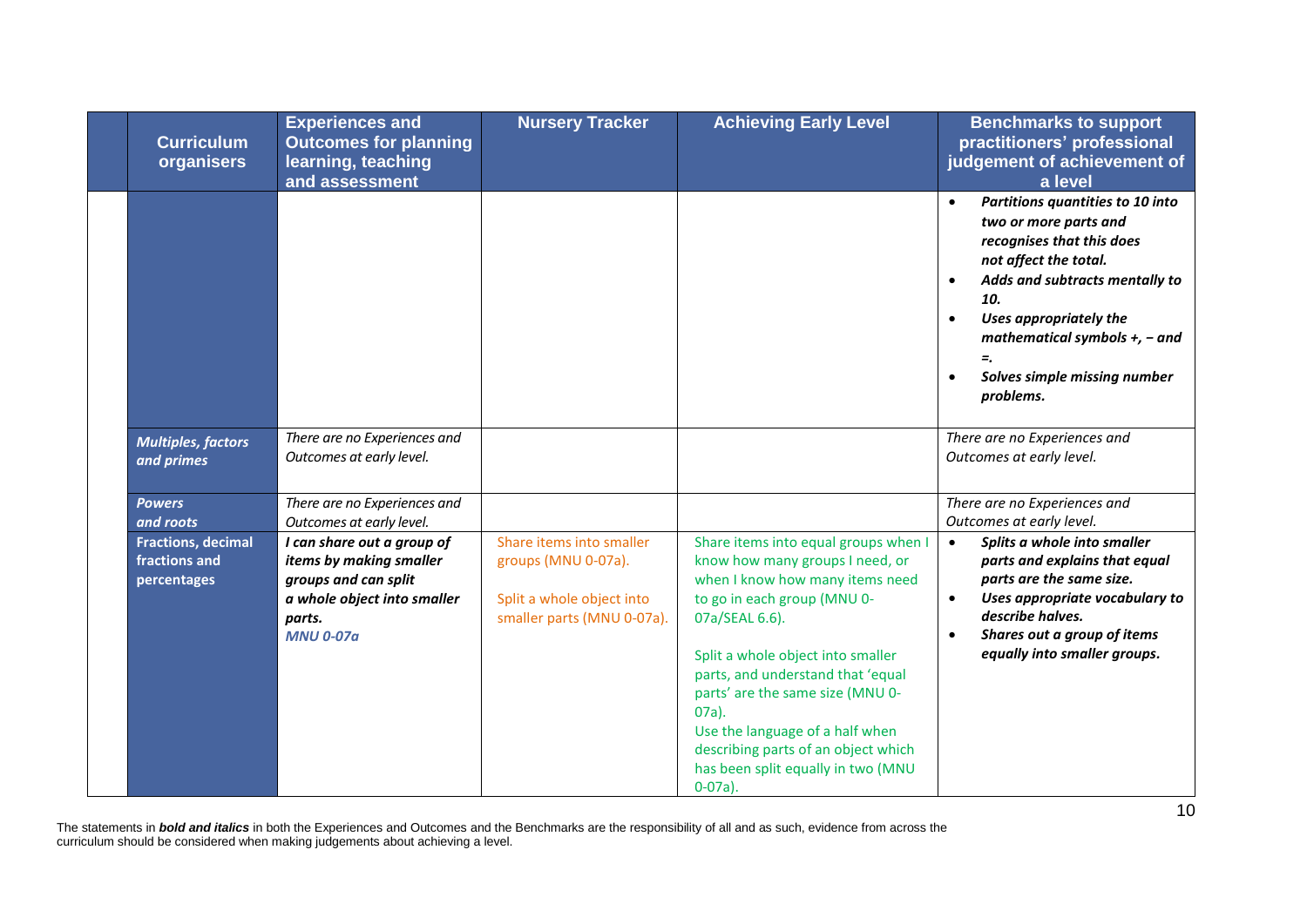| <b>Curriculum</b><br>organisers | <b>Experiences and</b><br><b>Outcomes for planning</b><br>learning, teaching<br>and assessment                                                                                                                  | <b>Nursery Tracker</b>                                                                             | <b>Achieving Early Level</b>                                                                                                                                                                                                                                    | <b>Benchmarks to support</b><br>practitioners' professional<br>judgement of achievement of<br>a level                                                                                                                                                                                                                                                                                                                                                                                                                                                                                                                                                                                                                                                              |
|---------------------------------|-----------------------------------------------------------------------------------------------------------------------------------------------------------------------------------------------------------------|----------------------------------------------------------------------------------------------------|-----------------------------------------------------------------------------------------------------------------------------------------------------------------------------------------------------------------------------------------------------------------|--------------------------------------------------------------------------------------------------------------------------------------------------------------------------------------------------------------------------------------------------------------------------------------------------------------------------------------------------------------------------------------------------------------------------------------------------------------------------------------------------------------------------------------------------------------------------------------------------------------------------------------------------------------------------------------------------------------------------------------------------------------------|
| <b>Money</b>                    | I am developing my<br>awareness of how money is<br>used and can recognise and<br>use a range of coins.<br><b>MNU 0-09a</b>                                                                                      |                                                                                                    | Count out the correct number of 1p<br>coins to pay for an item (MNU 0-<br>09a).                                                                                                                                                                                 | Identifies all coins to £2.<br>$\bullet$<br><b>Applies addition and</b><br>$\bullet$<br>subtraction skills and uses 1p,<br>2p, 5p and 10p coins<br>to pay the exact value for items<br>to 10p.                                                                                                                                                                                                                                                                                                                                                                                                                                                                                                                                                                     |
| <b>Time</b>                     | I am aware of how routines<br>and events in my world link<br>with times and seasons, and<br>have explored ways to record<br>and display these using clocks,<br>calendars and other methods.<br><b>MNU 0-10a</b> | Sort events using the<br>language of day, night and<br>morning, afternoon,<br>evening (MNU 0-10a). | Know and continue that the<br>repeating pattern for the days of the<br>week and seasons of the year (MNU<br>$0-10a$ ).<br>Tell the time on the hour e.g. 3<br>o'clock.<br>Apply my knowledge of time to help<br>me make sense of time and events in<br>my life. | <b>Links daily routines and</b><br>$\bullet$<br>personal events to time<br>sequences.<br>Names the days of the week in<br>$\bullet$<br>sequence, knows the months of<br>the year and talks about<br>features of the four seasons in<br>relevant contexts.<br>Recognises, talks about and<br>$\bullet$<br>where appropriate, engages<br>with everyday devices<br>used to measure or display<br>time, including clocks,<br>calendars, sand timers and<br>visual timetables.<br><b>Reads analogue and digital</b><br>$\bullet$<br>o'clock times (12 hour only) and<br>represents<br>this on a digital display or clock<br>face.<br>Uses appropriate language<br>$\bullet$<br>when discussing time, including<br>before, after, o'clock, hour<br>hand and minute hand. |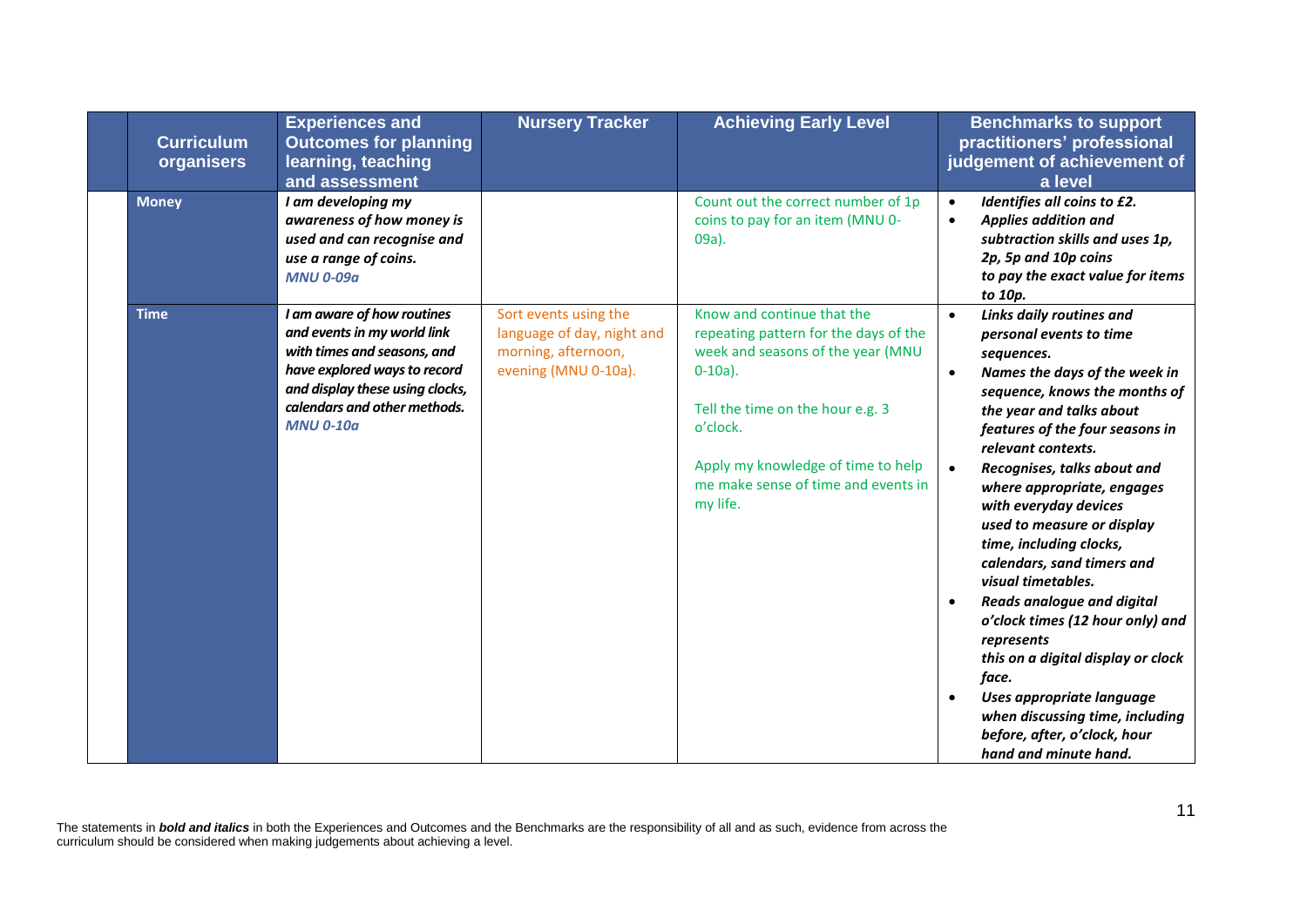| <b>Curriculum</b><br>organisers                                                 | <b>Experiences and</b><br><b>Outcomes for planning</b><br>learning, teaching<br>and assessment                                                                                                  | <b>Nursery Tracker</b>                                                                                                                                                                                                              | <b>Achieving Early Level</b>                                                                                                                                                                                                                                                                                                 | <b>Benchmarks to support</b><br>practitioners' professional<br>judgement of achievement of<br>a level                                                                                                                                                                                                                                                                                                                                                                                                                                                                                                                                                          |
|---------------------------------------------------------------------------------|-------------------------------------------------------------------------------------------------------------------------------------------------------------------------------------------------|-------------------------------------------------------------------------------------------------------------------------------------------------------------------------------------------------------------------------------------|------------------------------------------------------------------------------------------------------------------------------------------------------------------------------------------------------------------------------------------------------------------------------------------------------------------------------|----------------------------------------------------------------------------------------------------------------------------------------------------------------------------------------------------------------------------------------------------------------------------------------------------------------------------------------------------------------------------------------------------------------------------------------------------------------------------------------------------------------------------------------------------------------------------------------------------------------------------------------------------------------|
| <b>Measurement</b>                                                              | I have experimented with<br>everyday items as units of<br>measure to investigate and<br>compare sizes and amounts<br>in my environment, sharing<br>my findings with others.<br><b>MNU 0-11a</b> | Choose and use everyday<br>items to measure length,<br>height, weight and volume<br>(MNU 0-11a).<br>Use appropriate language<br>to compare the size,<br>length and height of<br>objects e.g. bigger, taller,<br>longer (MNU 0-11a). | Use appropriate language to<br>compare everyday items by length,<br>height, weight and capacity ("how<br>many  they hold"), and put objects<br>in order according to weight, length,<br>height and capacity (MNU 0-11a).<br>Estimate the length, height, weight<br>and capacity ("how many  will that<br>hold?) (MNU 0-11a). | Shares relevant experiences in<br>$\bullet$<br>which measurements of<br>lengths, heights,<br>mass and capacities are used,<br>for example, in baking.<br><b>Describes common objects</b><br>$\bullet$<br>using appropriate<br>measurement language,<br>including tall, heavy and<br>empty.<br><b>Compares and describes</b><br>$\bullet$<br>lengths, heights, mass and<br>capacities using everyday<br>language, including longer,<br>shorter, taller, heavier, lighter,<br>more and less.<br>Estimates, then measures, the<br>$\bullet$<br>length, height, mass and<br>capacity of familiar<br>objects using a range of<br>appropriate non-standard<br>units. |
| <b>Mathematics – its</b><br>impact on the<br>world, past, present<br>and future | There are no Experiences and<br>Outcomes at early level.                                                                                                                                        |                                                                                                                                                                                                                                     |                                                                                                                                                                                                                                                                                                                              | There are no Experiences and<br>Outcomes at early level.                                                                                                                                                                                                                                                                                                                                                                                                                                                                                                                                                                                                       |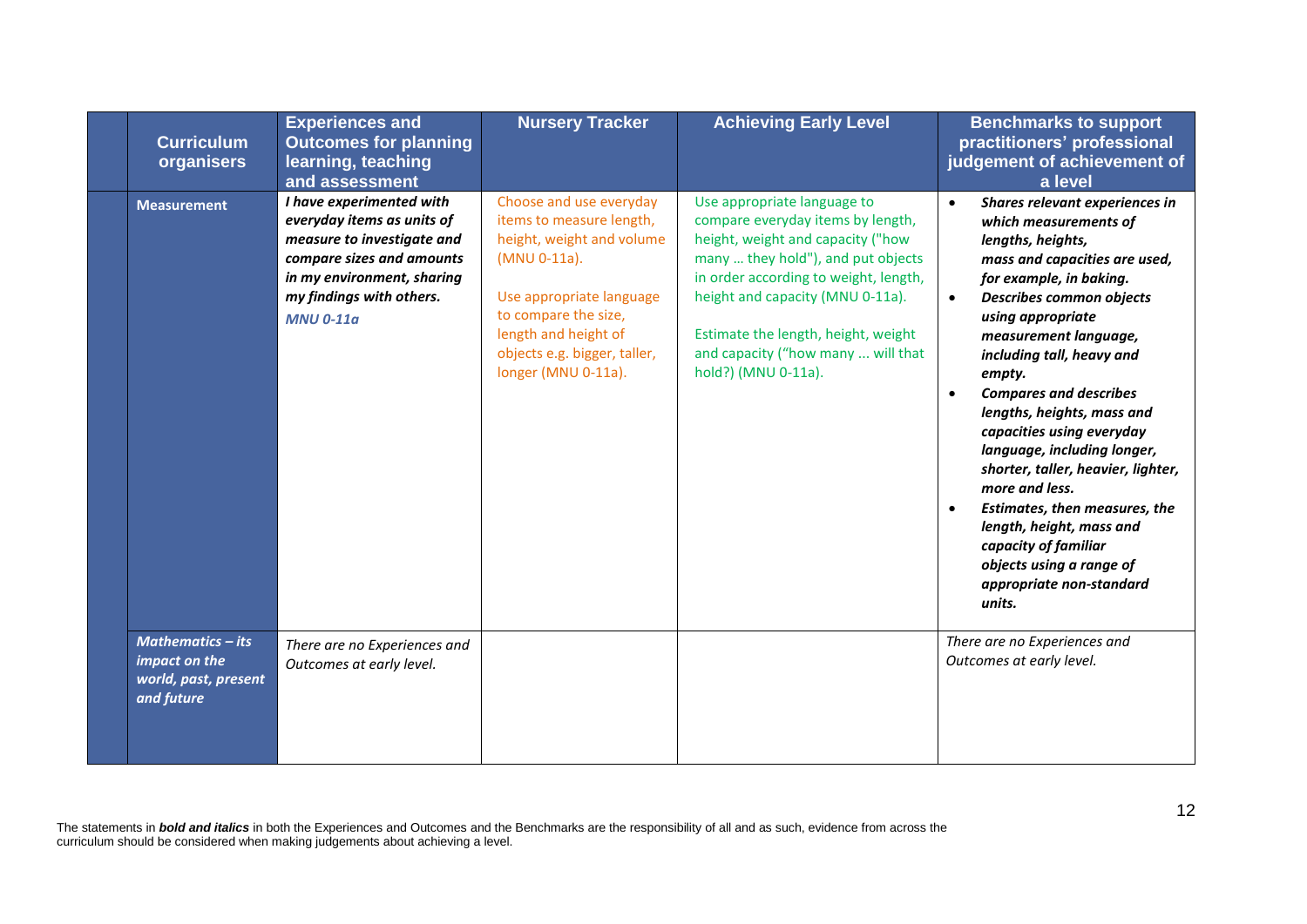|                              | <b>Curriculum</b><br>organisers                     | <b>Experiences and</b><br><b>Outcomes for planning</b><br>learning, teaching<br>and assessment                                                                                                                                                         | <b>Nursery Tracker</b>                                                                                                          | <b>Achieving Early Level</b>                                                                                                                        | <b>Benchmarks to support</b><br>practitioners' professional<br>judgement of achievement of<br>a level                                                                                                                                                                                                                                    |
|------------------------------|-----------------------------------------------------|--------------------------------------------------------------------------------------------------------------------------------------------------------------------------------------------------------------------------------------------------------|---------------------------------------------------------------------------------------------------------------------------------|-----------------------------------------------------------------------------------------------------------------------------------------------------|------------------------------------------------------------------------------------------------------------------------------------------------------------------------------------------------------------------------------------------------------------------------------------------------------------------------------------------|
|                              | <b>Patterns and</b><br>relationships                | I have spotted and explored<br>patterns in my own and<br>the wider environment<br>and can copy and continue<br>these and create my<br>own patterns.<br><b>MTH 0-13a</b>                                                                                |                                                                                                                                 | Apply my knowledge of patterns to<br>create and continue patterns of my<br>own (MTH 0-13a).                                                         | Copies, continues and creates<br>$\bullet$<br>simple patterns involving<br>objects, shapes and numbers.<br>Explores, recognises and<br>$\bullet$<br>continues simple number<br>patterns.<br>Finds missing numbers on a<br>$\bullet$<br>number line within the range 0 -<br>20.                                                           |
|                              | <b>Expressions and</b><br>equations                 | There are no Experiences and<br>Outcomes at early level.                                                                                                                                                                                               |                                                                                                                                 |                                                                                                                                                     | There are no Experiences and<br>Outcomes at early level.                                                                                                                                                                                                                                                                                 |
|                              | <b>Properties</b><br>of 2D shapes and 3D<br>objects | I enjoy investigating objects<br>and shapes and can sort,<br>describe and be creative with<br>them.<br><b>MTH 0-16a</b>                                                                                                                                | Name simple 2D shapes<br>(MTH 0-16a).<br>Investigate properties of<br>different 3D objects (e.g.<br>does it roll?) (MTH 0-16a). | Use my knowledge of simple 2D<br>shapes and 3D objects to classify and<br>compare (MTH 0-16a).                                                      | Recognises, describes and sorts<br>$\bullet$<br>common 2D shapes and 3D<br>objects according to various<br>criteria, for example, straight,<br>round, flat and curved.                                                                                                                                                                   |
| Shape, position and movement | Angle, symmetry<br>and transformation               | In movement, games, and<br>using technology I can use<br>simple directions and<br>describe positions.<br><b>MTH 0-17a</b><br>I have had fun creating<br>a range of symmetrical<br>pictures and patterns<br>using a range of media.<br><b>MTH 0-19a</b> | Use positional words to<br>describe where<br>things/people are (MTH 0-<br>$17a$ ).                                              | Follow and describe a journey using<br>directional language (MTH 0-17a).<br>Make a symmetrical pattern using a<br>variety of resources (MTH 0-19a). | Understands and correctly uses<br>$\bullet$<br>the language of position and<br>direction, including in front,<br>behind, above, below, left,<br>right, forwards and backwards,<br>to solve simple problems in<br>movement games.<br>Identifies, describes and creates<br>$\bullet$<br>symmetrical pictures with one<br>line of symmetry. |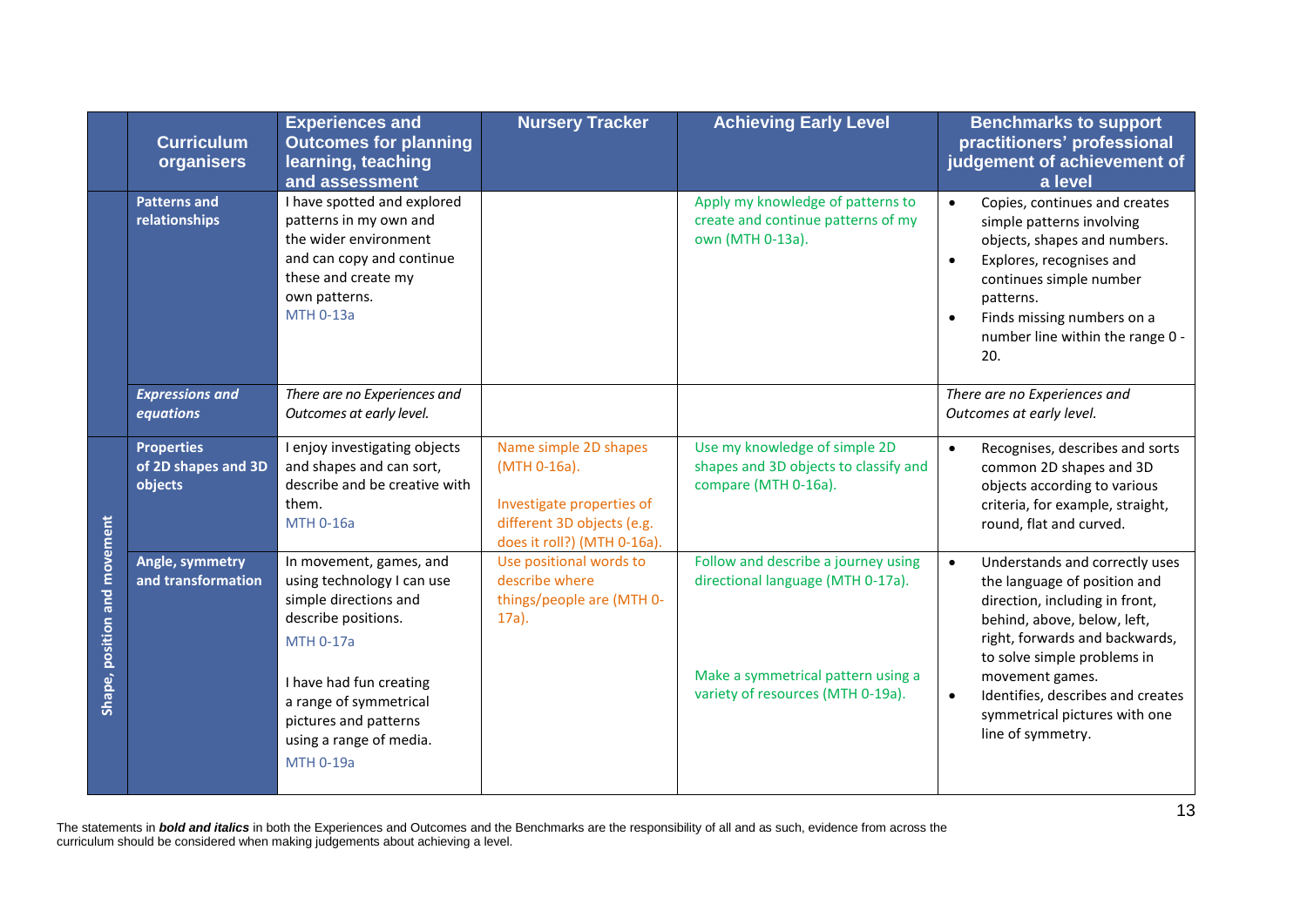|                      | <b>Curriculum</b><br>organisers           | <b>Experiences and</b><br><b>Outcomes for planning</b><br>learning, teaching<br>and assessment                                                                | <b>Nursery Tracker</b>                                                                                                     | <b>Achieving Early Level</b>                                                                                                                                                                         | <b>Benchmarks to support</b><br>practitioners' professional<br>judgement of achievement of<br>a level                                                                                                                                                                                             |
|----------------------|-------------------------------------------|---------------------------------------------------------------------------------------------------------------------------------------------------------------|----------------------------------------------------------------------------------------------------------------------------|------------------------------------------------------------------------------------------------------------------------------------------------------------------------------------------------------|---------------------------------------------------------------------------------------------------------------------------------------------------------------------------------------------------------------------------------------------------------------------------------------------------|
|                      | Data and analysis                         | I can collect objects and ask<br>questions to gather<br>information, organising and<br>displaying my findings in<br>different ways.<br><b>MNU 0-20a</b>       | Ask questions to help to<br>get the information<br>needed (MNU 0-20a).                                                     | Organise objects/information<br>collected and display findings for<br>others to see (MNU 0-20a).<br>Use the information collected and<br>displayed to help make choices or<br>decisions (MNU 0-20a). | Asks simple questions to collect<br>$\bullet$<br>data for a specific purpose.<br><b>Collects and organises objects</b><br>$\bullet$<br>for a specific purpose.<br>Applies counting skills to ask<br>$\bullet$<br>and answer questions and<br>makes relevant choices<br>and decisions based on the |
| Information handling |                                           | I can match objects, and sort<br>using my own and others'<br>criteria, sharing my ideas<br>with others.<br><b>MNU 0-20b</b>                                   | Sort objects using set<br>criteria, making a decision<br>about what belongs/does<br>not belong to a set (MNU<br>$0-20b$ ). | Choose criteria for matching and<br>sorting, organise items using this<br>criteria, and explain and justify the<br>criteria used (MNU 0-20b).                                                        | data.<br>Contributes to concrete or<br>$\bullet$<br>pictorial displays where one<br>object or drawing represents<br>one data value, using digital<br>technologies as appropriate.<br>Uses knowledge of colour,<br>$\bullet$                                                                       |
|                      |                                           | I can use the signs and<br>charts around me for<br>information, helping me<br>plan and make choices and<br>decisions in my<br>daily life.<br><b>MNU 0-20c</b> | Explain what information a<br>specific sign gives me<br>(MNU 0-20c).                                                       | Use signs and charts to help me<br>make choices and decisions in my<br>everyday life (MNU 0-20c).                                                                                                    | shape, size and other<br>properties to match and sort<br>items in a variety of different<br>ways.<br>Interprets simple graphs, charts<br>$\bullet$<br>and signs and demonstrates<br>how they support planning,<br>choices and decision making.                                                    |
|                      | <b>Ideas of chance and</b><br>uncertainty | There are no Experiences and<br>Outcomes at early level.                                                                                                      |                                                                                                                            |                                                                                                                                                                                                      | There are no Experiences and<br>Outcomes at early level.                                                                                                                                                                                                                                          |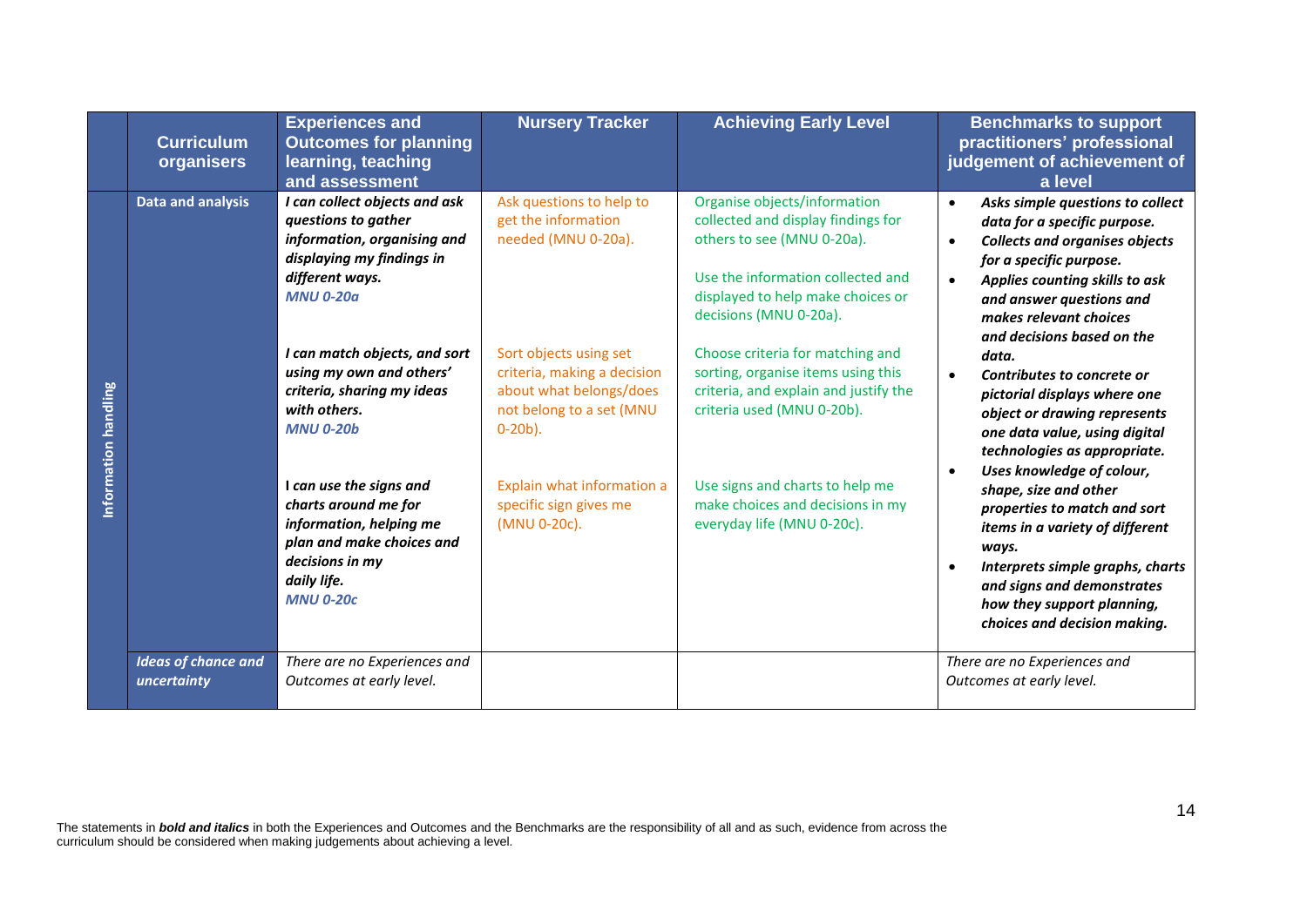### **First Level Numeracy and Mathematics**

|                           | <b>Curriculum</b><br>organisers       | <b>Experiences and</b><br><b>Outcomes for</b><br>planning learning,<br>teaching<br>and assessment                                                                                                                                              |                                                                                                                                            |                                                                                                                                                        |                                                                                                                                                                                                                                                                                                                                                        | <b>Benchmarks to support practitioners'</b><br>professional judgement of achievement of a<br>level                                                                                                                                                                                                                    |
|---------------------------|---------------------------------------|------------------------------------------------------------------------------------------------------------------------------------------------------------------------------------------------------------------------------------------------|--------------------------------------------------------------------------------------------------------------------------------------------|--------------------------------------------------------------------------------------------------------------------------------------------------------|--------------------------------------------------------------------------------------------------------------------------------------------------------------------------------------------------------------------------------------------------------------------------------------------------------------------------------------------------------|-----------------------------------------------------------------------------------------------------------------------------------------------------------------------------------------------------------------------------------------------------------------------------------------------------------------------|
| Number, money and measure | <b>Estimation and</b><br>rounding     | I can share ideas<br>with others to<br>develop ways of<br>estimating the<br>answer to a<br>calculation or<br>problem, work out<br>the actual answer,<br>then check my<br>solution by<br>comparing it with<br>the estimate.<br><b>MNU 1-01a</b> | Use awareness of<br>size and amount to<br>make more refined<br>comparisons of<br>quantities or size<br>(MNU 1-01a).                        | <b>Use knowledge</b><br>of number to give<br>simple estimates<br>(MNU 1-01a).<br><b>Round whole</b><br>numbers to the<br>nearest 10 (MNU<br>$1-01a$ ). | <b>Round whole</b><br>numbers to the<br>nearest 100 (MNU 1-<br>$01a$ ).<br>Use estimation to<br>help predict the<br>approximate answer<br>to a problem, and<br>then check that the<br>answer makes sense<br>after carrying out a<br>calculation (MNU 1-<br>$01a$ ).<br>Apply knowledge of<br>estimation to solve<br>real life problems<br>(MNU 1-01a). | Uses strategies to estimate an answer to a<br>$\bullet$<br>calculation or problem, for example,<br>doubling and rounding.<br>Rounds whole numbers to the nearest 10<br>$\bullet$<br>and 100 and uses this routinely to estimate<br>and check the reasonableness of a solution.                                        |
|                           | <b>Number and</b><br>number processes | I have investigated<br>how whole<br>numbers are<br>constructed, can<br>understand the<br>importance of zero<br>within the system<br>and can use my<br>knowledge to                                                                             | Say forwards and<br>backwards number<br>word sequences<br>starting and<br>stopping at<br>different numbers<br>to 100 (MNU 1-<br>02a/SEAL). | Sequence/order<br>a group of<br>numerals to 1000<br>(MNU 1-<br>02a/SEAL).<br>Recognise,<br>identify and<br>make (using                                 | <b>Reads, writes, orders</b><br>and recites whole<br>numbers to 1000.<br>starting from any<br>number in the<br>sequence.<br><b>Demonstrates</b><br>understanding of zero                                                                                                                                                                               | Reads, writes, orders and recites whole<br>$\bullet$<br>numbers to 1000, starting from any<br>number<br>in the sequence.<br>Demonstrates understanding of zero as a<br>$\bullet$<br>placeholder in whole numbers to 1000.<br>Uses correct mathematical vocabulary<br>$\bullet$<br>when discussing the four operations |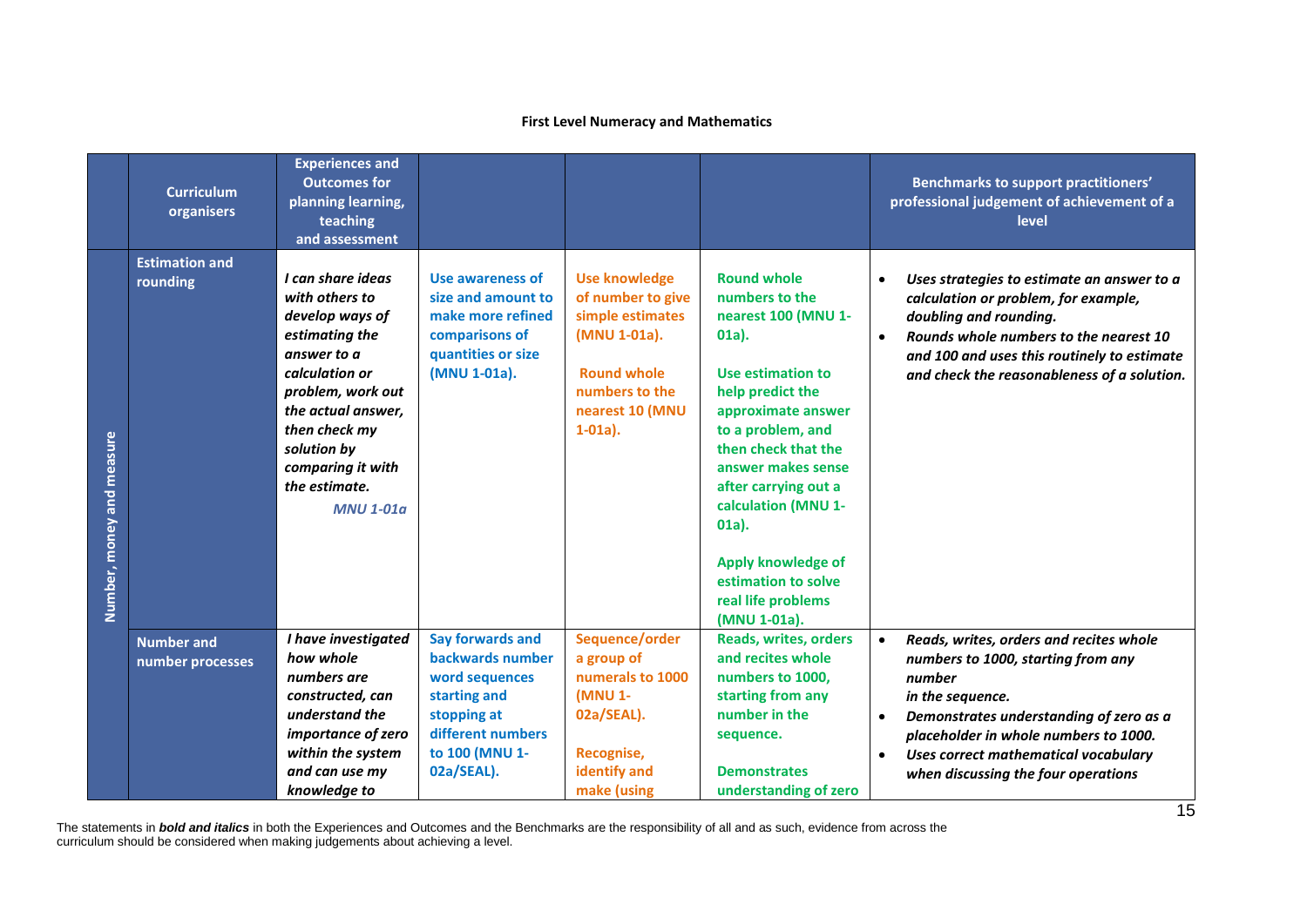| <b>Curriculum</b><br>organisers | <b>Experiences and</b><br><b>Outcomes for</b><br>planning learning,<br>teaching<br>and assessment                                                                                                                                                                                                           |                                                                                                                                                                                                                                                                                                                                                                                                                                                                                  |                                                                                                                                                                                                                                                                                                                                                                                               |                                                                                                                                                                                                                                                                                                                                                                                                                                                                                                                                                                                                      | <b>Benchmarks to support practitioners'</b><br>professional judgement of achievement of a<br>level                                                                                                                                                                                                                                                                                                                                                                                                                                                                                                                                                                                                                                                                                                                                                                                                                                                                                                                                                                                                                                                                                        |
|---------------------------------|-------------------------------------------------------------------------------------------------------------------------------------------------------------------------------------------------------------------------------------------------------------------------------------------------------------|----------------------------------------------------------------------------------------------------------------------------------------------------------------------------------------------------------------------------------------------------------------------------------------------------------------------------------------------------------------------------------------------------------------------------------------------------------------------------------|-----------------------------------------------------------------------------------------------------------------------------------------------------------------------------------------------------------------------------------------------------------------------------------------------------------------------------------------------------------------------------------------------|------------------------------------------------------------------------------------------------------------------------------------------------------------------------------------------------------------------------------------------------------------------------------------------------------------------------------------------------------------------------------------------------------------------------------------------------------------------------------------------------------------------------------------------------------------------------------------------------------|-------------------------------------------------------------------------------------------------------------------------------------------------------------------------------------------------------------------------------------------------------------------------------------------------------------------------------------------------------------------------------------------------------------------------------------------------------------------------------------------------------------------------------------------------------------------------------------------------------------------------------------------------------------------------------------------------------------------------------------------------------------------------------------------------------------------------------------------------------------------------------------------------------------------------------------------------------------------------------------------------------------------------------------------------------------------------------------------------------------------------------------------------------------------------------------------|
|                                 | explain the link<br>between a digit,<br>its place and its<br>value.<br><b>MNU 1-02a</b><br>I can use addition,<br>subtraction,<br>multiplication and<br>division when<br>solving problems,<br>making best use of<br>the mental<br>strategies and<br>written skills I have<br>developed.<br><b>MNU 1-03a</b> | <b>Recognise and</b><br>identify the<br>numerals to 100<br>(MNU 1-02a/SEAL).<br>Sequence/order a<br>group of numerals<br>to 100 (MNU 1-<br>02a/SEAL).<br><b>Choose and use</b><br>efficient count by<br>one strategies to<br>solve a variety of<br>addition.<br>subtraction or<br>related problems<br>(MNU 1-03a/SEAL).<br><b>Combine and</b><br>partition numbers<br>in the range 1 to 10<br>(MNU 1-03a/SEAL).<br><b>Use concrete</b><br>materials to work<br>out the number of | arrow cards and<br>digit cards) 3-<br>digit numerals<br>(MNU 1-<br>02a/SEAL).<br><b>Choose and use</b><br>the most efficient<br>non count by one<br>strategy to add<br>and subtract<br>within 20, and<br>can explain my<br>thinking (MNU 1-<br>03a/SEAL).<br><b>Understand and</b><br>use the link<br>between addition<br>and subtraction<br>to solve simple<br>problems (MNU<br>1-03a/SEAL). | as a placeholder in<br>whole numbers to<br>1000.<br><b>Uses correct</b><br>mathematical<br>vocabulary when<br>discussing the four<br>operations including,<br>subtract, add, sum of,<br>total, multiply,<br>product, divide and<br>shared equally.<br><b>Identifies the value of</b><br>each digit in a whole<br>number with three<br>digits, for example,<br>$867 = 800 + 60 + 7.$<br><b>Counts forwards and</b><br>backwards in 2s, 5s,<br>10s and 100s.<br><b>Demonstrates</b><br>understanding of the<br>commutative law, for<br>example,<br>$6 + 3 = 3 + 6$ or $2 \times 4 =$<br>$4 \times 2$ . | including, subtract, add, sum of, total,<br>multiply, product, divide and shared<br>equally.<br>Identifies the value of each digit in a whole<br>$\bullet$<br>number with three digits, for example,<br>$867 = 800 + 60 + 7$ .<br>Counts forwards and backwards in 2s, 5s,<br>$\bullet$<br>10s and 100s.<br>Demonstrates understanding of the<br>$\bullet$<br>commutative law, for example,<br>$6 + 3 = 3 + 6$ or $2 \times 4 = 4 \times 2$ .<br>$\bullet$<br>Applies strategies to determine<br>multiplication facts, for example, repeated<br>addition, grouping, arrays and<br>multiplication facts.<br>Solves addition and subtraction problems<br>$\bullet$<br>with three digit whole numbers.<br>Adds and subtracts multiples of 10 or 100<br>$\bullet$<br>to or from any whole number to 1000.<br>$\bullet$<br>Applies strategies to determine division<br>facts, for example, repeated subtraction,<br>equal groups, sharing equally, arrays and<br>multiplication facts.<br>Uses multiplication and division facts to<br>solve problems within the number range<br>0 to 1000.<br>Multiplies and divides whole numbers by<br>$\bullet$<br>10 and 100 (whole number answers only). |
|                                 |                                                                                                                                                                                                                                                                                                             | equal groups (MNU<br>1-03a/SEAL).                                                                                                                                                                                                                                                                                                                                                                                                                                                |                                                                                                                                                                                                                                                                                                                                                                                               |                                                                                                                                                                                                                                                                                                                                                                                                                                                                                                                                                                                                      | Applies knowledge of inverse operations                                                                                                                                                                                                                                                                                                                                                                                                                                                                                                                                                                                                                                                                                                                                                                                                                                                                                                                                                                                                                                                                                                                                                   |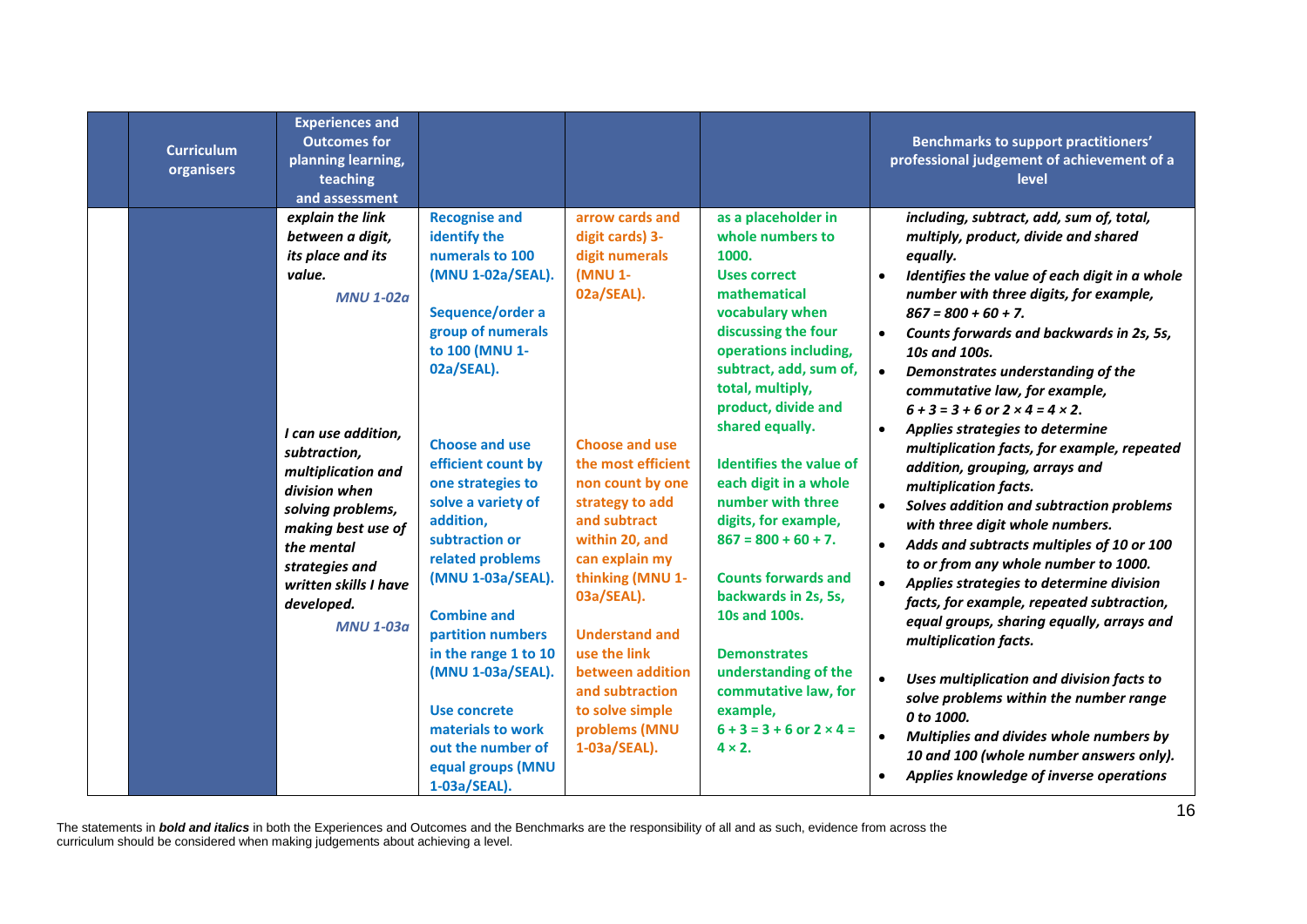| <b>Curriculum</b><br>organisers | <b>Experiences and</b><br><b>Outcomes for</b><br>planning learning,<br>teaching<br>and assessment |                                                                                               |                                                                                                                                                                                                                                                                                                                                                                                                                                                                                                           |                                                                                                                                                                                                                                                                                                                                                                                                                                                                                                                                                                                                                                                          | <b>Benchmarks to support practitioners'</b><br>professional judgement of achievement of a<br>level    |
|---------------------------------|---------------------------------------------------------------------------------------------------|-----------------------------------------------------------------------------------------------|-----------------------------------------------------------------------------------------------------------------------------------------------------------------------------------------------------------------------------------------------------------------------------------------------------------------------------------------------------------------------------------------------------------------------------------------------------------------------------------------------------------|----------------------------------------------------------------------------------------------------------------------------------------------------------------------------------------------------------------------------------------------------------------------------------------------------------------------------------------------------------------------------------------------------------------------------------------------------------------------------------------------------------------------------------------------------------------------------------------------------------------------------------------------------------|-------------------------------------------------------------------------------------------------------|
|                                 |                                                                                                   | Use concrete<br>materials to work<br>out the number in<br>an equal share<br>(MNU 1-03a/SEAL). | <b>Count forwards</b><br>and backwards in<br>2s, 10s, 5s, 3s, 4s<br>(MNU 1-<br>03a/SEAL).<br><b>Count in</b><br>multiples to<br>determine how<br>many there are<br>altogether in a<br>visible (and then<br>screened<br>collection) (MNU<br>1-03a/SEAL).<br><b>Count in</b><br>multiples to<br>determine the<br>number of equal<br>groups (MNU 1-<br>03a/SEAL).<br><b>Count in</b><br>multiples to<br>determine the<br>number in an<br>equal group for<br>visible (and<br>screened) arrays<br>work out how | <b>Applies strategies to</b><br>determine<br>multiplication facts,<br>for example, repeated<br>addition, grouping,<br>arrays and<br>multiplication facts.<br><b>Solves addition and</b><br>subtraction problems<br>with three digit whole<br>numbers.<br><b>Adds and subtracts</b><br>multiples of 10 or 100<br>to or from any whole<br>number to 1000.<br><b>Applies strategies to</b><br>determine division<br>facts, for example,<br>repeated subtraction,<br>equal groups, sharing<br>equally, arrays and<br>multiplication facts.<br><b>Uses multiplication</b><br>and division facts to<br>solve problems within<br>the number range 0<br>to 1000. | (addition and subtraction; multiplication<br>and division).<br>Solves two step problems.<br>$\bullet$ |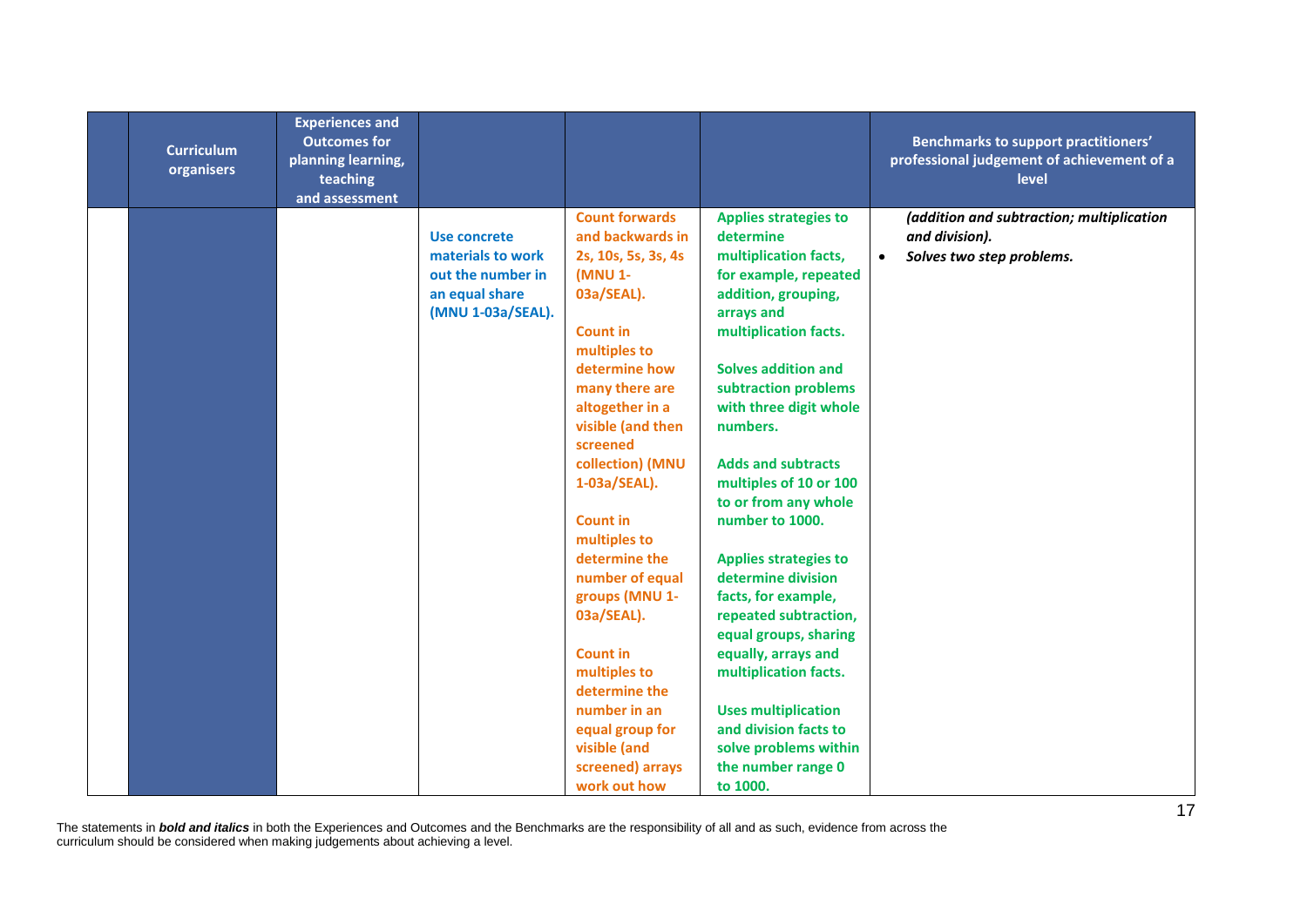| <b>Curriculum</b><br>organisers         | <b>Experiences and</b><br><b>Outcomes for</b><br>planning learning,<br>teaching<br>and assessment |                                                                                                                            |                                                                                                                                                                                                                                                              | <b>Benchmarks to support practitioners'</b><br>professional judgement of achievement of a<br>level |
|-----------------------------------------|---------------------------------------------------------------------------------------------------|----------------------------------------------------------------------------------------------------------------------------|--------------------------------------------------------------------------------------------------------------------------------------------------------------------------------------------------------------------------------------------------------------|----------------------------------------------------------------------------------------------------|
|                                         |                                                                                                   | many dots there<br>are altogether,<br>how many rows<br>there are, how<br>many dots are in<br>each row (MNU<br>1-03a/SEAL). | <b>Multiplies and divides</b><br>whole numbers by 10<br>and 100 (whole<br>number answers<br>only).<br><b>Applies knowledge of</b><br>inverse operations<br>(addition and<br>subtraction;<br>multiplication and<br>division).<br>Solves two step<br>problems. |                                                                                                    |
| <b>Multiples, factors</b><br>and primes | There are no<br><b>Experiences and</b><br>Outcomes at first<br>level.                             |                                                                                                                            |                                                                                                                                                                                                                                                              | There are no Experiences and Outcomes at first<br>level.                                           |
| <b>Powers</b><br>and roots              | There are no<br><b>Experiences and</b><br>Outcomes at first<br>level.                             |                                                                                                                            |                                                                                                                                                                                                                                                              | There are no Experiences and Outcomes at first<br>level.                                           |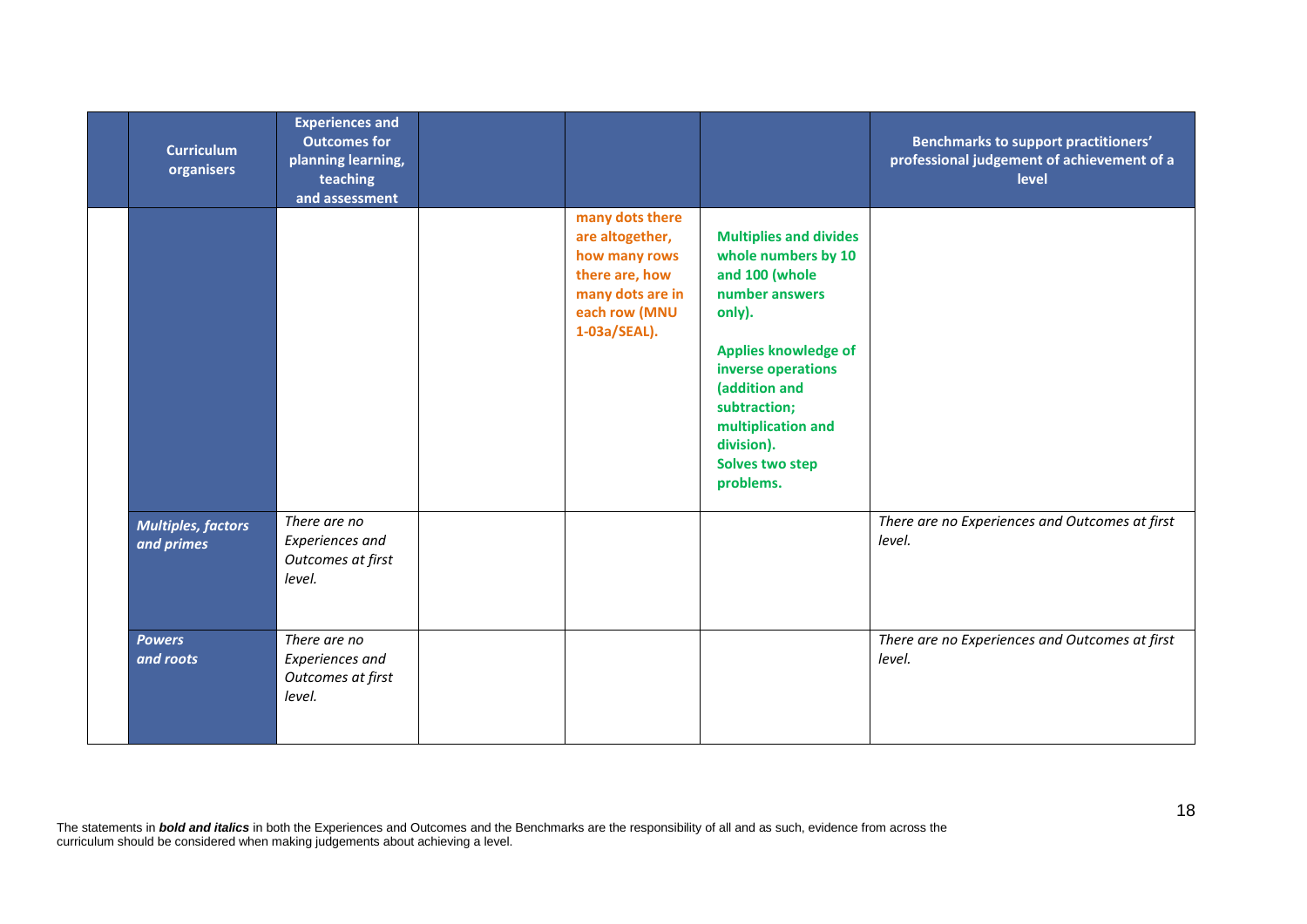| <b>Curriculum</b><br>organisers                           | <b>Experiences and</b><br><b>Outcomes for</b><br>planning learning,<br>teaching<br>and assessment                                                                                                                                                                                                                                                                         |                                                                                                                                                 |                                                                                                                                                                                                                                                                                               |                                                                                                                                                            | <b>Benchmarks to support practitioners'</b><br>professional judgement of achievement of a<br>level                                                                                                                                                                                                                                                                                                                                                                                                                                                                                                                                                                                                                                                                                          |
|-----------------------------------------------------------|---------------------------------------------------------------------------------------------------------------------------------------------------------------------------------------------------------------------------------------------------------------------------------------------------------------------------------------------------------------------------|-------------------------------------------------------------------------------------------------------------------------------------------------|-----------------------------------------------------------------------------------------------------------------------------------------------------------------------------------------------------------------------------------------------------------------------------------------------|------------------------------------------------------------------------------------------------------------------------------------------------------------|---------------------------------------------------------------------------------------------------------------------------------------------------------------------------------------------------------------------------------------------------------------------------------------------------------------------------------------------------------------------------------------------------------------------------------------------------------------------------------------------------------------------------------------------------------------------------------------------------------------------------------------------------------------------------------------------------------------------------------------------------------------------------------------------|
| <b>Fractions, decimal</b><br>fractions and<br>percentages | <b>Having explored</b><br>fractions by taking<br>part in practical<br>activities, I can<br>show my<br>understanding of:<br>how a single<br>$\bullet$<br>item can be<br>shared equally;<br>the notation<br>$\bullet$<br>and vocabulary<br>associated<br>with fractions;<br>and<br>where simple<br>$\bullet$<br>fractions lie on<br>the number<br>line.<br><b>MNU 1-07a</b> | Place, recognise<br>and identify $\frac{1}{2}$ , 1 $\frac{1}{2}$ ,<br>$2\frac{1}{2}$ etc. on a<br>number line (MNU<br>$1-07a$ ).                | <b>Place, recognise</b><br>and identify 1/4, 3/4,<br>1 % etc. on a<br>number line<br>(MNU 1-07a).<br>Use the<br>denominator to<br>tell me how<br>many equal parts<br>the whole is<br>divided into and<br>use the<br>numerator to tell<br>me how many<br>equal parts there<br>are (MNU 1-07a). | <b>Compare or order</b><br>simple fractions using<br>a number line (MNU<br>$1-07a$ ).                                                                      | $\bullet$<br>Explains what a fraction is using concrete<br>materials, pictorial representations and<br>appropriate mathematical vocabulary.<br>Demonstrates understanding that the<br>$\bullet$<br>greater the number of equal parts, the<br>smaller the size of each share.<br>Uses the correct notation for common<br>$\bullet$<br>fractions to tenths, for example, $\frac{1}{2}$ , $\frac{2}{3}$<br>and $\frac{1}{8}$ .<br>Compares the size of fractions and places<br>simple fractions in order on a number line.<br>Uses pictorial representations and other<br>$\bullet$<br>models to demonstrate understanding of<br>simple equivalent fractions, for example,<br>$\frac{1}{2} = \frac{2}{4} = \frac{3}{6}$<br>Explains the role of the numerator and<br>$\bullet$<br>denominator. |
|                                                           | <b>Through exploring</b><br>how groups of<br>items can be<br>shared equally, I<br>can find a fraction<br>of an amount<br>by applying my                                                                                                                                                                                                                                   | <b>Share a collection</b><br>of items into two<br>equal groups and<br>know that each<br>group represents 1/2<br>of the total (MNU<br>$1-07b$ ). | <b>Using concrete</b><br>materials find<br>simple unit<br>fractions of an<br>amount by<br>sharing items,<br>explaining the                                                                                                                                                                    | <b>Extend knowledge of</b><br>times tables to find a<br>unit fraction of an<br>amount beyond times<br>tables e.g. 1/ <sub>3</sub> of 51,<br>and talk about | Uses known multiplication and division<br>facts and other strategies to find unit<br>fractions of whole numbers, for example,<br>1<br>$\frac{1}{2}$ or $\frac{1}{4}$ .                                                                                                                                                                                                                                                                                                                                                                                                                                                                                                                                                                                                                      |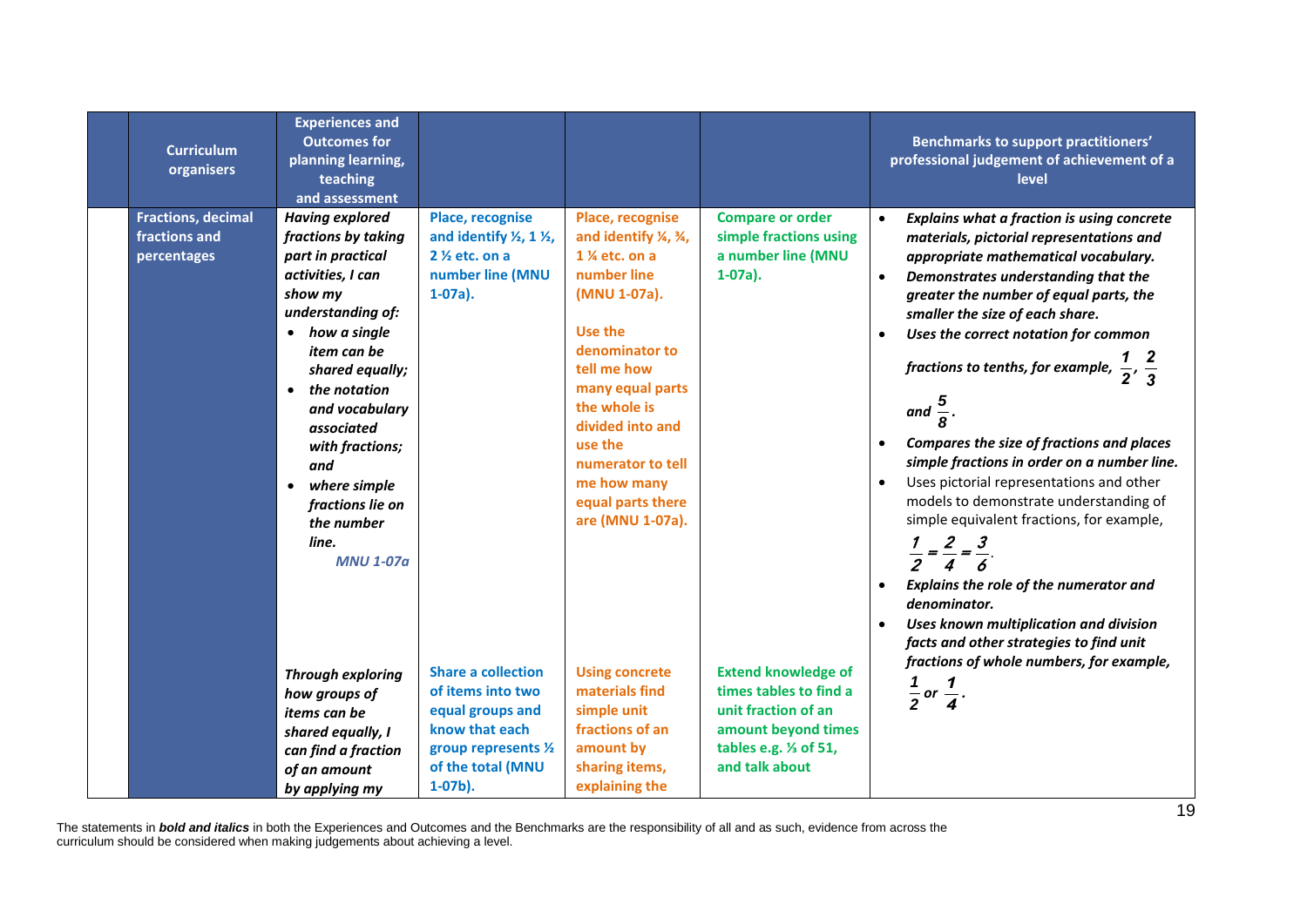| <b>Curriculum</b><br>organisers | <b>Experiences and</b><br><b>Outcomes for</b><br>planning learning,<br>teaching<br>and assessment                                                                                                                   |                                                                                                                                                                        |                                                                                                                                                                                                                                   |                                                                                                                                                  | <b>Benchmarks to support practitioners'</b><br>professional judgement of achievement of a<br>level |
|---------------------------------|---------------------------------------------------------------------------------------------------------------------------------------------------------------------------------------------------------------------|------------------------------------------------------------------------------------------------------------------------------------------------------------------------|-----------------------------------------------------------------------------------------------------------------------------------------------------------------------------------------------------------------------------------|--------------------------------------------------------------------------------------------------------------------------------------------------|----------------------------------------------------------------------------------------------------|
|                                 | knowledge of                                                                                                                                                                                                        |                                                                                                                                                                        | strategy (MNU 1-                                                                                                                                                                                                                  | strategies used (MNU                                                                                                                             |                                                                                                    |
|                                 | division.<br><b>MNU 1-07b</b>                                                                                                                                                                                       |                                                                                                                                                                        | 07b).                                                                                                                                                                                                                             | $1-07b$ ).                                                                                                                                       |                                                                                                    |
|                                 | Through taking part<br>in practical<br>activities including<br>use of pictorial<br>representations,<br>I can demonstrate<br>my understanding<br>of simple fractions<br>which are<br>equivalent.<br><b>MTH 1-07c</b> | Split a strip of<br>paper of a set<br>length into 2 equal<br>parts; each part<br>being $\frac{1}{2}$ , and put 2<br>halves together to<br>make a whole<br>(MTH 1-07c). | Split a strip of<br>paper of a set<br>length into 4<br>equal parts, and<br>use the parts to<br>make different<br>quarters of the<br>whole (and use<br>the correct<br>notation to<br>record the<br>fractions made)<br>(MTH 1-07c). | Use strips to compare<br>and order simple<br>fractions, and to<br>explore and record<br>simple fractions<br>which are equivalent<br>(MTH 1-07c). |                                                                                                    |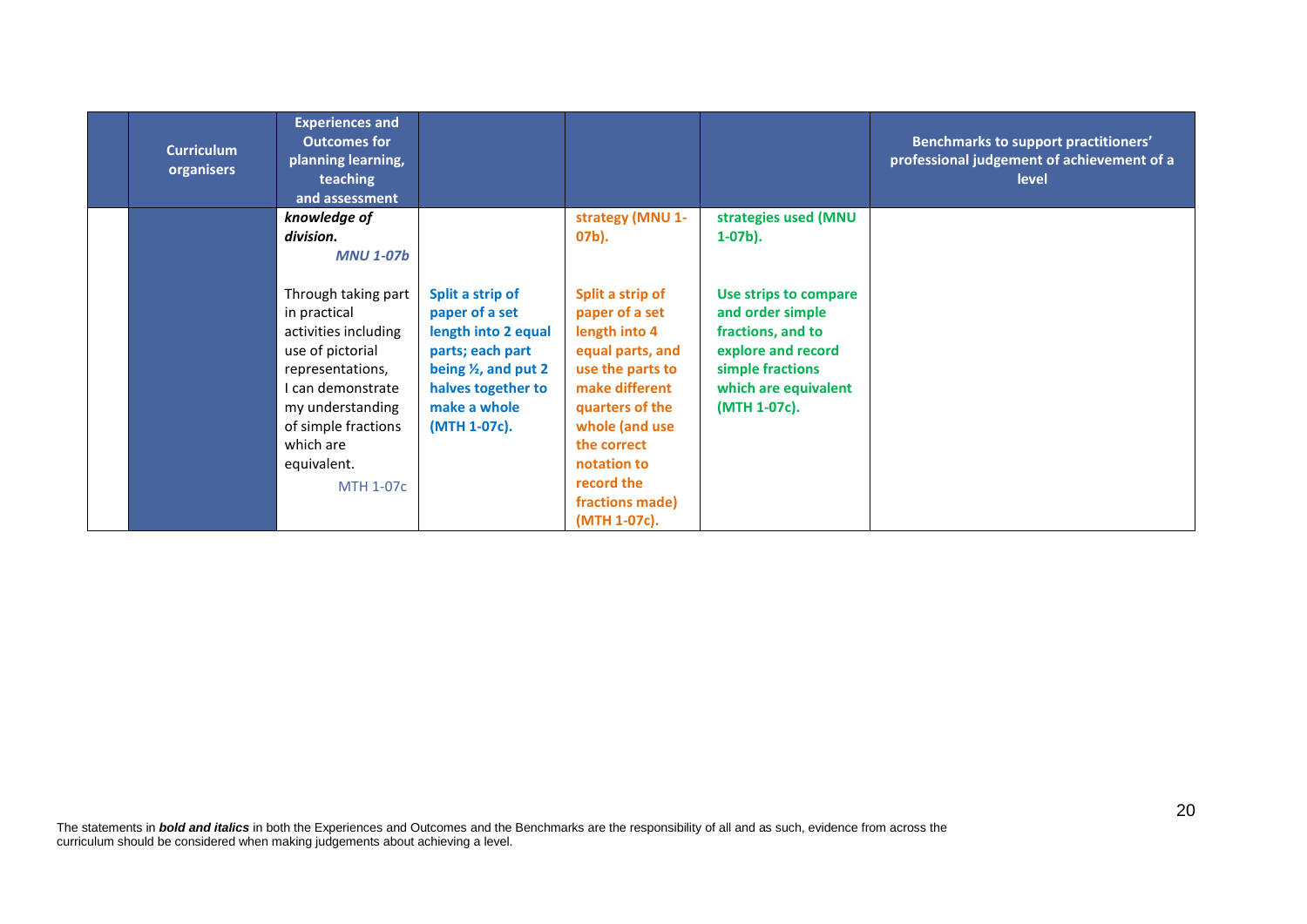| <b>Curriculum</b><br>organisers | <b>Experiences and</b><br><b>Outcomes for</b><br>planning learning,<br>teaching<br>and assessment                                                                     |                                                                                                                                                                                                                                  |                                                                                                                                                                                                                                                                                                                      |                                                                                                                                                         | <b>Benchmarks to support practitioners'</b><br>professional judgement of achievement of a<br>level                                                                                                                                                                                                                                                                                                                                                                                                                                                                                                                |
|---------------------------------|-----------------------------------------------------------------------------------------------------------------------------------------------------------------------|----------------------------------------------------------------------------------------------------------------------------------------------------------------------------------------------------------------------------------|----------------------------------------------------------------------------------------------------------------------------------------------------------------------------------------------------------------------------------------------------------------------------------------------------------------------|---------------------------------------------------------------------------------------------------------------------------------------------------------|-------------------------------------------------------------------------------------------------------------------------------------------------------------------------------------------------------------------------------------------------------------------------------------------------------------------------------------------------------------------------------------------------------------------------------------------------------------------------------------------------------------------------------------------------------------------------------------------------------------------|
| <b>Money</b>                    | I can use money to<br>pay for items and<br>can work out how<br>much change<br>I should receive.<br><b>MNU 1-09a</b>                                                   | <b>Count on in ones to</b><br>find the total cost<br>of two items e.g.<br>$12p + 3p$ , £19 + £4<br>(MNU 1-09a).<br><b>Count on or back in</b><br>ones to calculate<br>change e.g. $20p -$<br>$4p, £12 + ? = £15$<br>(MNU 1-09a). | Use a variety of<br>non count by one<br>strategies (e.g.<br>doubles, bridging<br>through ten) to<br>find the total cost<br>of two items e.g.<br>9p + 8p (MNU 1-<br>09a).<br>Use non count by<br>one strategies to<br>calculate change<br>to the next 10p<br>or £10 e.g. 20p -<br>$4p, £19 + ? = £20$<br>(MNU 1-09a). | Apply my knowledge<br>to find the total cost,<br>calculate and give<br>change in a variety of<br>real life situations<br>(MNU 1-09a).                   | Identifies and uses all coins and notes to<br>£20 and explores different ways<br>of making the same total.<br>Records amounts accurately in different<br>$\bullet$<br>ways using the correct notation,<br>for example, $149p = £1.49$ and $7p = £0.07$ .<br>Uses a variety of coin and note<br>combinations, to pay for items and give<br>change<br>within £10.<br>Applies mental agility number skills to<br>calculate the total spent in a shopping<br>situation and is able to calculate change.<br>Demonstrates awareness of how goods can<br>$\bullet$<br>be paid for using cards<br>and digital technology. |
|                                 | I have investigated<br>how different<br><b>combinations</b><br>of coins and notes<br>can<br>be used to pay for<br>goods or be given<br>in change.<br><b>MNU 1-09b</b> | Use a count by one<br>strategy to find the<br>combination of two<br>or more coins e.g.<br>20p + 2p (MNU 1-<br>09b).                                                                                                              | <b>Know that there</b><br>are 100p in £1<br>(MNU 1-09b).                                                                                                                                                                                                                                                             | <b>Explore (and record)</b><br>different<br>combinations of coins<br>and notes to make a<br>given value e.g. "How<br>can I make £3.64?"<br>(MNU 1-09b). |                                                                                                                                                                                                                                                                                                                                                                                                                                                                                                                                                                                                                   |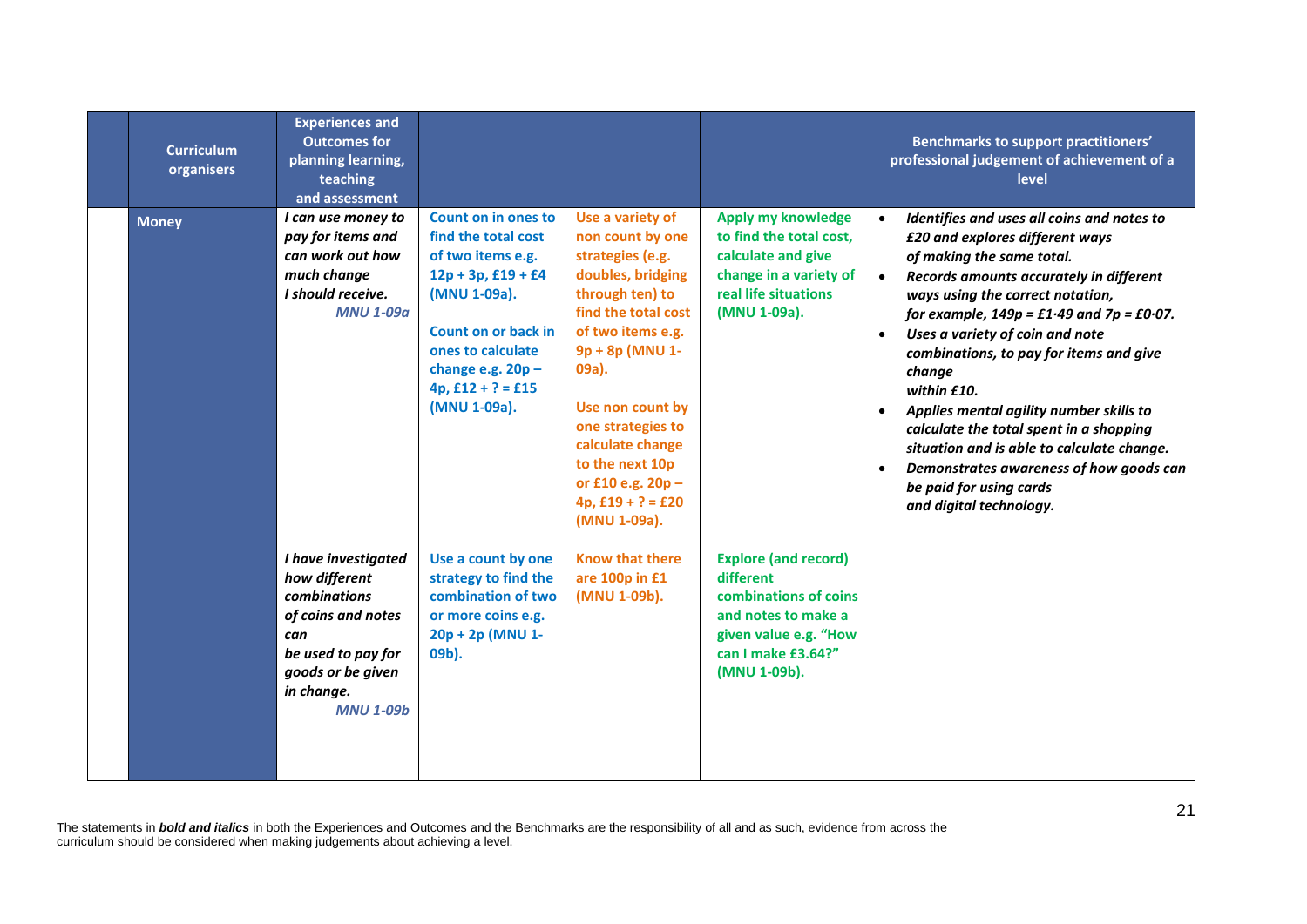| <b>Curriculum</b><br>organisers | <b>Experiences and</b><br><b>Outcomes for</b><br>planning learning,<br>teaching<br>and assessment                                                                                                                                                                    |                                                                                                                                                                                                                           |                                                                                                                                                   |                                                                                                                                                                                                                                                                                                                                               | <b>Benchmarks to support practitioners'</b><br>professional judgement of achievement of a<br>level                                                                                                                                                                                                                                                                                                                                                                                                                                                                                                                                                                                                                                                                       |
|---------------------------------|----------------------------------------------------------------------------------------------------------------------------------------------------------------------------------------------------------------------------------------------------------------------|---------------------------------------------------------------------------------------------------------------------------------------------------------------------------------------------------------------------------|---------------------------------------------------------------------------------------------------------------------------------------------------|-----------------------------------------------------------------------------------------------------------------------------------------------------------------------------------------------------------------------------------------------------------------------------------------------------------------------------------------------|--------------------------------------------------------------------------------------------------------------------------------------------------------------------------------------------------------------------------------------------------------------------------------------------------------------------------------------------------------------------------------------------------------------------------------------------------------------------------------------------------------------------------------------------------------------------------------------------------------------------------------------------------------------------------------------------------------------------------------------------------------------------------|
| <b>Time</b>                     | I can tell the time<br>using 12 hour<br>clocks, realising<br>there is a link with<br>24 hour notation.<br>explain how it<br>impacts on my<br>daily routine and<br>ensure that I am<br>organised and<br>ready for events<br>throughout my<br>day.<br><b>MNU 1-10a</b> | Know there are 60<br>minutes in an hour<br>and use this to help<br>tell the time (MNU<br>$1-10a$ ).<br><b>Read and record</b><br>o'clock and half<br>past times on an<br>analogue and<br>digital clock (MNU<br>$1-10a$ ). | <b>Read and record</b><br>quarter past and<br>quarter to times<br>on an analogue<br>and digital clock<br>(MNU 1-10a).                             | <b>Read and record any</b><br>time on an analogue<br>or digital clock (MNU<br>$1-10a$ ).<br>Apply knowledge of<br>the relationship<br>between hours and<br>minutes to carry out<br>simple time<br>calculations (MNU 1-<br>$10a$ ).<br><b>Recognise a time</b><br>displayed using 24<br>hour time in real life<br>examples (MNU 1-<br>$10a$ ). | Tells the time using half past, quarter past<br>$\bullet$<br>and quarter to using analogue<br>and digital 12 hour clocks.<br>Records 12 hour times using am and pm<br>$\bullet$<br>and is able to identify 24 hour notation,<br>for example, on a mobile phone or<br>computer.<br>Records the date in a variety of ways, using<br>$\bullet$<br>words and numbers.<br>Uses and interprets a variety of calendars<br>and 12 hour timetables to plan key events.<br>Knows the number of seconds in a minute,<br>$\bullet$<br>minutes in an hour, hours in a day,<br>days in each month, weeks and days in a<br>year.<br>Orders the months of the year and relates<br>$\bullet$<br>these to the appropriate seasons.<br>Selects and uses appropriate timers for<br>$\bullet$ |
|                                 | I can use a<br>calendar to plan<br>and be organised<br>for key events for<br>myself and my<br>class throughout<br>the year.<br><b>MNU 1-10b</b>                                                                                                                      | Know there are 12<br>months in a year<br>and can name<br>them in sequence<br>(MNU 1-10b).                                                                                                                                 | Use a calendar to<br>find specific<br>dates and<br>months, and<br>write and<br>recognise dates<br>written in a<br>variety of ways<br>(MNU 1-10b). | <b>Apply knowledge to</b><br>use a calendar to help<br>plan and be organised<br>for key events (MNU<br>$1-10b$ ).                                                                                                                                                                                                                             | specific purposes.                                                                                                                                                                                                                                                                                                                                                                                                                                                                                                                                                                                                                                                                                                                                                       |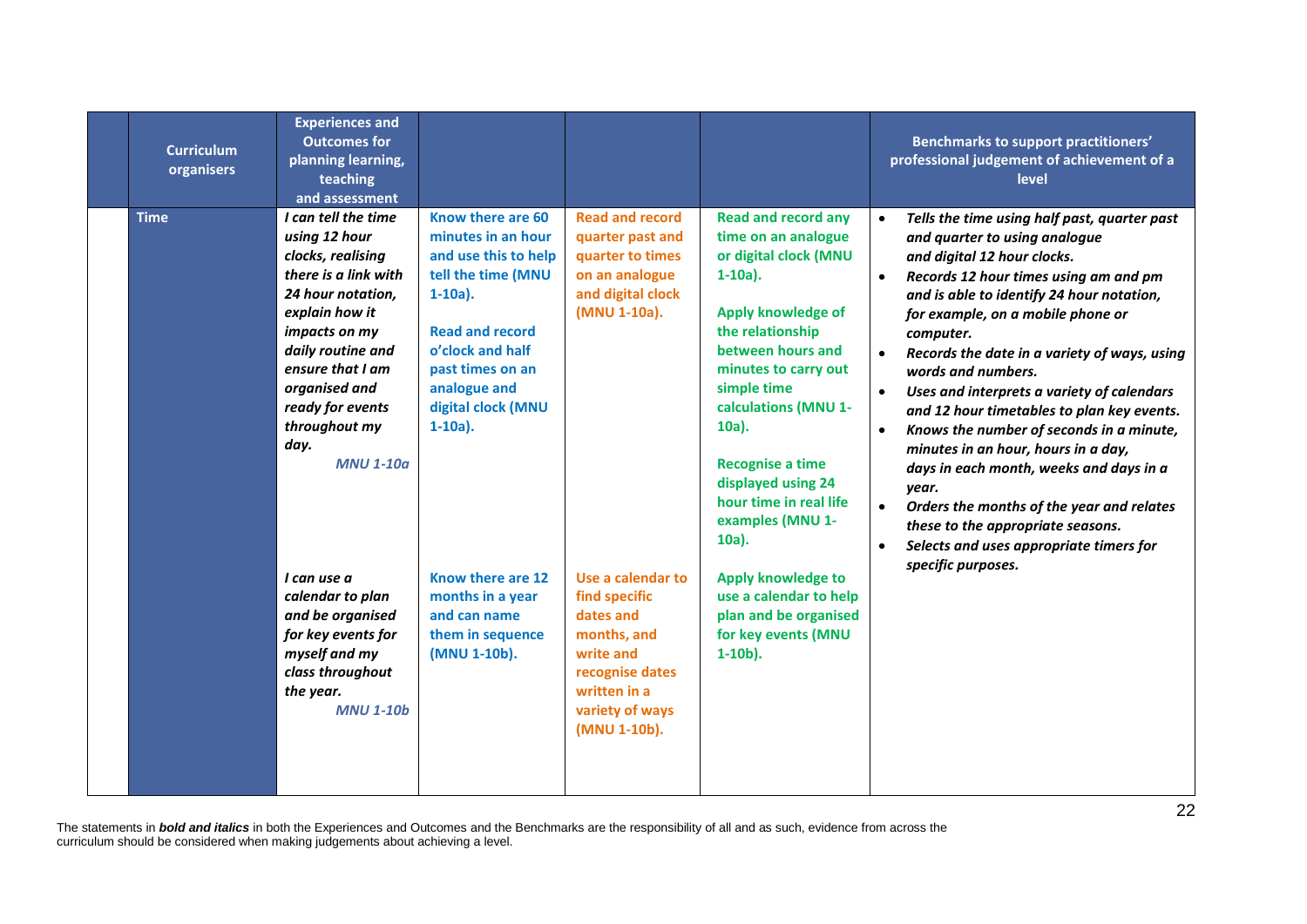| <b>Curriculum</b><br>organisers | <b>Experiences and</b><br><b>Outcomes for</b><br>planning learning,<br>teaching<br>and assessment                                                                                                                                                                                                                                      |                                                                                                                                                                                                                                                          |                                                                                                                                                                                       |                                                                                                                                                                                                                                                                                         | <b>Benchmarks to support practitioners'</b><br>professional judgement of achievement of a<br>level                                                                                                                                                                                                                                                                                                                                                                                                                                                                                                                                                                                  |
|---------------------------------|----------------------------------------------------------------------------------------------------------------------------------------------------------------------------------------------------------------------------------------------------------------------------------------------------------------------------------------|----------------------------------------------------------------------------------------------------------------------------------------------------------------------------------------------------------------------------------------------------------|---------------------------------------------------------------------------------------------------------------------------------------------------------------------------------------|-----------------------------------------------------------------------------------------------------------------------------------------------------------------------------------------------------------------------------------------------------------------------------------------|-------------------------------------------------------------------------------------------------------------------------------------------------------------------------------------------------------------------------------------------------------------------------------------------------------------------------------------------------------------------------------------------------------------------------------------------------------------------------------------------------------------------------------------------------------------------------------------------------------------------------------------------------------------------------------------|
|                                 | I have begun to<br>develop a sense of<br>how long tasks<br>take by measuring<br>the time taken to<br>complete a range<br>of activities using a<br>variety of timers.<br><b>MNU 1-10c</b>                                                                                                                                               |                                                                                                                                                                                                                                                          | <b>Measure and</b><br>record time<br>taken to<br>complete a task<br>using standard<br>units (MNU 1-<br>10c).                                                                          | Know that there are<br>60 seconds in a<br>minute (MNU 1-10c).<br><b>Estimate how long it</b><br>will take me to<br>complete an activity<br>then choose and use<br>standard time units<br>and an appropriate<br>device when<br>measuring the actual<br>length of time (MNU<br>$1-10c$ ). |                                                                                                                                                                                                                                                                                                                                                                                                                                                                                                                                                                                                                                                                                     |
| <b>Measurement</b>              | I can estimate how<br>long or heavy an<br>object is, or what<br>amount it holds,<br>using everyday<br>things as a guide,<br>then measure or<br>weigh it using<br>appropriate<br>instruments and<br>units.<br><b>MNU 1-11a</b><br>I can estimate the<br>area of a shape by<br>counting squares<br>or other methods.<br><b>MNU 1-11b</b> | Use items I have<br>measured to help<br>me estimate and<br>compare the<br>weight, length,<br>height or volume of<br>other objects<br>(MNU 1-11a).<br><b>Measure, compare</b><br>and order the<br>estimated area of<br>shapes using non<br>standard units | <b>Measure</b><br>length/height in<br>m, weight in kg,<br>volume in I using<br>a scale /<br>instrument going<br>up in halves, and<br>compare items I<br>have measured<br>(MNU 1-11a). | In real life situations<br>give a good estimate<br>of a measure, then<br>choose and use an<br>appropriate unit and<br>device to measure<br>and record findings<br>(MNU 1-11a).<br>Use a sensible<br>strategy to estimate<br>the area of any shape<br>in sq cm (MNU 1-11b).              | Uses knowledge of everyday objects to<br>provide reasonable estimates of length,<br>height, mass and capacity.<br>Makes accurate use of a range of<br>instruments including rulers, metre sticks,<br>digital scales and measuring jugs when<br>measuring lengths, heights, mass and<br>capacities using the most appropriate<br>instrument for the task.<br>Records measurements of length, height,<br>$\bullet$<br>mass and capacity to the nearest standard<br>unit, for example, millimetres (mm),<br>centimetres (cm), grams (g), kilograms<br>(kg), millilitres (ml), litres (l).<br>Compares measures with estimates.<br>$\bullet$<br>Uses knowledge of relationships between |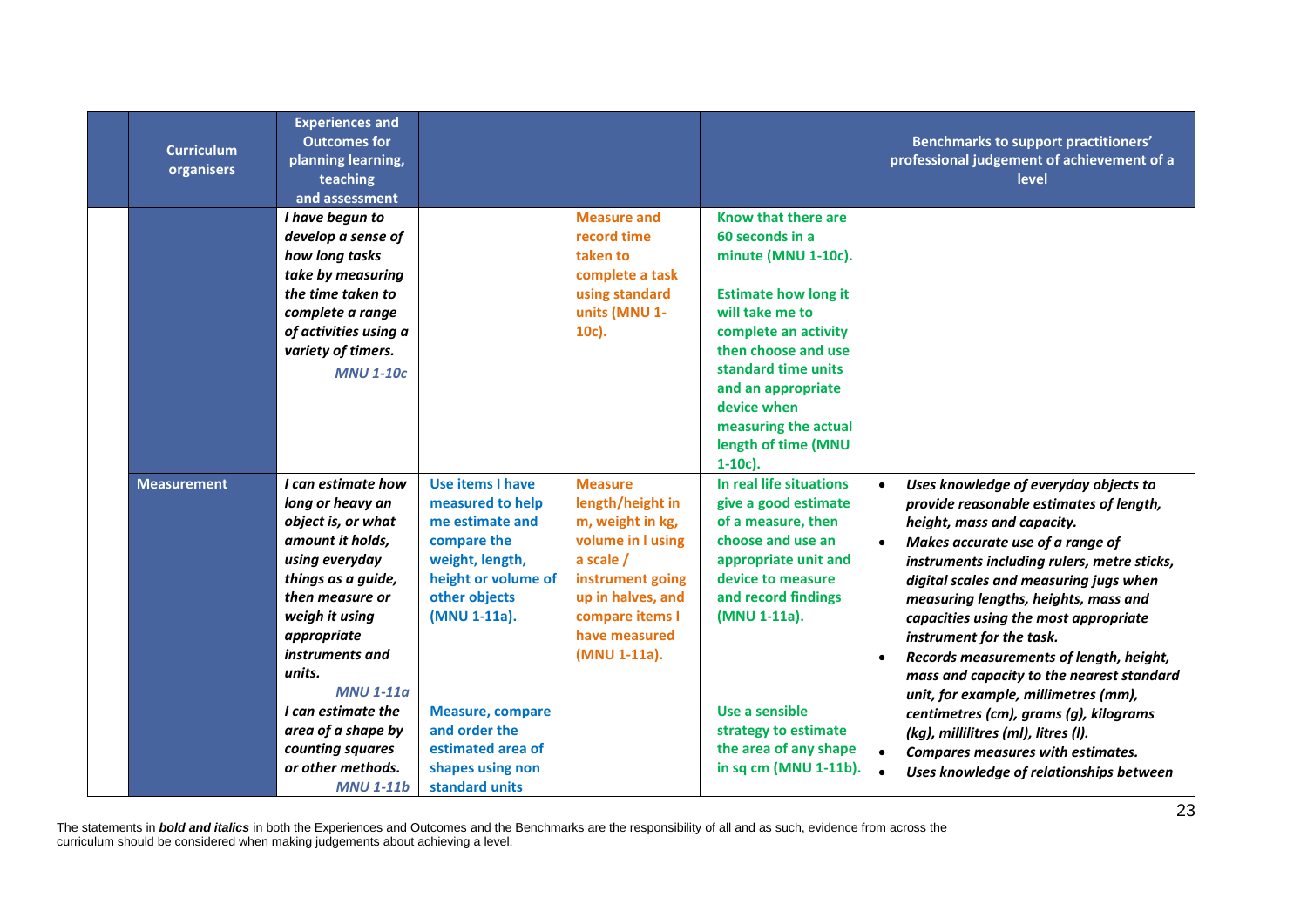| <b>Curriculum</b><br>organisers                                                   | <b>Experiences and</b><br><b>Outcomes for</b><br>planning learning,<br>teaching<br>and assessment                                                                                                                              |              |                                                                                                                                                                                           | <b>Benchmarks to support practitioners'</b><br>professional judgement of achievement of a<br>level                                                                                                                                                                                                                                                                                                                                                                                                                                                                             |
|-----------------------------------------------------------------------------------|--------------------------------------------------------------------------------------------------------------------------------------------------------------------------------------------------------------------------------|--------------|-------------------------------------------------------------------------------------------------------------------------------------------------------------------------------------------|--------------------------------------------------------------------------------------------------------------------------------------------------------------------------------------------------------------------------------------------------------------------------------------------------------------------------------------------------------------------------------------------------------------------------------------------------------------------------------------------------------------------------------------------------------------------------------|
|                                                                                   |                                                                                                                                                                                                                                | (MNU 1-11b). | <b>Create a shape using</b><br>tiles of grids with a<br>given area and<br>recognise that<br>different shapes can<br>have the same area<br>(conservation) (MNU<br>$1-11b$ ).               | units of measure to make simple<br>conversions, for example, 1 m 58 cm = 158<br>cm.<br>Reads a variety of scales on measuring<br>$\bullet$<br>devices including those with simple<br>fractions, for example, $\frac{1}{2}$ litre.<br>Uses square grids to estimate then<br>$\bullet$<br>measure the areas of a variety of simple<br>2D shapes to the nearest half square.<br>Creates shapes with a given area to the<br>nearest half square using square tiles or<br>grids.<br>Recognises that different shapes can have<br>$\bullet$<br>the same area (conservation of area). |
| <b>Mathematics</b><br>$-$ its impact<br>on the world, past,<br>present and future | I have discussed<br>the important part<br>that numbers play<br>in the world and<br>explored a variety<br>of systems that<br>have been used by<br>civilisations<br>throughout history<br>to record numbers.<br><b>MTH 1-12a</b> |              | <b>Give examples of the</b><br>part numbers play in<br>the world (MTH 1-<br>$12a$ ).<br><b>Investigate a different</b><br>number system and<br>present findings to<br>others (MTH 1-12a). | Investigates and shares understanding of<br>$\bullet$<br>the importance of numbers in learning,<br>life and work.<br>Investigates and shares understanding of a<br>$\bullet$<br>variety of number systems used throughout<br>history.                                                                                                                                                                                                                                                                                                                                          |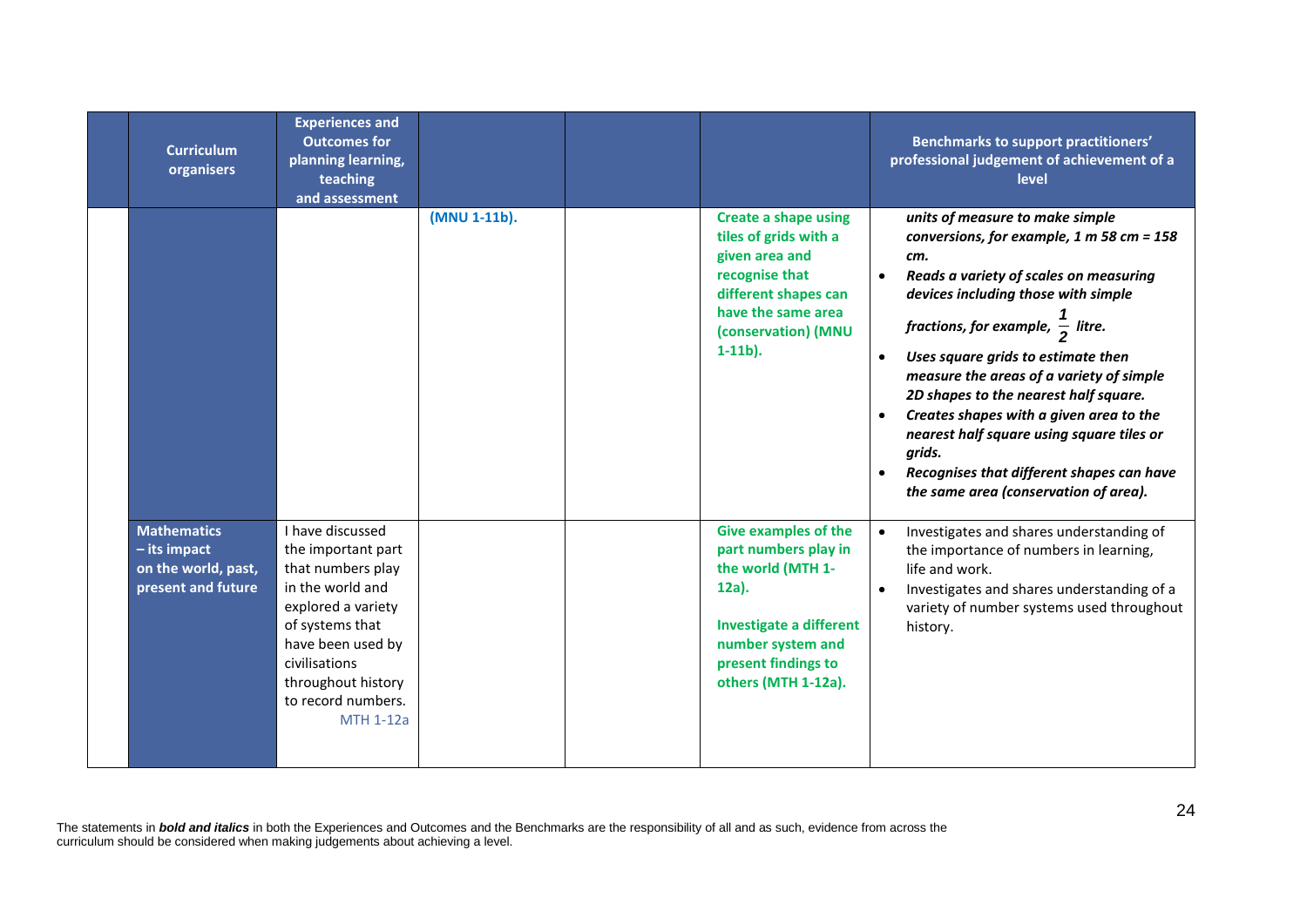| <b>Curriculum</b><br>organisers      | <b>Experiences and</b><br><b>Outcomes for</b><br>planning learning,<br>teaching<br>and assessment                                                                                                                                                                                               |                                                                      |                                                                                                                                                                                                                                                                                                                    |                                                                                                                                                                                                                                                                                     | Benchmarks to support practitioners'<br>professional judgement of achievement of a<br>level                                                                                                                                                                                                                                                                                                                                                                                                                 |
|--------------------------------------|-------------------------------------------------------------------------------------------------------------------------------------------------------------------------------------------------------------------------------------------------------------------------------------------------|----------------------------------------------------------------------|--------------------------------------------------------------------------------------------------------------------------------------------------------------------------------------------------------------------------------------------------------------------------------------------------------------------|-------------------------------------------------------------------------------------------------------------------------------------------------------------------------------------------------------------------------------------------------------------------------------------|-------------------------------------------------------------------------------------------------------------------------------------------------------------------------------------------------------------------------------------------------------------------------------------------------------------------------------------------------------------------------------------------------------------------------------------------------------------------------------------------------------------|
| <b>Patterns and</b><br>relationships | I can continue and<br>devise more<br>involved repeating<br>patterns or designs,<br>using a variety of<br>media.<br>MTH 1-13a<br>Through exploring<br>number patterns, I<br>can recognise and<br>continue simple<br>number sequences<br>and can explain the<br>rule I have applied.<br>MTH 1-13b | Use the 100 square<br>to find number<br>patterns (MTH 1-<br>$13b$ ). | Create, and<br>describe the rule<br>for, my own<br>pattern using a<br>variety of media<br>(MTH 1-13a).<br>Work out the rule<br>for a number<br>sequence by<br>counting the<br>jumps from one<br>number to the<br>next, and the<br>next etc., and use<br>the rule to<br>continue the<br>sequence (MTH<br>$1-13b$ ). | Create a simple<br>number sequence by<br>choosing a starting<br>number and a rule I<br>have chosen,<br>explaining the rule to<br>others (MTH 1-13b).<br><b>Create a simple</b><br>number sequence and<br>ask others to work<br>out the rule for the<br>sequence (MTH 1-<br>$13b$ ). | Counts forwards and backwards in 2s, 5s<br>$\bullet$<br>and 10s from any whole number up to<br>1000.<br>Describes patterns in number, for example,<br>$\bullet$<br>in the multiplication tables and hundred<br>square.<br>Continues and creates repeating patterns<br>$\bullet$<br>involving shapes, pictures and symbols.<br>Describes, continues and creates number<br>$\bullet$<br>patterns using addition, subtraction,<br>doubling, halving, counting in jumps (skip<br>counting) and known multiples. |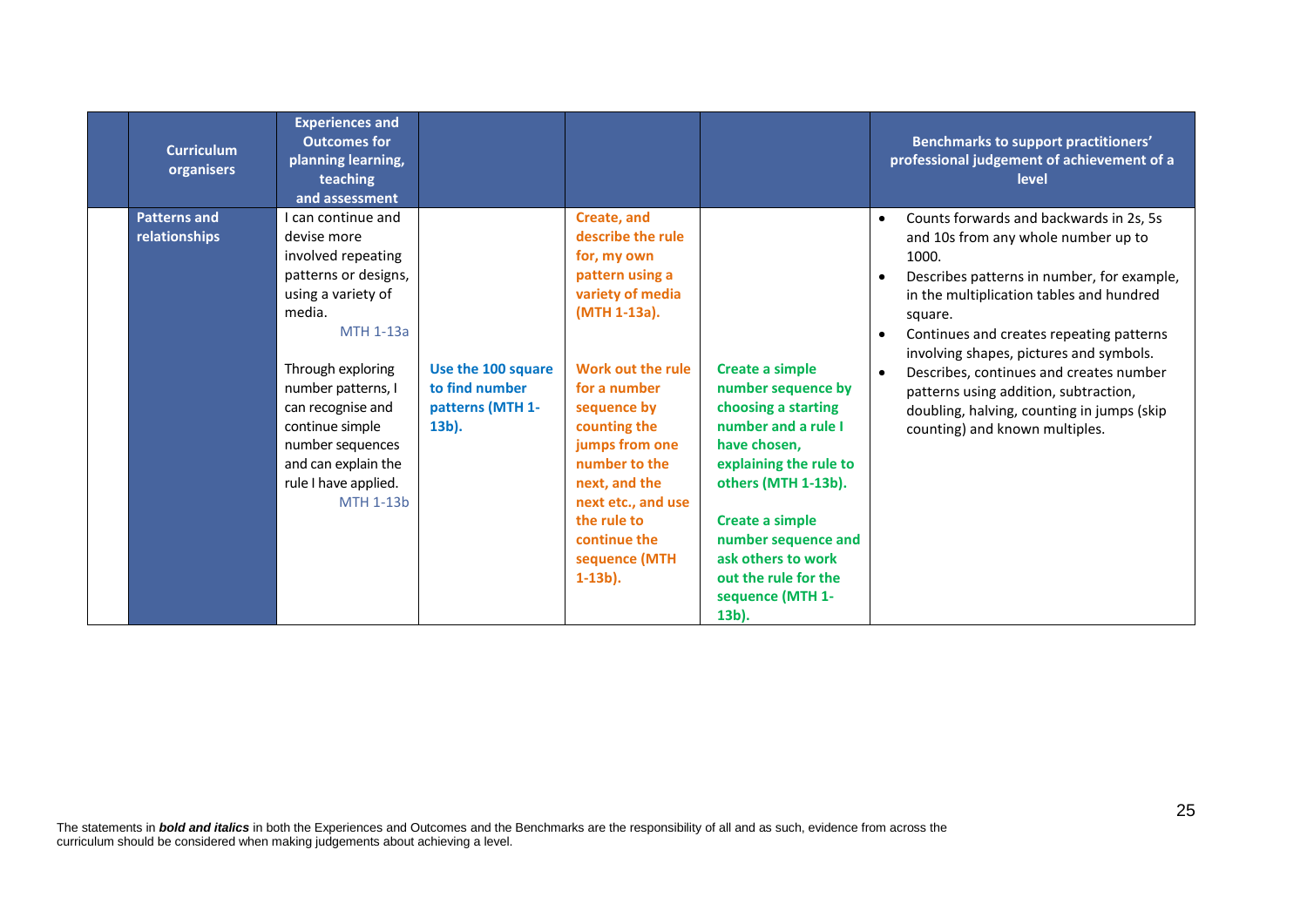| <b>Curriculum</b><br>organisers     | <b>Experiences and</b><br><b>Outcomes for</b><br>planning learning,<br>teaching<br>and assessment                                                                                                                     |                                                                                                                   |                                                                                                                                                         |                                                                                                                                                              | <b>Benchmarks to support practitioners'</b><br>professional judgement of achievement of a<br>level                                                                                                                                                                                                                                                                                                                                                                    |
|-------------------------------------|-----------------------------------------------------------------------------------------------------------------------------------------------------------------------------------------------------------------------|-------------------------------------------------------------------------------------------------------------------|---------------------------------------------------------------------------------------------------------------------------------------------------------|--------------------------------------------------------------------------------------------------------------------------------------------------------------|-----------------------------------------------------------------------------------------------------------------------------------------------------------------------------------------------------------------------------------------------------------------------------------------------------------------------------------------------------------------------------------------------------------------------------------------------------------------------|
| <b>Expressions and</b><br>equations | I can compare,<br>describe and show<br>number<br>relationships, using<br>appropriate<br>vocabulary and the<br>symbols for equals,<br>not equal to, less<br>than and greater<br>than.<br><b>MTH 1-15a</b>              | Use = along with $+$<br>$and -to record$<br>relationships<br>between numbers<br>e.g. $7 + 3 = 10$<br>(MTH 1-15a). | <b>Apply knowledge</b><br>of number bonds<br>to record<br><b>calculations</b><br>which balance<br>e.g. $9 = 8 + 1, 7 +$<br>$2 = 5 + 4$ (MTH 1-<br>15a). | Use +, -, $x, \div, =$ , $\ne$ , $>$<br>and < to describe<br>relationships between<br>numbers e.g. $3 \times 7 =$<br>21, $15 \div 5 < 4$ (MTH 1-<br>$15a$ ). | Understands and accurately uses the terms<br>$\bullet$<br>'equal to', 'not equal to', 'less than',<br>'greater than', and the related symbols (=, $\neq$<br>$,$ <, >) when comparing quantities.<br>Applies understanding of the equals sign as<br>$\bullet$<br>a balance, and knowledge of number facts,<br>to solve simple algebraic problems where a<br>picture or symbol is used to represent a<br>number, for example, $u + 17 = 30$ and $u \times 6$<br>$= 30.$ |
|                                     | When a picture or<br>symbol is used to<br>replace a number<br>in a number<br>statement, I can<br>find its value using<br>my knowledge of<br>number facts and<br>explain my thinking<br>to others.<br><b>MTH 1-15b</b> | <b>Solve missing</b><br>addend and<br>subtrahend tasks<br>by counting in ones<br>(MTH 1-15b)                      | <b>For screened</b><br>arrays, record<br>and solve missing<br>number<br>problems by<br>counting in<br>multiples (MTH<br>$1-15b$ ).                      | <b>Create missing</b><br>number problems and<br>explain to others how<br>to solve them (MTH 1-<br>15b).                                                      |                                                                                                                                                                                                                                                                                                                                                                                                                                                                       |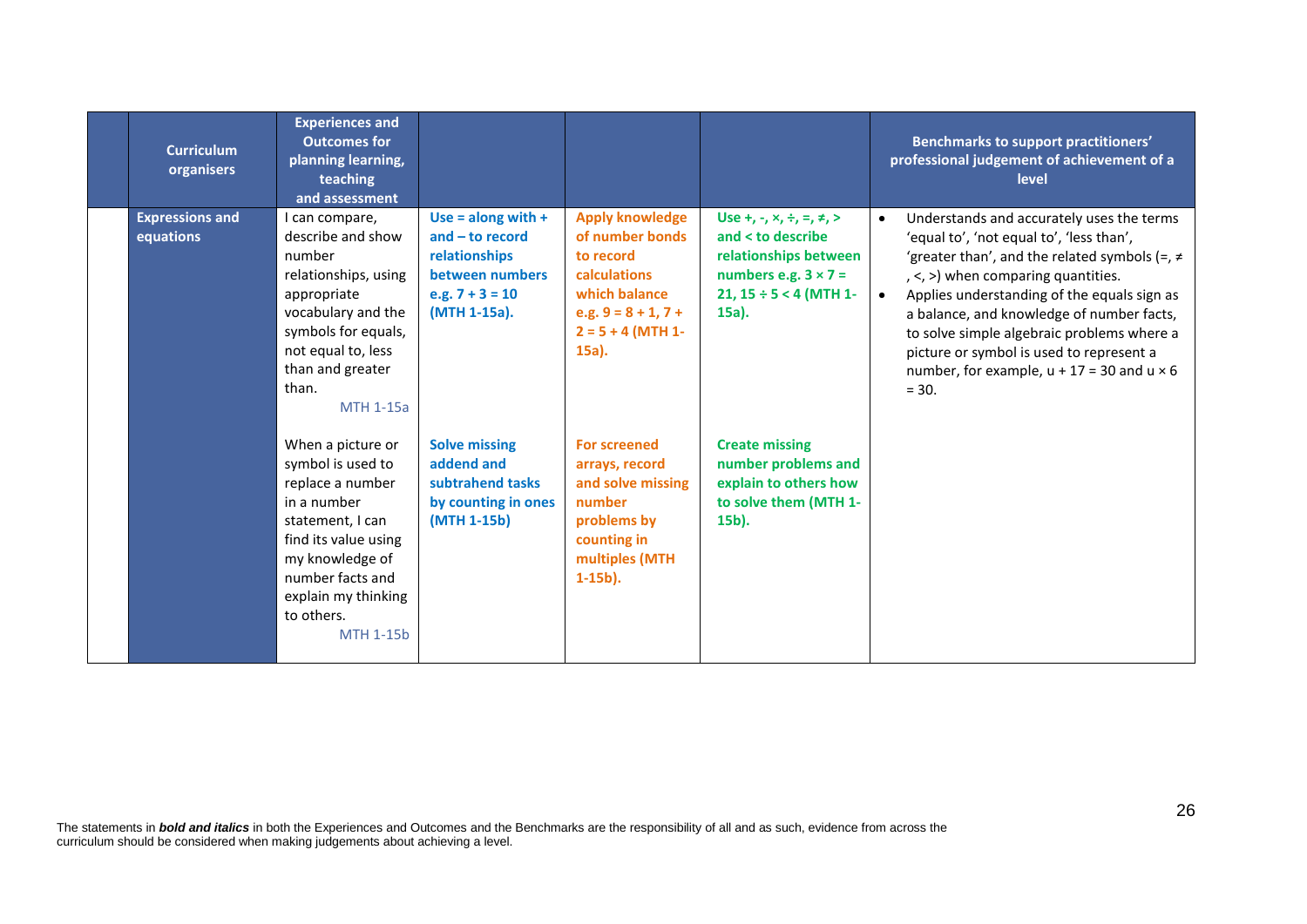|                                              | <b>Curriculum</b><br>organisers                     | <b>Experiences and</b><br><b>Outcomes for</b><br>planning learning,<br>teaching<br>and assessment                                                                                                                                                                                                                             |                                                                                          |                                                                                                                                                                             |                                                                                                                                                                                          | <b>Benchmarks to support practitioners'</b><br>professional judgement of achievement of a<br>level                                                                                                                                                                                                                                                                                                                                                                                                                                                                                                  |
|----------------------------------------------|-----------------------------------------------------|-------------------------------------------------------------------------------------------------------------------------------------------------------------------------------------------------------------------------------------------------------------------------------------------------------------------------------|------------------------------------------------------------------------------------------|-----------------------------------------------------------------------------------------------------------------------------------------------------------------------------|------------------------------------------------------------------------------------------------------------------------------------------------------------------------------------------|-----------------------------------------------------------------------------------------------------------------------------------------------------------------------------------------------------------------------------------------------------------------------------------------------------------------------------------------------------------------------------------------------------------------------------------------------------------------------------------------------------------------------------------------------------------------------------------------------------|
| movement<br>and<br><b>position</b><br>Shape, | <b>Properties of 2D</b><br>shapes and 3D<br>objects | I have explored<br>simple<br>3D objects and 2D<br>shapes and can<br>identify, name<br>and describe their<br>features using<br>appropriate<br>vocabulary.<br><b>MTH 1-16a</b><br>I can explore and<br>discuss how and<br>why different<br>shapes fit together<br>and create a tiling<br>pattern with them.<br><b>MTH 1-16b</b> | Name, describe<br>and recognise a<br>variety of common<br>3D objects (MTH 1-<br>$16a$ ). | Name, describe<br>and recognise a<br>variety of<br>common 2D<br>shapes (MTH 1-<br>$16a$ ).<br><b>Create a tiling</b><br>pattern of 2D<br>shapes using tiles<br>(MTH 1-16b). | <b>Apply knowledge of</b><br>simple 2D shapes and<br>3D objects to name,<br>describe, classify and<br>compare their<br>properties in a variety<br>of real life situations<br>(MTH 1-16a) | Names, identifies and classifies a range of<br>simple 2D shapes and 3D objects<br>and recognises these shapes in different<br>orientations and sizes.<br>Uses mathematical language to describe the<br>properties of a range of common<br>2D shapes and 3D objects including side,<br>face, edge, vertex, base and angle.<br>Identifies 2D shapes within 3D objects and<br>recognises 3D objects from 2D drawings.<br>Identifies examples of tiling in the<br>environment and applies knowledge of the<br>features<br>of 2D shapes to create tiling patterns<br>incorporating two different shapes. |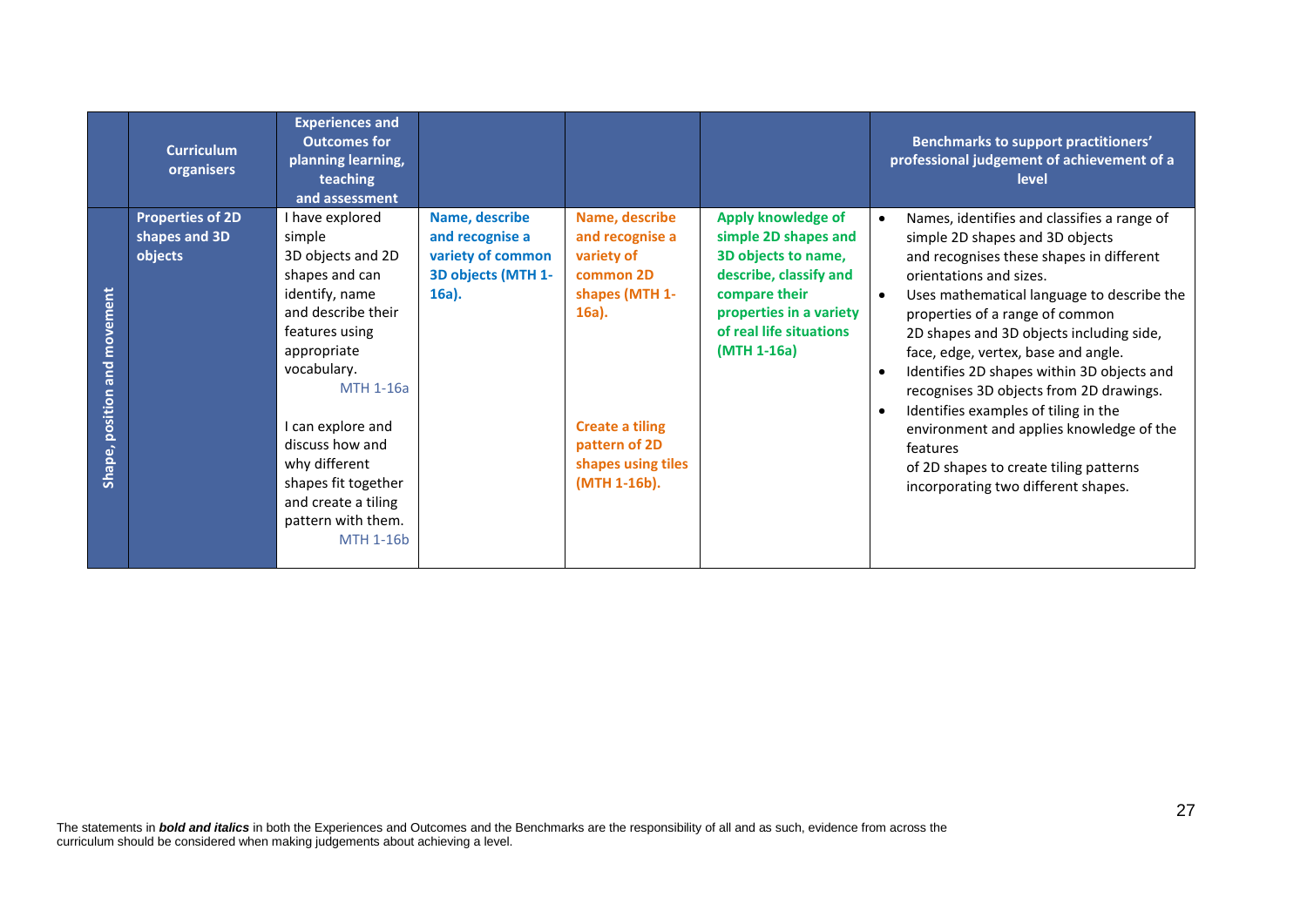| Angle, symmetry    | I can describe,                    | I can describe and                      | I can describe        | <b>Use informal</b>                          | $\bullet$ | Uses technology and other methods to                                           |
|--------------------|------------------------------------|-----------------------------------------|-----------------------|----------------------------------------------|-----------|--------------------------------------------------------------------------------|
| and transformation | follow and record<br>routes and    | follow routes and<br>journeys involving | and follow            | methods, e.g. a right                        |           | describe, follow and record directions using                                   |
|                    |                                    | complete/1/2 turns                      | journeys<br>involving | angle checker, to say<br>whether an angle is |           | words associated with angles, directions                                       |
|                    | journeys using<br>signs, words and | (MTH 1-17a).                            | full/1/2 turns        | smaller, larger or                           |           | and turns including, full turn, half turn,                                     |
|                    | angles associated                  |                                         | (MTH 1-17a).          | equal to a right angle                       |           | quarter turn, clockwise, anticlockwise, right<br>turn, left turn, right angle. |
|                    | with direction and                 | <b>Find one line of</b>                 |                       | (MTH 1-17a).                                 | $\bullet$ | Knows that a right angle is 90°.                                               |
|                    | turning.                           | symmetry on a                           | I can use a right     |                                              | $\bullet$ | Knows and uses the compass points, North,                                      |
|                    | MTH 1-17a                          | picture or shape                        | angle checker to      | Find right angles in                         |           | South, East and West.                                                          |
|                    |                                    | using a mirror or                       | determine             | the environment, and                         | $\bullet$ | Uses informal methods to estimate,                                             |
|                    |                                    | folding (MTH 1-                         | whether an angle      | in well known 2-D                            |           | compare and describe the size of angles in                                     |
|                    |                                    | 19a).                                   | is a right angle or   | shapes (MTH 1-17a).                          |           | relation                                                                       |
|                    |                                    |                                         | not (MTH 1-17a).      |                                              |           | to a right angle.                                                              |
|                    |                                    |                                         |                       | <b>Recognise and</b>                         |           | Finds right angles in the environment and in                                   |
|                    |                                    |                                         |                       | identify the 8 main                          |           | well-known 2D shapes.                                                          |
|                    |                                    |                                         |                       | compass points (MTH                          | $\bullet$ | Identifies where and why grid references                                       |
|                    |                                    |                                         |                       | $1-17a$ ).                                   |           | are used.                                                                      |
|                    |                                    |                                         |                       |                                              | $\bullet$ | Describes, plots and uses accurate two                                         |
|                    |                                    |                                         |                       | <b>Complete, describe</b>                    |           | figure grid references, demonstrating                                          |
|                    |                                    |                                         |                       | and record a journey                         |           | knowledge                                                                      |
|                    |                                    |                                         |                       | given directions                             |           | of the horizontal and vertical location.                                       |
|                    |                                    |                                         |                       | (including the main                          | $\bullet$ | Identifies symmetry in patterns, pictures,                                     |
|                    |                                    |                                         |                       | compass points) (MTH                         |           | nature and 2D shapes.                                                          |
|                    |                                    |                                         |                       | $1-17a$ ).                                   | $\bullet$ | Creates symmetrical pictures and designs                                       |
|                    | I have developed                   |                                         |                       | <b>Apply knowledge of</b>                    |           | with more than one line of symmetry.                                           |
|                    | an awareness of                    |                                         |                       | grids to locate,                             |           |                                                                                |
|                    | where grid                         |                                         |                       | describe and record                          |           |                                                                                |
|                    | reference systems                  |                                         |                       | positions in a variety                       |           |                                                                                |
|                    | are used in                        |                                         |                       | of real life situations                      |           |                                                                                |
|                    | everyday contexts                  |                                         |                       | (MTH 1-18a).                                 |           |                                                                                |
|                    | and can use them                   |                                         |                       |                                              |           |                                                                                |
|                    | to locate                          |                                         |                       |                                              |           |                                                                                |
|                    | and describe                       |                                         |                       |                                              |           |                                                                                |
|                    | position.                          |                                         |                       |                                              |           |                                                                                |
|                    | <b>MTH 1-18a</b>                   |                                         |                       |                                              |           |                                                                                |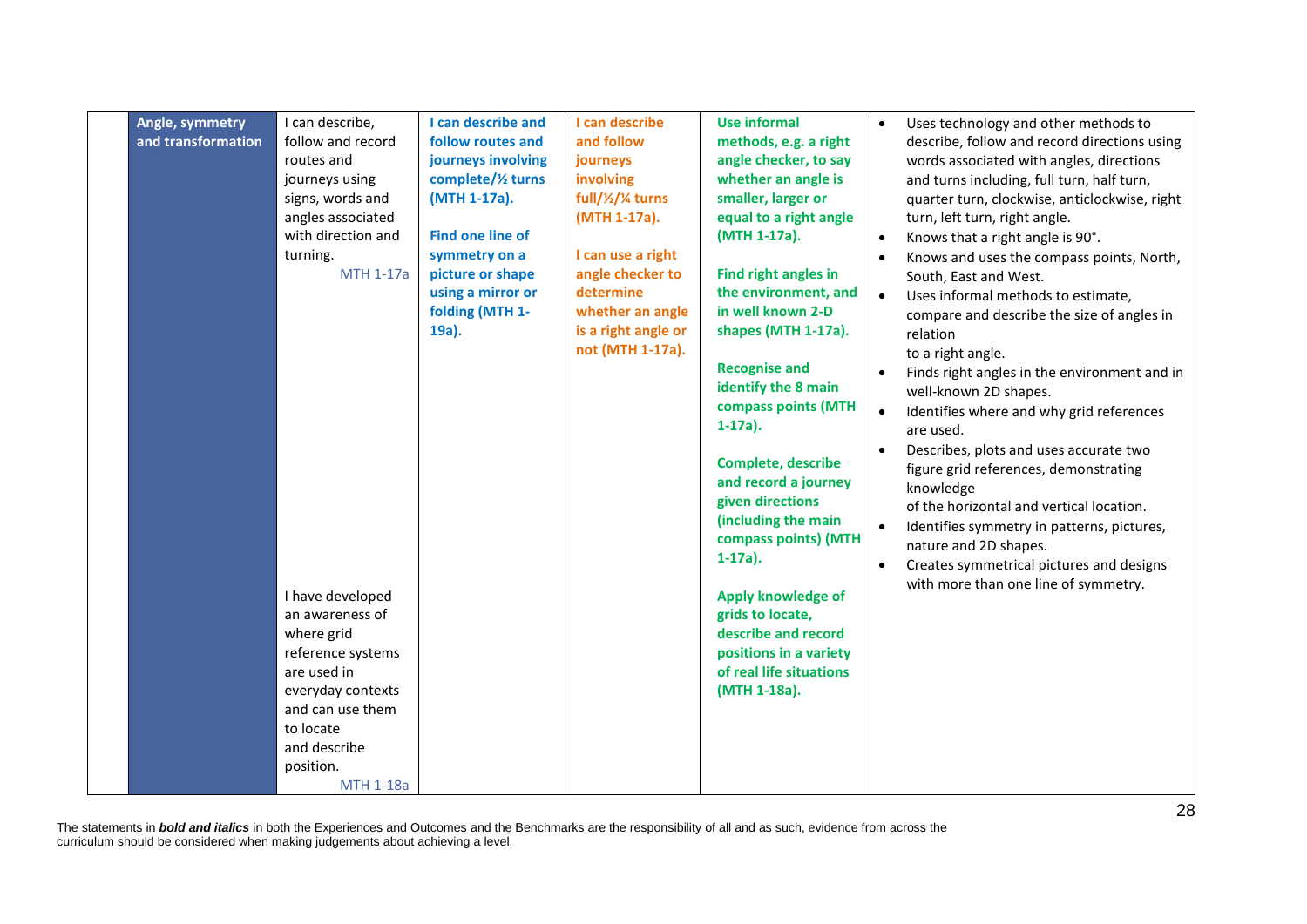| <b>Curriculum</b><br>organisers | <b>Experiences and</b><br><b>Outcomes for</b><br>planning learning,<br>teaching<br>and assessment |  |                           | <b>Benchmarks to support practitioners'</b><br>professional judgement of achievement of a<br><b>level</b> |
|---------------------------------|---------------------------------------------------------------------------------------------------|--|---------------------------|-----------------------------------------------------------------------------------------------------------|
|                                 |                                                                                                   |  | <b>Recognise and mark</b> |                                                                                                           |
|                                 | I have explored                                                                                   |  | the lines of symmetry     |                                                                                                           |
|                                 | symmetry                                                                                          |  | on a variety of 2D        |                                                                                                           |
|                                 | in my own and the                                                                                 |  | shapes (MTH 1-19a)        |                                                                                                           |
|                                 | wider environment                                                                                 |  |                           |                                                                                                           |
|                                 | and can create and                                                                                |  | <b>Create symmetrical</b> |                                                                                                           |
|                                 | recognise                                                                                         |  | pictures, patterns and    |                                                                                                           |
|                                 | symmetrical                                                                                       |  | shapes using a variety    |                                                                                                           |
|                                 | pictures, patterns                                                                                |  | of resources (MTH 1-      |                                                                                                           |
|                                 | and shapes.                                                                                       |  | 19a).                     |                                                                                                           |
|                                 | <b>MTH 1-19a</b>                                                                                  |  |                           |                                                                                                           |
|                                 |                                                                                                   |  |                           |                                                                                                           |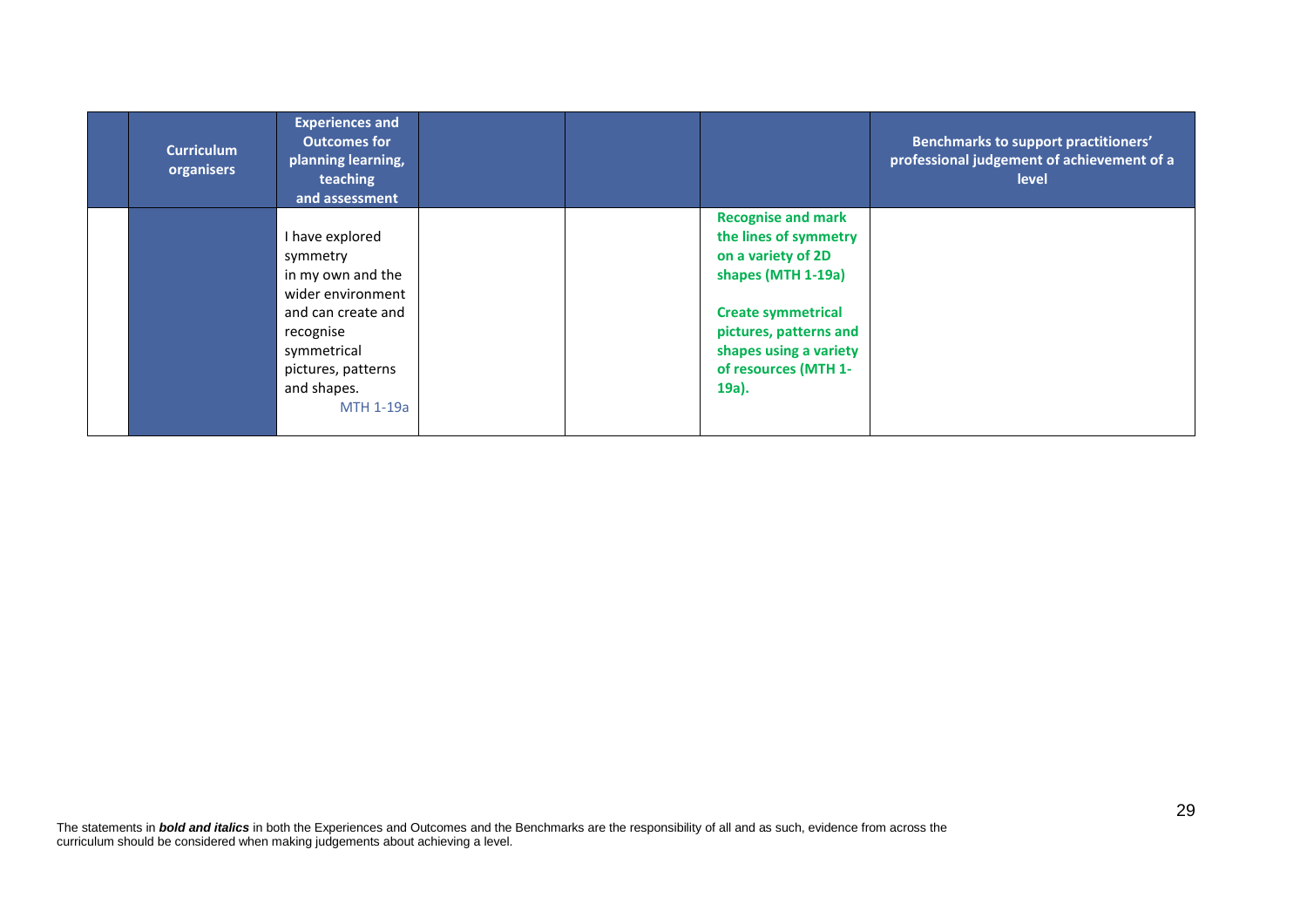| Data and analysis<br>Information handling | I have explored a<br>variety of ways in<br>which data is<br>presented and can<br>ask and answer<br>questions about<br>the information it<br>contains.<br><b>MNU 1-20a</b><br>I have used a<br>range of ways to<br>collect information<br>and can sort it in a<br>logical, organised<br>and imaginative<br>way using my own<br>and others'<br>criteria.<br><b>MNU 1-20b</b> | Read a scale on a<br>graph going up in<br>1s (MNU 1-20a)<br><b>Read and extract</b><br>key information<br>from pictograms<br>and bar graphs<br>(MNU 1-20a) | <b>Read a scale</b><br>going up in 2s,<br>10s, 5s (MNU 1-<br>20a).<br><b>Read and extract</b><br>key information<br>from tally charts<br>and tables (MNU<br>$1-20a$ ). | <b>Create and use</b><br>questions to analyse<br>data presented in a<br>given way (MNU 1-<br>20a).<br><b>Use information from</b><br>graphs and tables to<br>help make decisions<br>(MNU 1-20a). | Asks and answers questions to extract key<br>$\bullet$<br>information from a variety of data sets<br>including charts, diagrams, bar graphs and<br>tables.<br>Selects and uses the most appropriate way<br>$\bullet$<br>to gather and sort data for a given<br>purpose, for example, a survey,<br>questionnaire or group tallies.<br>Uses a variety of different methods,<br>$\bullet$<br>including the use of digital technologies, to<br>display data, for example, as block graphs,<br>bar graphs, tables, Carroll diagrams and<br>Venn diagrams.<br>Includes a suitable title, simple labelling on<br>both axes and an appropriate scale where<br>one unit represents more than one data<br>value in graphs. |
|-------------------------------------------|----------------------------------------------------------------------------------------------------------------------------------------------------------------------------------------------------------------------------------------------------------------------------------------------------------------------------------------------------------------------------|------------------------------------------------------------------------------------------------------------------------------------------------------------|------------------------------------------------------------------------------------------------------------------------------------------------------------------------|--------------------------------------------------------------------------------------------------------------------------------------------------------------------------------------------------|------------------------------------------------------------------------------------------------------------------------------------------------------------------------------------------------------------------------------------------------------------------------------------------------------------------------------------------------------------------------------------------------------------------------------------------------------------------------------------------------------------------------------------------------------------------------------------------------------------------------------------------------------------------------------------------------------------------|
|                                           | Using technology<br>and<br>other methods, I<br>can display data<br>simply, clearly and<br>accurately by<br>creating tables,<br>charts and<br>diagrams, using<br>simple labelling<br>and scale.<br><b>MTH 1-21a</b>                                                                                                                                                         | Create a pictogram<br>or bar graph (going<br>up in 1s) to display<br>data (MTH 1-21a)                                                                      | Create a bar<br>graph or tally<br>chart to display<br>data (MTH 1-<br>$21a$ ).                                                                                         | Apply knowledge of<br>creating tables, charts<br>and diagrams to<br>display data in a<br>variety of real life<br>situations (MTH 1-<br>$21a$ ).                                                  |                                                                                                                                                                                                                                                                                                                                                                                                                                                                                                                                                                                                                                                                                                                  |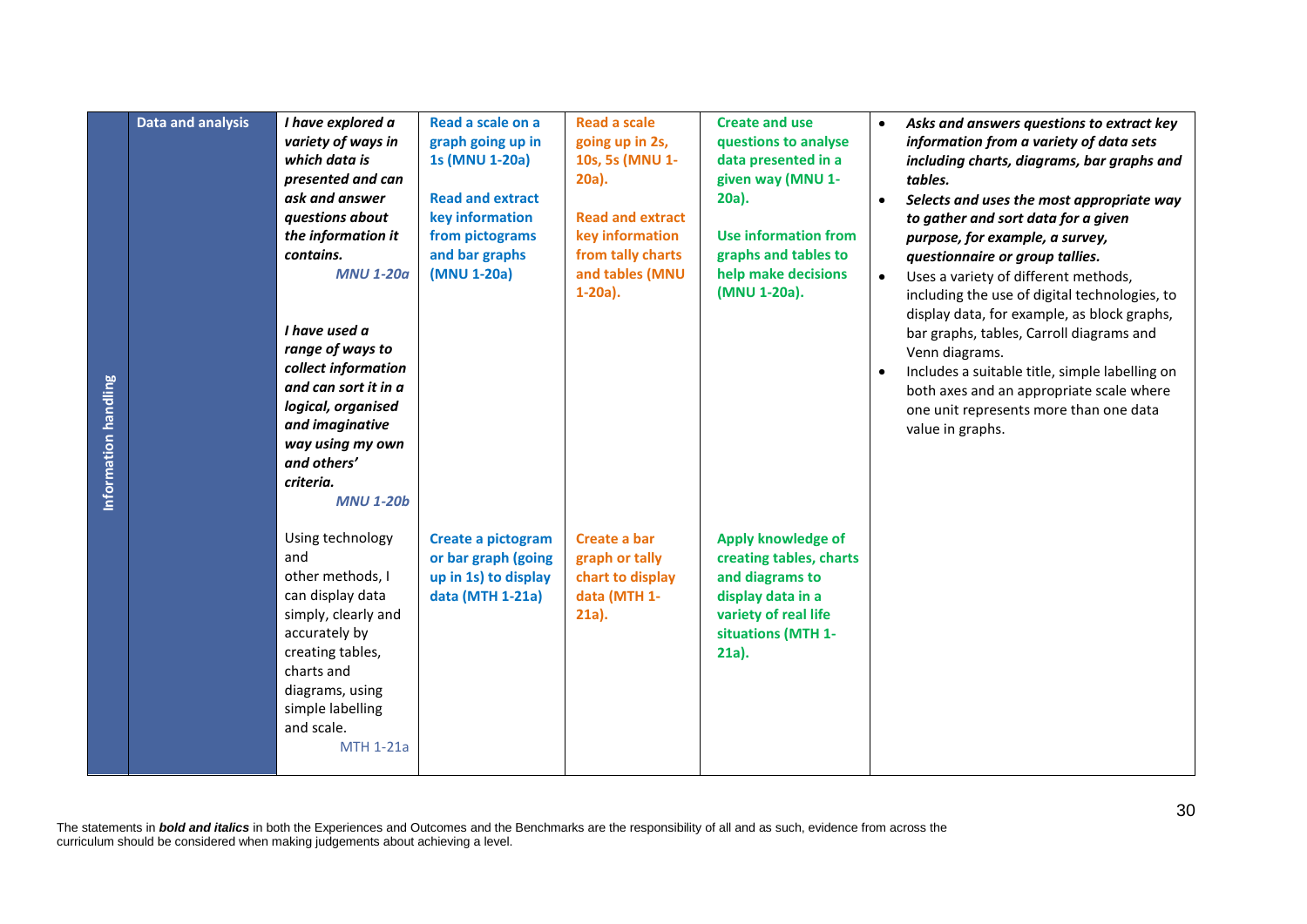| <b>Curriculum</b><br>organisers           | <b>Experiences and</b><br><b>Outcomes for</b><br>planning learning,<br>teaching<br>and assessment                                                                                                        |                                                                                                        |                                                                                                                   |                                                                                                                                                                                                                                        | <b>Benchmarks to support practitioners'</b><br>professional judgement of achievement of a<br>level                                                                                                                                                                                                                                                                       |
|-------------------------------------------|----------------------------------------------------------------------------------------------------------------------------------------------------------------------------------------------------------|--------------------------------------------------------------------------------------------------------|-------------------------------------------------------------------------------------------------------------------|----------------------------------------------------------------------------------------------------------------------------------------------------------------------------------------------------------------------------------------|--------------------------------------------------------------------------------------------------------------------------------------------------------------------------------------------------------------------------------------------------------------------------------------------------------------------------------------------------------------------------|
| <b>Ideas of chance and</b><br>uncertainty | I can use<br>appropriate<br>vocabulary to<br>describe the<br>likelihood of<br>events occurring,<br>using the<br>knowledge and<br>experiences of<br>myself and others<br>to quide me.<br><b>MNU 1-22a</b> | Talk about the<br>chance of<br>something<br>happening,<br>drawing on<br>experiences (MNU<br>$1-22a$ ). | <b>Create</b><br>statements to<br>describe or<br>compare the<br>likelihood of<br>events happening<br>(MNU 1-22a). | Use a wide range of<br>mathematical<br>vocabulary to<br>describe the<br>likelihood of everyday<br>events occurring<br>(MNU 1-22a).<br>Apply knowledge of<br>the likelihood of<br>events to make real<br>life decisions (MNU 1-<br>22a) | Uses mathematical vocabulary<br>appropriately to describe the likelihood of<br>events occurring in everyday situations<br>including, probable, likely/unlikely,<br>certain/uncertain, possible/impossible, and<br>fair/unfair.<br>Interprets data gathered through everyday<br>experiences to make reasonable<br>predictions of the likelihood of an event<br>occurring. |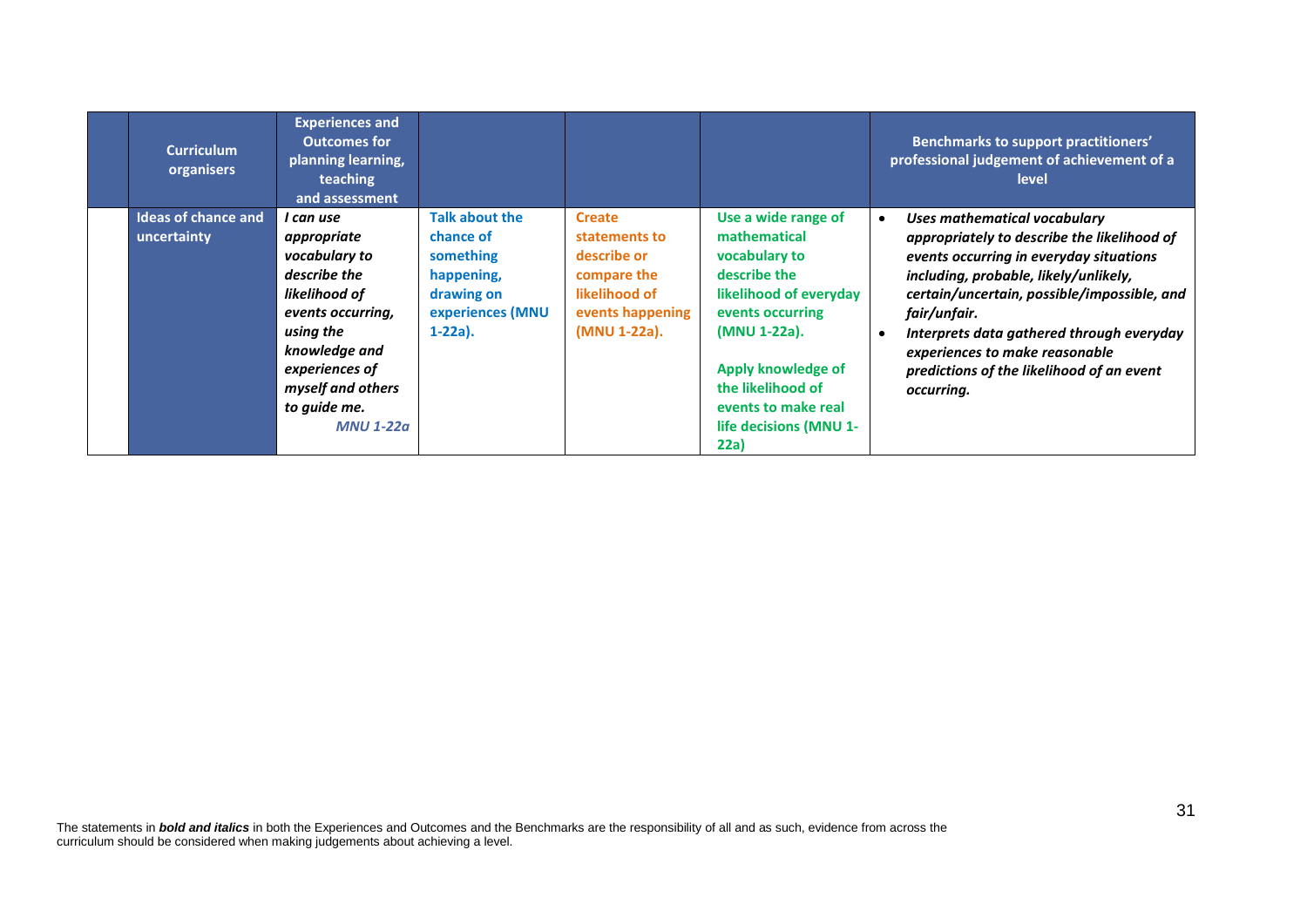### **Second Level Numeracy and Mathematics**

|                           | <b>Curriculum</b><br>organisers       | <b>Experiences and</b><br><b>Outcomes for</b><br>planning learning,<br>teaching<br>and assessment                                                                                                                                      |                                                                                                                                                                                                                                   | $\bullet$                                                                                                                                                                                                                                                                               | $\bullet$                                                                                                                                                                                                                                                                  | <b>Benchmarks to support practitioners'</b><br>professional judgement of achievement of a<br>level                                                                                                                                                                                                                                                                                                                                                                                                                                                                                         |
|---------------------------|---------------------------------------|----------------------------------------------------------------------------------------------------------------------------------------------------------------------------------------------------------------------------------------|-----------------------------------------------------------------------------------------------------------------------------------------------------------------------------------------------------------------------------------|-----------------------------------------------------------------------------------------------------------------------------------------------------------------------------------------------------------------------------------------------------------------------------------------|----------------------------------------------------------------------------------------------------------------------------------------------------------------------------------------------------------------------------------------------------------------------------|--------------------------------------------------------------------------------------------------------------------------------------------------------------------------------------------------------------------------------------------------------------------------------------------------------------------------------------------------------------------------------------------------------------------------------------------------------------------------------------------------------------------------------------------------------------------------------------------|
|                           | <b>Estimation and</b><br>rounding     | I can use my<br>knowledge of<br>rounding to<br>routinely estimate<br>the answer to a<br>problem then, after<br>calculating, decide<br>if my answer is<br>reasonable,<br>sharing my<br>solution with<br>others.<br><b>MNU 2-01a</b>     | <b>Round numbers</b><br>to the nearest<br>whole number<br>(MNU 2-01a).                                                                                                                                                            | <b>Estimate where</b><br>decimal fractions,<br>fractions sit on a<br>number line (MNU<br>$2-01a$ ).                                                                                                                                                                                     | Apply my knowledge<br>of rounding in real<br>life situations, and<br>can use my<br>knowledge of<br>rounding to find a<br>sensible solution to a<br>problem (MNU 2-<br>$01a$ ).                                                                                             | Rounds whole numbers to the nearest<br>1000, 10 000 and 100 000.<br>Rounds decimal fractions to the nearest<br>$\bullet$<br>whole number, to one decimal place<br>and two decimal places.<br>Applies knowledge of rounding to give an<br>$\bullet$<br>estimate to a calculation appropriate<br>to the context.                                                                                                                                                                                                                                                                             |
| Number, money and measure | <b>Number and</b><br>number processes | I have extended<br>the range of whole<br>numbers I can<br>work with and<br>having explored<br>how decimal<br>fractions are<br>constructed, can<br>explain the link<br>between a digit, its<br>place and its value.<br><b>MNU 2-02a</b> | <b>Order numbers</b><br>in the range 1 to<br>1000000<br>(Mental Agility<br><b>Guidelines).</b><br><b>Demonstrate</b><br>how the value of<br>a digit depends<br>on where it is<br>placed for<br>numbers up to 1<br>million (Mental | <b>Count forwards</b><br>and backwards for<br>positive and<br>negative numbers<br>(e.g. forwards<br>from -7, -6, -5, -<br>4,) (Mental<br><b>Agility</b><br><b>Guidelines/MNU</b><br>$2-04a$ ).<br><b>Order numbers to</b><br>2 decimal places<br>(Mental Agility<br><b>Guidelines).</b> | <b>Sequence integers</b><br>(Mental Agility<br><b>Guidelines/MNU 2-</b><br>04a).<br>Order numbers,<br>including integers<br>(within a real-life<br>range) (Mental<br><b>Agility</b><br><b>Guidelines/MNU 2-</b><br>04a).<br><b>Demonstrate how</b><br>the value of a digit | Reads, writes and orders whole numbers to<br>1 000 000, starting from any number<br>in the sequence.<br>Explains the link between a digit, its place<br>$\bullet$<br>and its value for whole numbers<br>to 1 000 000.<br>Reads, writes and orders sets of decimal<br>$\bullet$<br>fractions to three decimal places.<br>Explains the link between a digit, its place<br>$\bullet$<br>and its value for numbers<br>to three decimal places.<br>Partitions a wide range of whole numbers<br>$\bullet$<br>and decimal fractions to three decimal<br>places, for example, $3.6 = 3$ ones and 6 |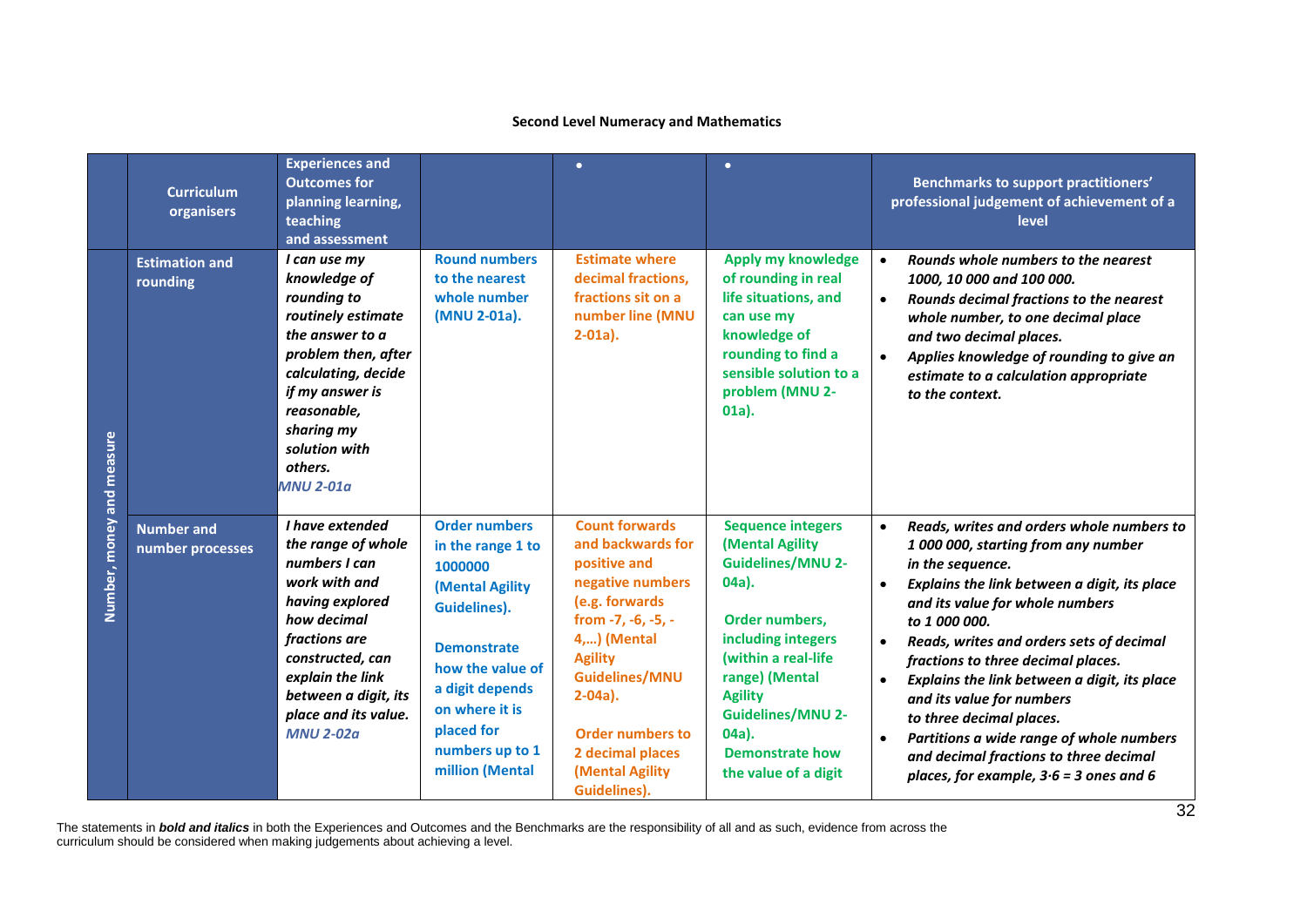| <b>Curriculum</b><br>organisers | <b>Experiences and</b><br><b>Outcomes for</b><br>planning learning,<br>teaching<br>and assessment                                                                                                                                                                                                                                                                                                                                                                                                                                                         |                                                                                                                                                                                                                                                                                                                                                                                                                                                                                                     | $\bullet$                                                                                                                                                                                                                                                                                                                                                                                                                                                                                                                | $\bullet$                                                                                                                                                                                                                                                                                                                                                                                                                                                                                                          | <b>Benchmarks to support practitioners'</b><br>professional judgement of achievement of a<br>level                                                                                                                                                                                                                                                                                                                                                                                                                                                                                                                                                                                                                                                                                                                                                                                                                                                                                                                                                                                                                                                                                                                                                                                         |
|---------------------------------|-----------------------------------------------------------------------------------------------------------------------------------------------------------------------------------------------------------------------------------------------------------------------------------------------------------------------------------------------------------------------------------------------------------------------------------------------------------------------------------------------------------------------------------------------------------|-----------------------------------------------------------------------------------------------------------------------------------------------------------------------------------------------------------------------------------------------------------------------------------------------------------------------------------------------------------------------------------------------------------------------------------------------------------------------------------------------------|--------------------------------------------------------------------------------------------------------------------------------------------------------------------------------------------------------------------------------------------------------------------------------------------------------------------------------------------------------------------------------------------------------------------------------------------------------------------------------------------------------------------------|--------------------------------------------------------------------------------------------------------------------------------------------------------------------------------------------------------------------------------------------------------------------------------------------------------------------------------------------------------------------------------------------------------------------------------------------------------------------------------------------------------------------|--------------------------------------------------------------------------------------------------------------------------------------------------------------------------------------------------------------------------------------------------------------------------------------------------------------------------------------------------------------------------------------------------------------------------------------------------------------------------------------------------------------------------------------------------------------------------------------------------------------------------------------------------------------------------------------------------------------------------------------------------------------------------------------------------------------------------------------------------------------------------------------------------------------------------------------------------------------------------------------------------------------------------------------------------------------------------------------------------------------------------------------------------------------------------------------------------------------------------------------------------------------------------------------------|
|                                 | <b>Having determined</b><br>which calculations<br>are needed,<br>I can solve<br>problems involving<br>whole numbers<br>using a range of<br>methods, sharing<br>my approaches and<br>solutions with<br>others.<br><b>MNU 2-03a</b><br>I have explored the<br>contexts in which<br>problems involving<br>decimal fractions<br>occur and can solve<br>related problems<br>using a variety of<br>methods.<br><b>MNU 2-03b</b><br>Having explored<br>the<br>need for rules for<br>the order of<br>operations in<br>number<br>calculations, I can<br>apply them | <b>Agility</b><br><b>Guidelines).</b><br>Split a number<br>into its place<br>value parts, in<br>the range 1 to<br>1000000<br>(Mental Agility<br><b>Guidelines).</b><br><b>Add and</b><br>subtract whole<br>numbers using a<br>variety of<br>mental/written<br>strategies e.g.<br>477+8, 534+40,<br>624-200<br>(mental), 751-<br>36, 621+185<br>(written)<br>(Mental Agility<br>Guidelines).<br><b>Know and use</b><br>the<br>multiplication<br>and division<br>family facts e.g.<br>3x6=18, 6x3=18, | <b>Demonstrate how</b><br>the value of a digit<br>depends on where<br>it is placed for<br>decimals up to 2<br>decimal places<br>(Mental Agility<br><b>Guidelines).</b><br><b>Split a number</b><br>into its place value<br>parts for decimals<br>up to 2 d.p.<br>(Mental Agility<br><b>Guidelines).</b><br><b>Add and subtract</b><br>decimal numbers<br>using a variety of<br>(written)<br>strategies (Mental<br><b>Agility Guidelines).</b><br><b>Multiply and</b><br>divide 2/3 digit<br>numbers by a<br>single digit | depends on where it<br>is placed for<br>decimals up to 3<br>decimal places<br>(Mental Agility<br><b>Guidelines).</b><br>Split a number into<br>its place value parts<br>for decimals up to 3<br>d.p. (Mental Agility<br><b>Guidelines).</b><br>Apply my knowledge<br>of addition and<br>subtraction to solve<br>addition and<br>subtraction problems<br>in real life situations<br>(MNU 2-03a).<br><b>Multiply and divide</b><br>whole numbers and<br>decimals by 10, 100,<br>1000 (Mental Agility<br>Guidelines). | $tenths = 36$ tenths.<br>Adds and subtracts multiples of 10, 100<br>$\bullet$<br>and 1000 to and from whole numbers<br>and decimal fractions to two decimal<br>places.<br>Adds and subtracts whole numbers and<br>$\bullet$<br>decimal fractions to two decimal places,<br>within the number range 0 to 1 000 000.<br>Uses multiplication and division facts to<br>$\bullet$<br>the 10 <sup>th</sup> multiplication table.<br>Multiplies and divides whole numbers by<br>$\bullet$<br>multiples of 10, 100 and 1000.<br>Multiplies and divides decimal fractions to<br>$\bullet$<br>two decimal places by 10, 100 and 1000.<br>Multiplies whole numbers by two digit<br>$\bullet$<br>numbers.<br>Multiplies decimal fractions to two decimal<br>$\bullet$<br>places by a single digit.<br>$\bullet$<br>Divides whole numbers and decimal<br>fractions to two decimal places, by a single<br>digit, including answers expressed as<br>decimal fractions, for example, $43 \div 5 =$<br>8.6.<br>Applies the correct order of operations in<br>$\bullet$<br>number calculations when solving multi-<br>step problems.<br>Identifies familiar contexts in which<br>$\bullet$<br>negative numbers are used.<br>Orders numbers less than zero and locates<br>$\bullet$<br>them on a number line. |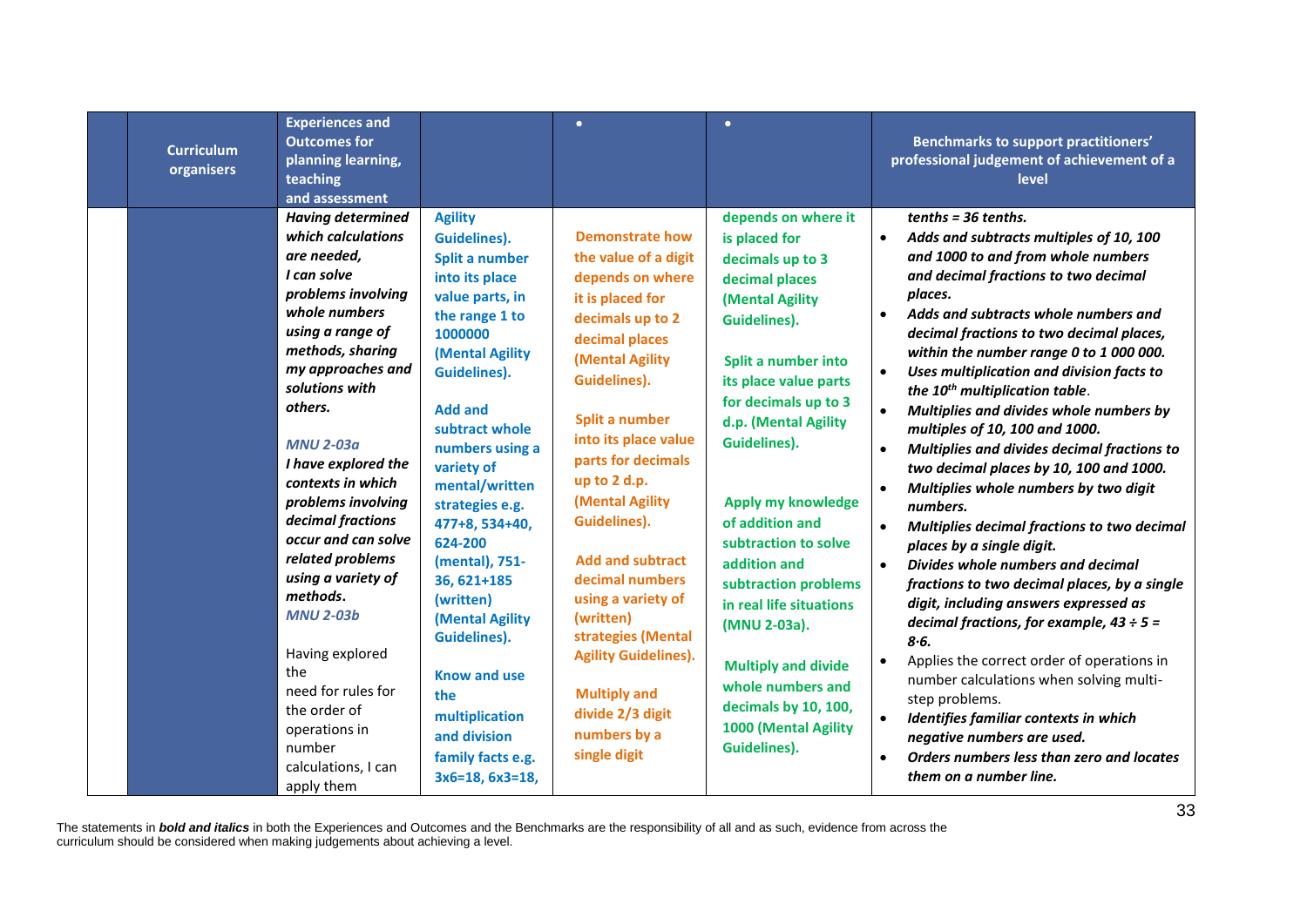| <b>Curriculum</b><br>organisers | <b>Experiences and</b><br><b>Outcomes for</b><br>planning learning,<br>teaching<br>and assessment                                                                                                                                                                            |                                                                                                                                                                                                                      | $\bullet$                                                                                                                                                                                                                  | $\bullet$                                                                                                                                                                                                                                                                                                                                                                                                                                                                                                                                    | <b>Benchmarks to support practitioners'</b><br>professional judgement of achievement of a<br>level |
|---------------------------------|------------------------------------------------------------------------------------------------------------------------------------------------------------------------------------------------------------------------------------------------------------------------------|----------------------------------------------------------------------------------------------------------------------------------------------------------------------------------------------------------------------|----------------------------------------------------------------------------------------------------------------------------------------------------------------------------------------------------------------------------|----------------------------------------------------------------------------------------------------------------------------------------------------------------------------------------------------------------------------------------------------------------------------------------------------------------------------------------------------------------------------------------------------------------------------------------------------------------------------------------------------------------------------------------------|----------------------------------------------------------------------------------------------------|
|                                 | correctly when<br>solving simple<br>problems.<br><b>MTH 2-03c</b><br>I can show my<br>understanding of<br>how the number<br>line extends to<br>include numbers<br>less than zero and<br>have investigated<br>how these<br>numbers occur and<br>are used.<br><b>MNU 2-04a</b> | $18 \div 3 = 6$ , $18 \div 6 = 3$<br>(Mental Agility<br><b>Guidelines).</b><br><b>Know all times</b><br>table facts and<br>use them to<br>solve<br>appropriate<br>problems<br>(Mental Agility<br><b>Guidelines).</b> | (Mental Agility<br>Guidelines).<br>Use the<br>relationship<br>between<br>multiplication and<br>division to solve<br>problems e.g. "If 7<br>$x 13 = 91$ , what is<br>$91 \div 13$ ?" (Mental<br><b>Agility Guidelines).</b> | <b>Use efficient written</b><br>strategies for solving<br>multiplication and<br>division problems,<br>and can explain my<br>thinking (MNU 2-<br>03a).<br>Apply knowledge of<br>addition and<br>subtraction of<br>decimal fractions to<br>solve real life<br>problems (MNU 2-<br>$03b$ ).<br><b>Find an exact</b><br>(decimal) answer to a<br>division problem by<br>carrying my<br>remainder e.g. $3 \div 2 =$<br>1.5 (MNU 2-03b).<br><b>Use efficient written</b><br>strategies to multiply<br>and divide decimal<br>fractions in a variety |                                                                                                    |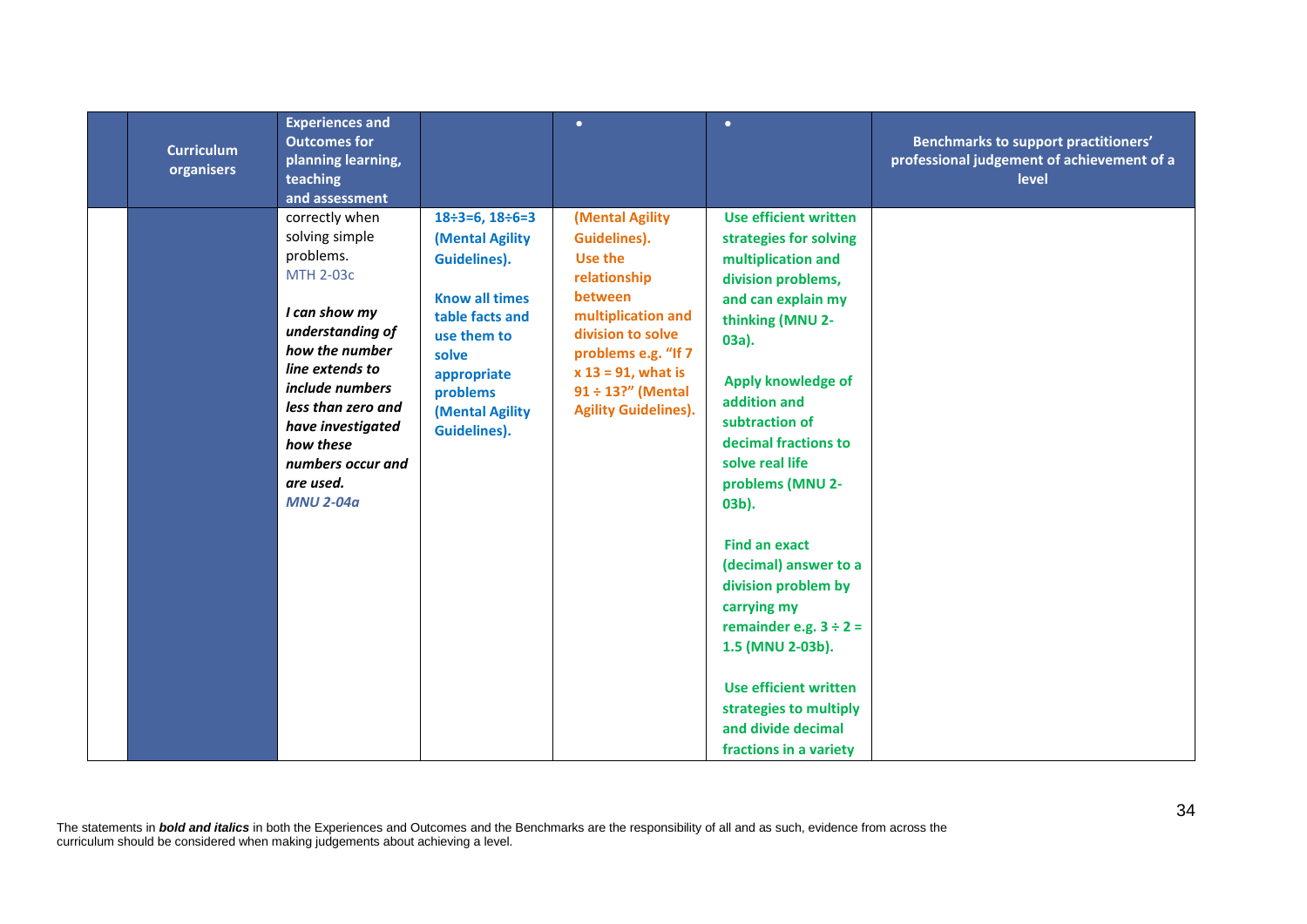| <b>Curriculum</b><br>organisers                           | <b>Experiences and</b><br><b>Outcomes for</b><br>planning learning,<br>teaching<br>and assessment                                                                                               |                                                                                                                     | $\bullet$                                                                                                  | $\bullet$                                                                                                                                                                                             | <b>Benchmarks to support practitioners'</b><br>professional judgement of achievement of a<br>level                                                                                                                 |
|-----------------------------------------------------------|-------------------------------------------------------------------------------------------------------------------------------------------------------------------------------------------------|---------------------------------------------------------------------------------------------------------------------|------------------------------------------------------------------------------------------------------------|-------------------------------------------------------------------------------------------------------------------------------------------------------------------------------------------------------|--------------------------------------------------------------------------------------------------------------------------------------------------------------------------------------------------------------------|
| <b>Multiples, factors</b><br>and primes                   | Having explored<br>the patterns and<br>relationships<br>in multiplication<br>and division, I can<br>investigate and<br>identify the<br>multiples and<br>factors of numbers.<br><b>MTH 2-05a</b> |                                                                                                                     | <b>Identify multiples</b><br>of a given number<br>(MTH 2-05a).                                             | of contexts (MNU 2-<br>$03b$ ).<br>Use the rules for<br>operations correctly<br>when solving<br>problems (MTH 2-<br>03c).<br><b>Identify all factors of</b><br>a given 2 digit<br>number (MTH 2-05a). | Identifies multiples and factors of whole<br>$\bullet$<br>numbers and applies knowledge and<br>understanding of these when solving<br>relevant problems in number, money and<br>measurement.                       |
| <b>Powers</b><br>and roots                                | There are no<br>Experiences and<br>Outcomes at<br>second level.                                                                                                                                 |                                                                                                                     |                                                                                                            |                                                                                                                                                                                                       | There are no Experiences and Outcomes at<br>second level.                                                                                                                                                          |
| <b>Fractions, decimal</b><br>fractions and<br>percentages | I have investigated<br>the everyday<br>contexts in which<br>simple fractions,<br>percentages or<br>decimal fractions                                                                            | <b>Apply my</b><br>knowledge to<br>find fractions of<br>a quantity in real<br>life contexts e.g.<br>in measurement, | <b>Create, identify</b><br>and recognise<br>simple<br>percentages, and<br>the equivalent<br>hundredths, by | <b>Convert between any</b><br>simple percentage,<br>decimal fraction and<br>fraction (MNU 20-<br>7a/2-07b).                                                                                           | $\bullet$<br>Uses knowledge of equivalent forms of<br>common fractions, decimal fractions<br>and percentages, for example, $\frac{3}{4}$ = 0.75 =<br>75%, to solve problems.<br>Calculates simple percentages of a |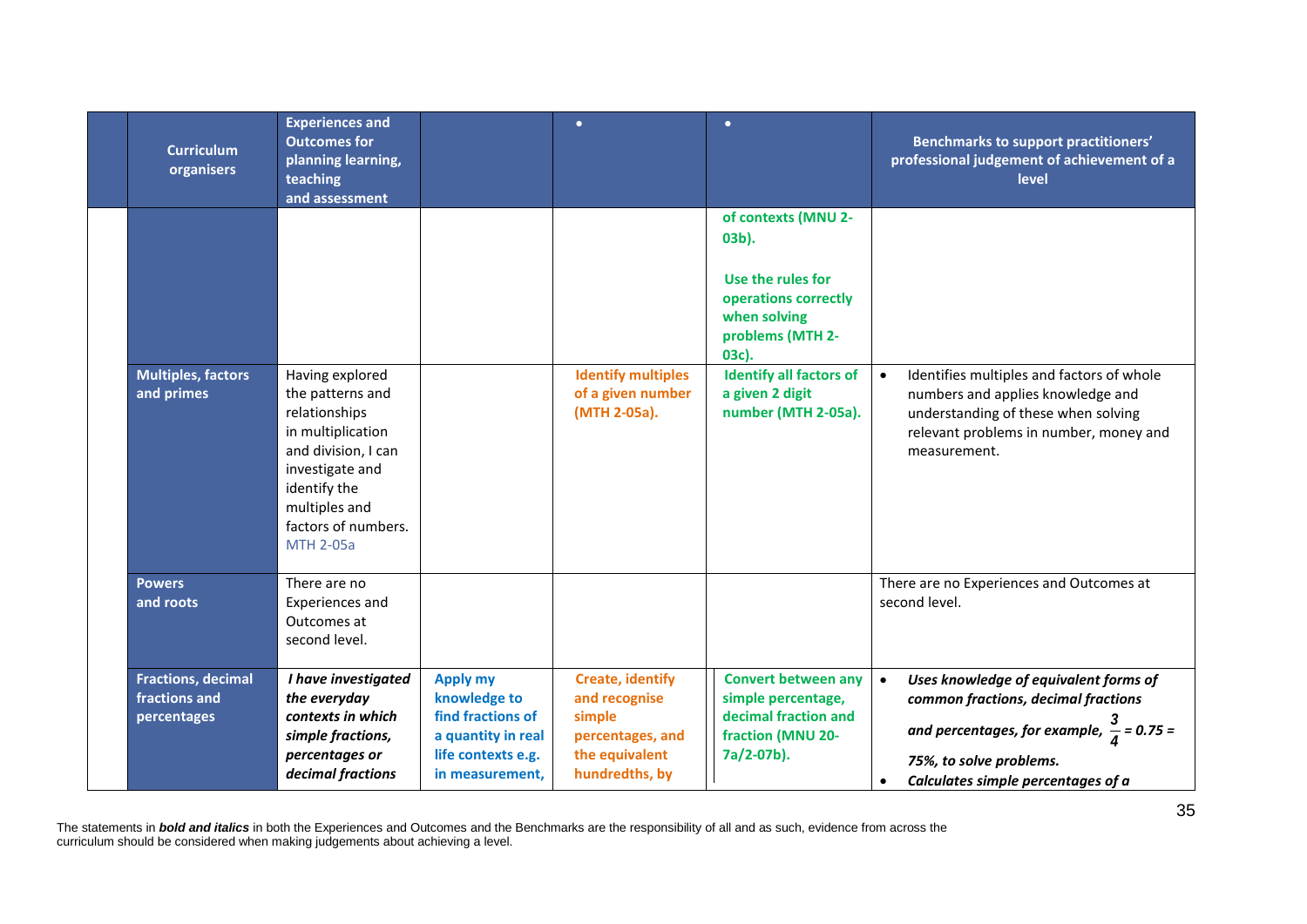| <b>Curriculum</b><br>organisers | <b>Experiences and</b><br><b>Outcomes for</b><br>planning learning,<br>teaching<br>and assessment                                                                                                                                                                                                                                        |                                                                                                                      | $\bullet$                                                                                                                                                            | $\bullet$                                                                                                                                                 | <b>Benchmarks to support practitioners'</b><br>professional judgement of achievement of a<br>level                                                                                                                                                                                                                                                                                                                                                                                    |
|---------------------------------|------------------------------------------------------------------------------------------------------------------------------------------------------------------------------------------------------------------------------------------------------------------------------------------------------------------------------------------|----------------------------------------------------------------------------------------------------------------------|----------------------------------------------------------------------------------------------------------------------------------------------------------------------|-----------------------------------------------------------------------------------------------------------------------------------------------------------|---------------------------------------------------------------------------------------------------------------------------------------------------------------------------------------------------------------------------------------------------------------------------------------------------------------------------------------------------------------------------------------------------------------------------------------------------------------------------------------|
|                                 | are used<br>and can carry out<br>the necessary<br>calculations<br>to solve related<br>problems.<br><b>MNU 2-07a</b><br>I can show the<br>equivalent forms of<br>simple fractions,<br>decimal fractions<br>and percentages,<br>and can choose my<br>preferred form<br>when solving a<br>problem,<br>explaining my<br>choice<br>of method. | find 3⁄4 of 2.4 m.,<br>and explain my<br>strategy (MNU<br>2-07a/2-07b).                                              | colouring (MNU 2-<br>07a/2-07b).                                                                                                                                     | Apply knowledge of<br>equivalent fractions,<br>decimal fractions and<br>percentages to solve<br>real life problems<br>e.g.15% of £8 (MNU<br>2-07a/2-07b). | quantity, and uses this knowledge to solve<br>problems in everyday contexts, for<br>example, calculates the sale price of an<br>item<br>with a discount of 15%.<br>Calculates simple fractions of a quantity<br>$\bullet$<br>and uses this knowledge to solve problems,<br>for example, find $\frac{3}{5}$ of 60.<br>Creates equivalent fractions and uses this<br>knowledge to put a set of most commonly<br>used fractions in order.<br>Expresses fractions in their simplest form. |
|                                 | <b>MNU 2-07b</b><br>I have investigated<br>how a set of<br>equivalent fractions<br>can be created,<br>understanding the<br>meaning of<br>simplest form, and<br>can apply my<br>knowledge to                                                                                                                                              | Create a set of<br>equivalent<br>fractions when<br>given a starting<br>fraction e.g. $\frac{1}{3}$ =<br>(MTH 2-07c). | <b>Apply my</b><br>knowledge of<br>multiplication and<br>division to simplify<br>fractions e.g. $5/10 =$<br>1/2 (by dividing top<br>and bottom by 5)<br>(MTH 2-07c). | Apply knowledge of<br>equivalent fractions<br>to compare and<br>order commonly<br>used fractions (MTH<br>$2-07c$ ).                                       |                                                                                                                                                                                                                                                                                                                                                                                                                                                                                       |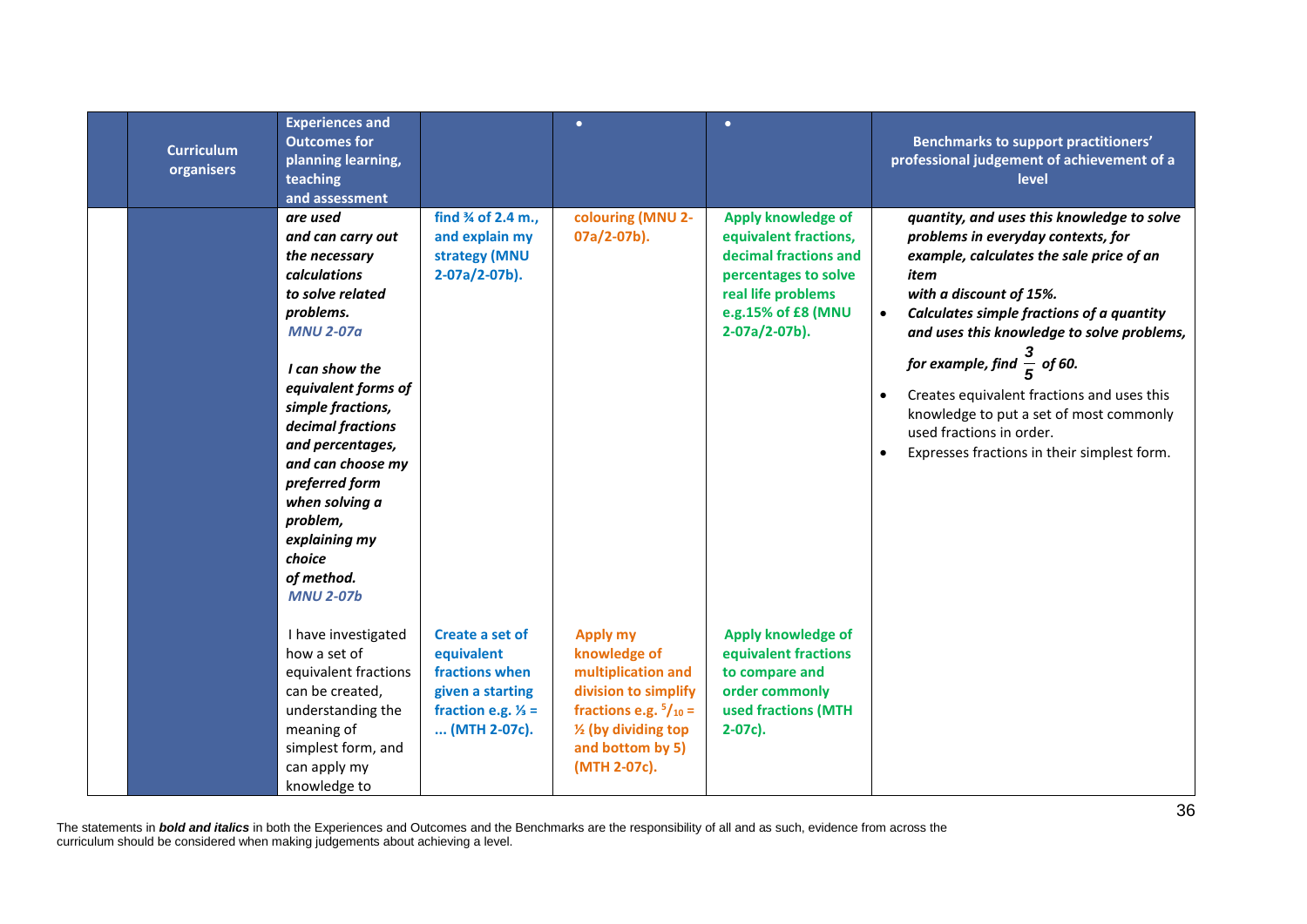| <b>Curriculum</b><br>organisers | <b>Experiences and</b><br><b>Outcomes for</b><br>planning learning,<br>teaching<br>and assessment                                                                                                                                                                                                                                                                                                                                      |                                                                                                                         | $\bullet$                                                                                                            | $\bullet$                                                                                                         | <b>Benchmarks to support practitioners'</b><br>professional judgement of achievement of a<br>level                                                                                                                                                                                                                                                                                                                      |
|---------------------------------|----------------------------------------------------------------------------------------------------------------------------------------------------------------------------------------------------------------------------------------------------------------------------------------------------------------------------------------------------------------------------------------------------------------------------------------|-------------------------------------------------------------------------------------------------------------------------|----------------------------------------------------------------------------------------------------------------------|-------------------------------------------------------------------------------------------------------------------|-------------------------------------------------------------------------------------------------------------------------------------------------------------------------------------------------------------------------------------------------------------------------------------------------------------------------------------------------------------------------------------------------------------------------|
|                                 | compare and order<br>the most<br>commonly used<br>fractions.<br><b>MTH 2-07c</b>                                                                                                                                                                                                                                                                                                                                                       |                                                                                                                         |                                                                                                                      |                                                                                                                   |                                                                                                                                                                                                                                                                                                                                                                                                                         |
| <b>Money</b>                    | I can manage<br>money, compare<br>costs from<br>different retailers,<br>and determine<br>what I can afford<br>to buy.<br><b>MNU 2-09a</b><br>I understand the<br>costs, benefits and<br>risks of using bank<br>cards to purchase<br>goods or obtain<br>cash and realise<br>that budgeting is<br>important.<br><b>MNU 2-09b</b><br>I can use the terms<br>profit and loss in<br>buying and selling<br>activities and can<br>make simple | Money<br>outcomes have<br>not been<br>benchmarked.<br>Schools can<br>choose the best<br>time, based on<br>wider context | Money outcomes<br>have not been<br>benchmarked.<br>Schools can choose<br>the best time,<br>based on wider<br>context | Money outcomes<br>have not been<br>benchmarked.<br>Schools can choose<br>the best time, based<br>on wider context | Carries out money calculations involving<br>the four operations.<br><b>Compares costs and determines</b><br>$\bullet$<br>affordability within a given budget.<br>Demonstrates understanding of the<br>$\bullet$<br>benefits and risks of using bank cards<br>and digital technologies.<br>Calculates profit and loss accurately, for<br>$\bullet$<br>example, when working with a budget<br>for an enterprise activity. |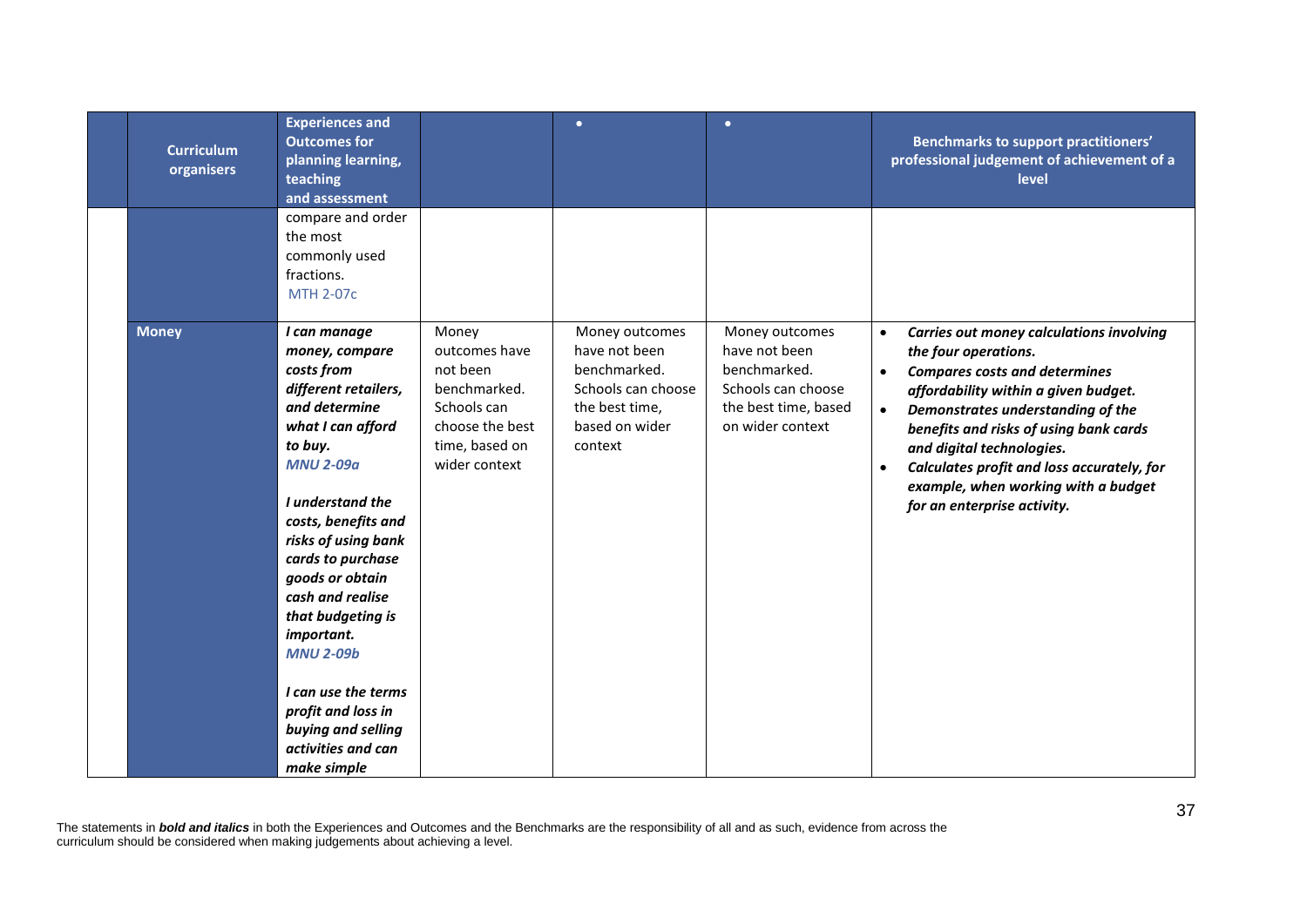| <b>Curriculum</b><br>organisers | <b>Experiences and</b><br><b>Outcomes for</b><br>planning learning,<br>teaching<br>and assessment                                                                                                                                                             |                                                                                                                                                                                                                                                                                                                              | $\bullet$                                                                                                                                                                                                                                                           | $\bullet$                                                                                                                                          | <b>Benchmarks to support practitioners'</b><br>professional judgement of achievement of a<br>level                                                                                                                                                                                                                                                                                                                                                                                                                                                                                                                                                                                                                               |
|---------------------------------|---------------------------------------------------------------------------------------------------------------------------------------------------------------------------------------------------------------------------------------------------------------|------------------------------------------------------------------------------------------------------------------------------------------------------------------------------------------------------------------------------------------------------------------------------------------------------------------------------|---------------------------------------------------------------------------------------------------------------------------------------------------------------------------------------------------------------------------------------------------------------------|----------------------------------------------------------------------------------------------------------------------------------------------------|----------------------------------------------------------------------------------------------------------------------------------------------------------------------------------------------------------------------------------------------------------------------------------------------------------------------------------------------------------------------------------------------------------------------------------------------------------------------------------------------------------------------------------------------------------------------------------------------------------------------------------------------------------------------------------------------------------------------------------|
| <b>Time</b>                     | calculations for<br>this.<br><b>MNU 2-09c</b><br>I can use and<br>interpret electronic<br>and paper-based<br>timetables and<br>schedules to plan<br>events and<br>activities, and<br>make time<br>calculations as part<br>of my planning.<br><b>MNU 2-10a</b> | <b>Convert</b><br>between 12 and<br>24-hour time<br>remembering<br>that in 24 hour<br>time the hours<br>continue on<br>after 12 e.g.<br>$1300 = 1$ pm, 24<br>hour time<br>always has 4<br>digits e.g.<br>$3.42$ am = 0342,<br>$noon = 12pm =$<br>1200, midnight $=$<br>$12am = 0000$ , we<br>only use the<br>notation am and | <b>Apply knowledge</b><br>of how many days<br>are in each month<br>to calculate time<br>intervals across<br>months (MNU 2-<br>$10a$ ).<br><b>Use an efficient</b><br>strategy for<br>calculating simple<br>time intervals in<br>12 and 24 hour<br>time (MNU 2-10a). | Apply my knowledge<br>of time intervals and<br>conversion when<br>using timetables and<br>calendars to solve<br>real life problems<br>(MNU 2-10a). | Reads and records time in both 12 hour<br>$\bullet$<br>and 24 hour notation and converts<br>between the two.<br>Knows the relationships between<br>$\bullet$<br>commonly used units of time and carries<br>out simple conversion calculations, for<br>example, changes $1\frac{3}{4}$ hours into minutes.<br>Uses and interprets a range of electronic<br>$\bullet$<br>and paper-based timetables and calendars<br>to plan events or activities and solve real<br>life problems.<br><b>Calculates durations of activities and</b><br>events including situations bridging across<br>several hours and parts of hours using both<br>12 hour clock and 24 hour notation.<br>Estimates the duration of a journey based<br>$\bullet$ |
|                                 |                                                                                                                                                                                                                                                               | pm in 12 hour<br>time (it tells us<br>whether we are<br>before or after<br>noon) (MNU 2-<br>$10a$ ).                                                                                                                                                                                                                         |                                                                                                                                                                                                                                                                     |                                                                                                                                                    | on knowledge of the link between speed,<br>distance and time.<br>Chooses the most appropriate timing<br>$\bullet$<br>device in practical situations and records<br>using relevant units, including hundredths<br>of a second.<br>Selects the most appropriate unit of time<br>for a given task and justifies choice.                                                                                                                                                                                                                                                                                                                                                                                                             |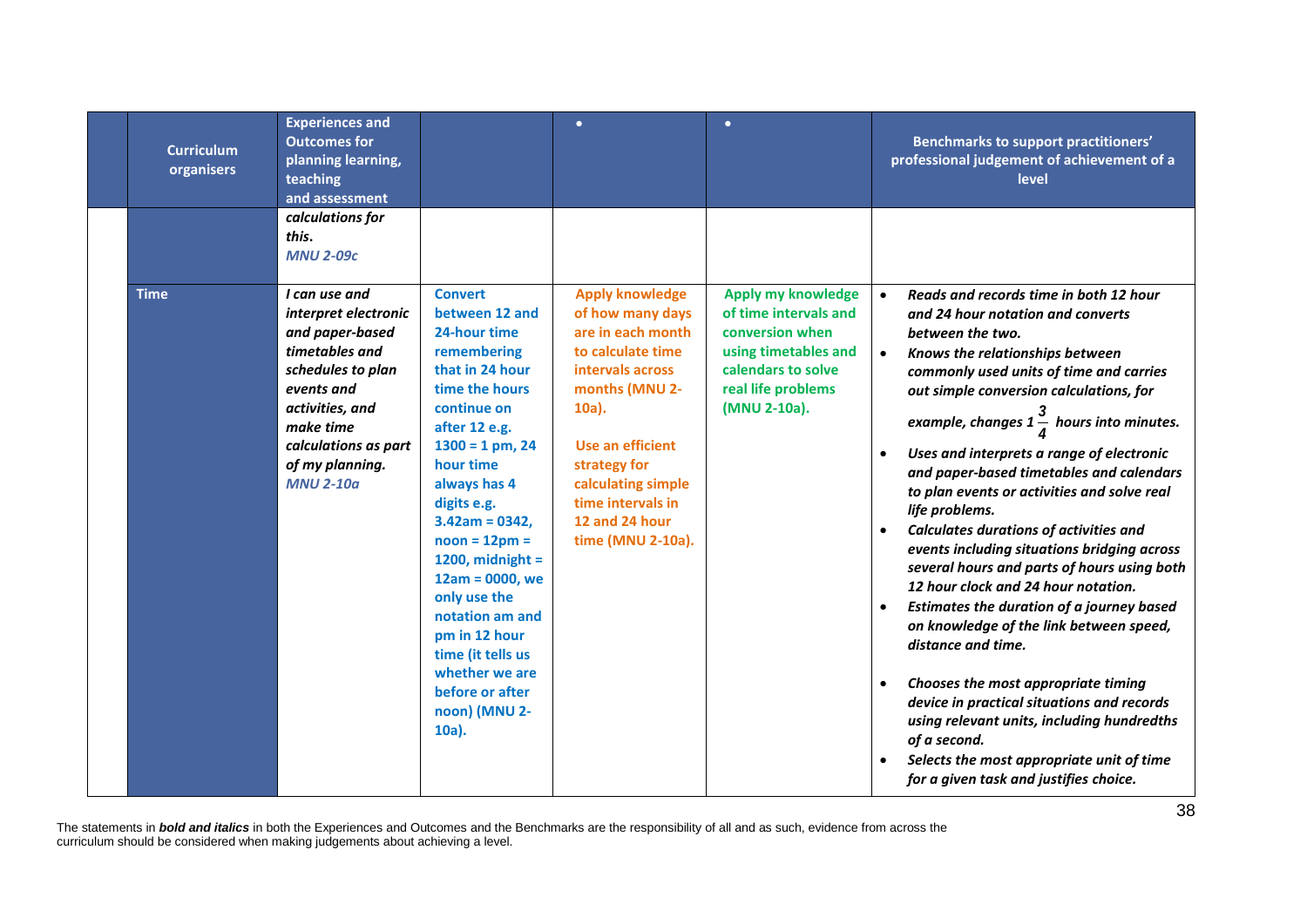| <b>Curriculum</b><br>organisers | <b>Experiences and</b><br><b>Outcomes for</b><br>planning learning,<br>teaching<br>and assessment                                                                                                          |                                                                                                                               | $\bullet$                                                                                                                                              | $\bullet$                                                                                                                                                         | <b>Benchmarks to support practitioners'</b><br>professional judgement of achievement of a<br>level                                                                                                                                                                                                                                                            |
|---------------------------------|------------------------------------------------------------------------------------------------------------------------------------------------------------------------------------------------------------|-------------------------------------------------------------------------------------------------------------------------------|--------------------------------------------------------------------------------------------------------------------------------------------------------|-------------------------------------------------------------------------------------------------------------------------------------------------------------------|---------------------------------------------------------------------------------------------------------------------------------------------------------------------------------------------------------------------------------------------------------------------------------------------------------------------------------------------------------------|
|                                 | I can carry out<br>practical tasks and<br>investigations<br>involving timed<br>events and can<br>explain which unit<br>of time would be<br>most appropriate<br>to use.<br><b>IU 2-10b</b>                  |                                                                                                                               | <b>Time events</b><br>correct to tenths<br>or hundredths of a<br>second and<br>accurately read<br>and record events<br>I have timed (MNU<br>$2-10b$ ). | <b>Order times</b><br>measured, putting<br>the quickest time<br>first (MNU 2-10b).                                                                                |                                                                                                                                                                                                                                                                                                                                                               |
|                                 | Using simple time<br>periods, I can give<br>a good estimate of<br>how long<br>a journey should<br>take, based on my<br>knowledge of the<br>link between time,<br>speed and<br>distance.<br><b>IU 2-10c</b> |                                                                                                                               |                                                                                                                                                        | Make a good<br>estimate of how long<br>a journey should take<br>(MNU 2-10c).                                                                                      |                                                                                                                                                                                                                                                                                                                                                               |
| <b>Measurement</b>              | I can use my<br>knowledge of the<br>sizes of familiar<br>objects or places to<br>assist me when<br>making an<br>estimate of<br>measure.                                                                    | <b>Use objects I</b><br>know the length,<br>weight, volume,<br>area of to<br>estimate the<br>length etc. of<br>new objects in | <b>Convert between</b><br>all common units<br>of length (MNU 2-<br>11b).                                                                               | Choose and use an<br>appropriate device<br>and units with which<br>to measure length,<br>weight and volume<br>accurately, and can<br>compare the<br>measure to my | Uses the comparative size of familiar<br>$\bullet$<br>objects to make reasonable estimations<br>of length, mass, area and capacity.<br>Estimates to the nearest appropriate unit,<br>$\bullet$<br>then measures accurately: length, height<br>and distance in millimetres (mm),<br>centimetres (cm), metres (m) and<br>kilometres (km); mass in grams (g) and |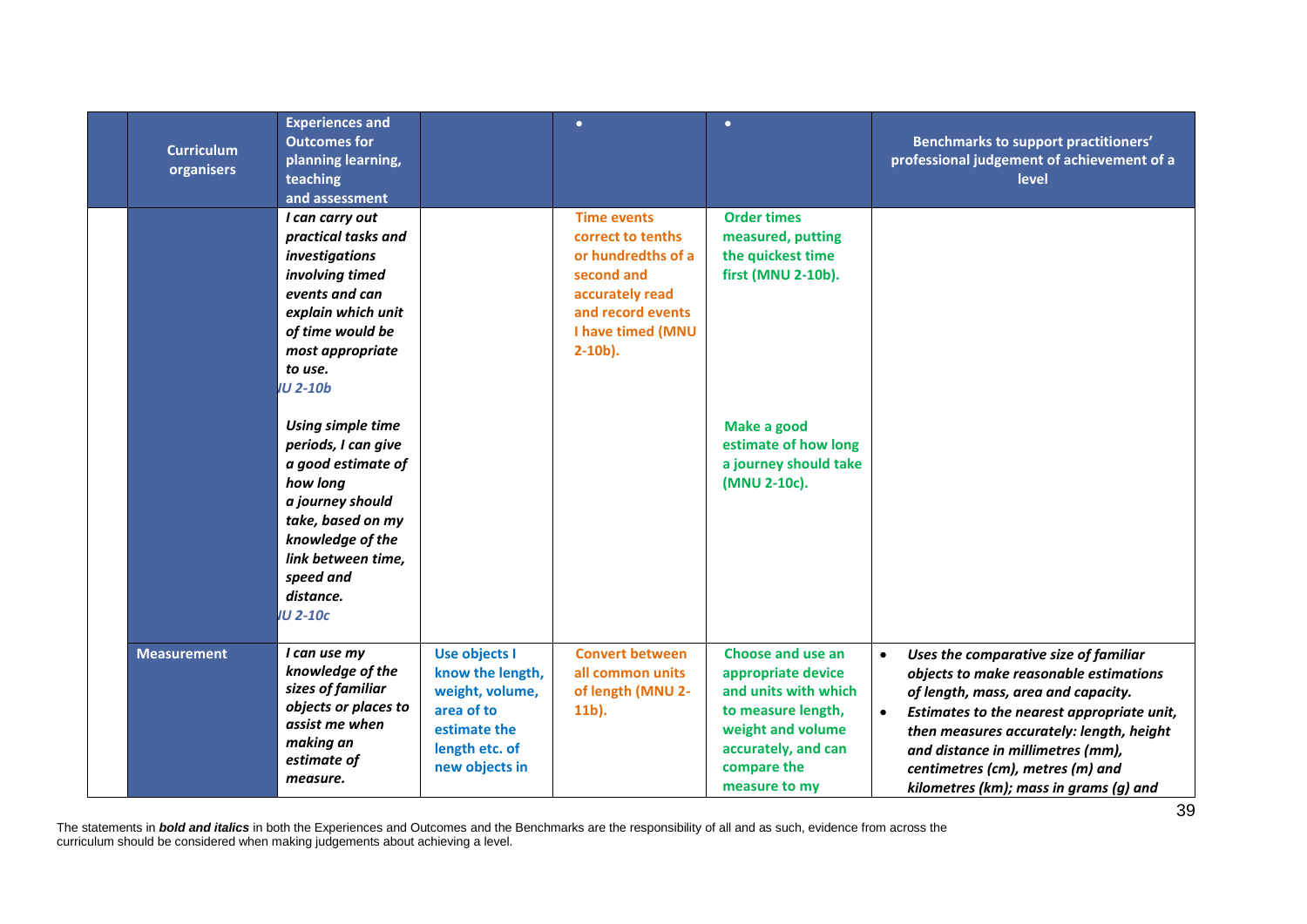| <b>Curriculum</b><br>organisers | <b>Experiences and</b><br><b>Outcomes for</b><br>planning learning,<br>teaching<br>and assessment                                                                                                           |                                                                                                                                                                                                                          | $\bullet$                                                                                                        | $\bullet$                                                                                                                                                                                                                                                                                | <b>Benchmarks to support practitioners'</b><br>professional judgement of achievement of a<br>level                                                                                                                                                                                                                                                                                                                                                                                                                                                                                                                                                                                                                                                                                                                                                                                                                                                                                                                                                        |
|---------------------------------|-------------------------------------------------------------------------------------------------------------------------------------------------------------------------------------------------------------|--------------------------------------------------------------------------------------------------------------------------------------------------------------------------------------------------------------------------|------------------------------------------------------------------------------------------------------------------|------------------------------------------------------------------------------------------------------------------------------------------------------------------------------------------------------------------------------------------------------------------------------------------|-----------------------------------------------------------------------------------------------------------------------------------------------------------------------------------------------------------------------------------------------------------------------------------------------------------------------------------------------------------------------------------------------------------------------------------------------------------------------------------------------------------------------------------------------------------------------------------------------------------------------------------------------------------------------------------------------------------------------------------------------------------------------------------------------------------------------------------------------------------------------------------------------------------------------------------------------------------------------------------------------------------------------------------------------------------|
|                                 | <b>MNU 2-11a</b><br>I can use the<br>common units of<br>measure, convert<br>between related<br>units of the metric<br>system and carry<br>out calculations<br>when solving<br>problems.<br><b>MNU 2-11b</b> | standard units<br>(MNU 2-11a).<br><b>Measure using a</b><br>decimal scale<br>(MNU 2-11b).<br><b>Estimate a</b><br>measure by<br>estimating an<br>amount<br><b>between</b><br>divisions on a<br>scale (MNU 2-<br>$11b$ ). | <b>Convert between</b><br>kg and g (MNU 2-<br>$11b$ ).<br><b>Convert between I</b><br>and ml (MNU 2-<br>$11b$ ). | estimate (MNU 2-<br>$11a$ ).<br><b>Understand and</b><br>demonstrate that<br>different objects can<br>have equal length,<br>weight, area or<br>capacity (MNU 2-<br>$11a$ ).<br>Apply my knowledge<br>of converting units of<br>measure to solve real<br>life problems (MNU<br>$2-11b$ ). | kilograms (kg); and capacity in millilitres<br>(ml) and litres (l).<br>Calculates the perimeter of simple straight<br>sided 2D shapes in millimetres (mm),<br>centimetres (cm) and metres (m).<br>Calculates the area of squares, rectangles<br>$\bullet$<br>and right-angled triangles in square<br>millimetres (mm <sup>2</sup> ), square centimetres<br>$(cm2)$ and square metres (m <sup>2</sup> ).<br>Calculates the volume of cubes and cuboids<br>$\bullet$<br>in cubic centimetres $(cm3)$<br>and cubic metres $(m3)$ .<br>Converts between common units of<br>$\bullet$<br>measurement using decimal notation,<br>for example, 550 cm = 5.5 m; 3.009 kg =<br>3009 g.<br>Chooses the most appropriate measuring<br>$\bullet$<br>device for a given task and carries<br>out the required calculation, recording<br>results in the correct unit.<br>Reads a variety of scales accurately.<br>$\bullet$<br>Draws squares and rectangles accurately<br>$\bullet$<br>with a given perimeter or area.<br>Demonstrates understanding of the<br>$\bullet$ |
|                                 | I can explain how<br>different methods<br>can be used to find<br>the perimeter and<br>area of a simple 2D                                                                                                   | <b>Find the</b><br>perimeter of a<br>simple 2D shape<br>by adding the                                                                                                                                                    | <b>Find the volumes</b><br>of cuboids using<br>an appropriate<br>formula (MNU 2-                                 | <b>Apply my knowledge</b><br>of finding perimeter,<br>area and volume in                                                                                                                                                                                                                 | conservation of measurement, for<br>example,<br>draw three different rectangles each with<br>an area of 24 cm <sup>2</sup> .<br>Shows awareness of imperial units used in<br>everyday life, for example,                                                                                                                                                                                                                                                                                                                                                                                                                                                                                                                                                                                                                                                                                                                                                                                                                                                  |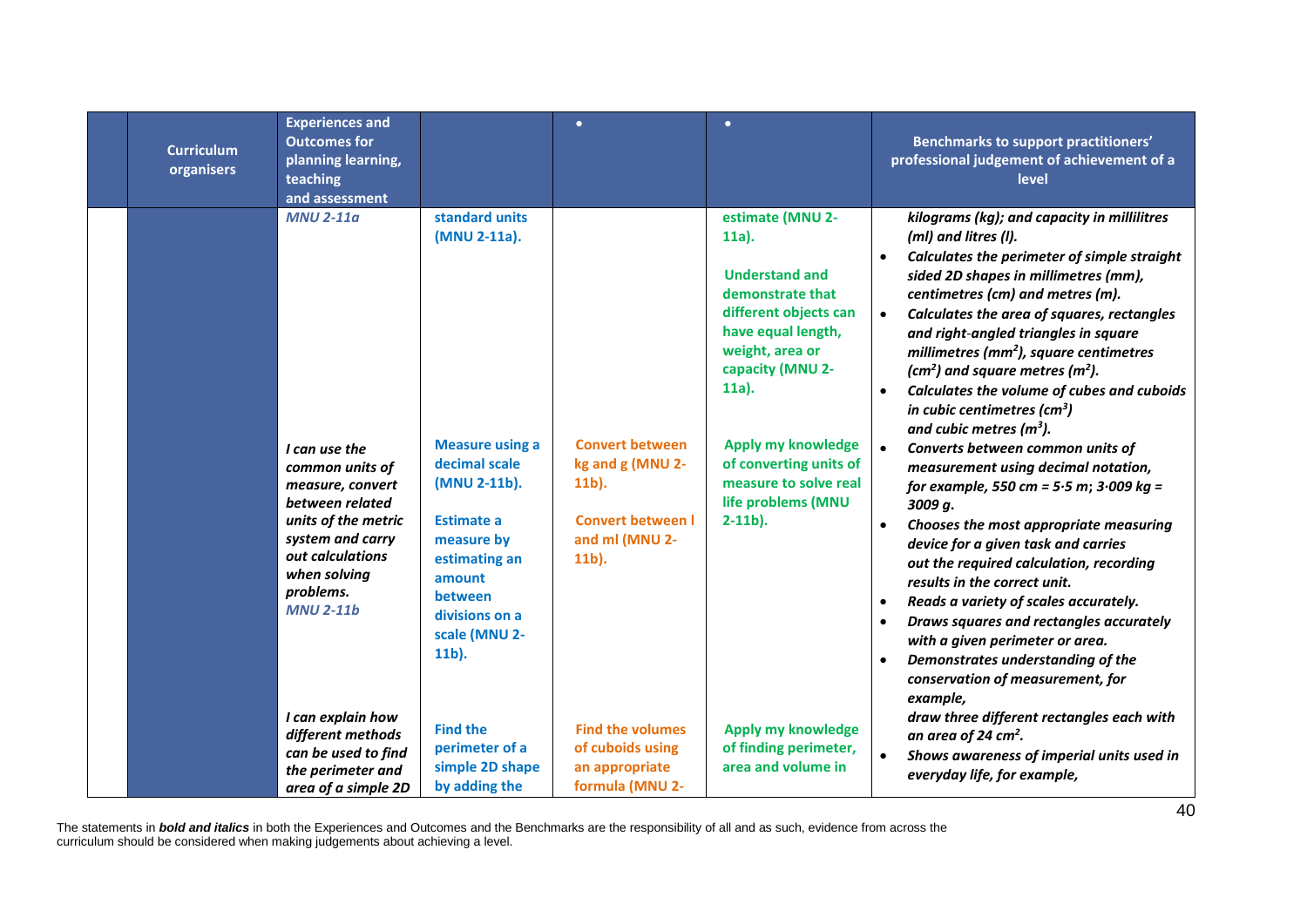| <b>Curriculum</b><br>organisers                                                   | <b>Experiences and</b><br><b>Outcomes for</b><br>planning learning,<br>teaching<br>and assessment                                                                       |                                                                                                                                                | $\bullet$ | $\bullet$                                                                                                                                                                                                                                                                                                                                                                                                                           | Benchmarks to support practitioners'<br>professional judgement of achievement of a<br>level                                                                                                                                                                                  |
|-----------------------------------------------------------------------------------|-------------------------------------------------------------------------------------------------------------------------------------------------------------------------|------------------------------------------------------------------------------------------------------------------------------------------------|-----------|-------------------------------------------------------------------------------------------------------------------------------------------------------------------------------------------------------------------------------------------------------------------------------------------------------------------------------------------------------------------------------------------------------------------------------------|------------------------------------------------------------------------------------------------------------------------------------------------------------------------------------------------------------------------------------------------------------------------------|
|                                                                                   | shape or volume of<br>a simple 3D object.<br><b>MNU 2-11c</b>                                                                                                           | sides together<br>(MNU 2-11c).<br><b>Calculate the</b><br>area of a<br>rectangle by<br>using the<br>appropriate<br>formulae (MNU<br>$2-11c$ ). | 11c).     | real life problems<br>(MNU 2-11c).<br><b>Investigate different</b><br>shapes which have<br>the same area or<br>perimeter (MNU 2-<br>$11c$ ).<br>Draw shapes with a<br>given perimeter or<br>area (MNU 2-11c).<br><b>Understand that we</b><br>can change the shape<br>but keep the area or<br>perimeter the same<br>(e.g. different shaped<br>gardens for a set<br>length of fence). This<br>is called conservation<br>(MNU 2-11c). | miles or stones.                                                                                                                                                                                                                                                             |
| <b>Mathematics</b><br>$-$ its impact<br>on the world, past,<br>present and future | I have worked with<br>others to explore,<br>and present our<br>findings on, how<br>mathematics<br>impacts on the<br>world and the<br>important part it<br>has played in |                                                                                                                                                |           | <b>Investigate ways in</b><br>which maths plays a<br>part in advances and<br>inventions (MTH 2-<br>12a).<br>Work with others to<br>explore and present<br>my findings (MTH 2-                                                                                                                                                                                                                                                       | Researches and presents examples of the<br>$\bullet$<br>impact mathematics has in the world<br>of life and work.<br>Contributes to discussions and activities on<br>$\bullet$<br>the role of mathematics in the creation<br>of important inventions, now and in the<br>past. |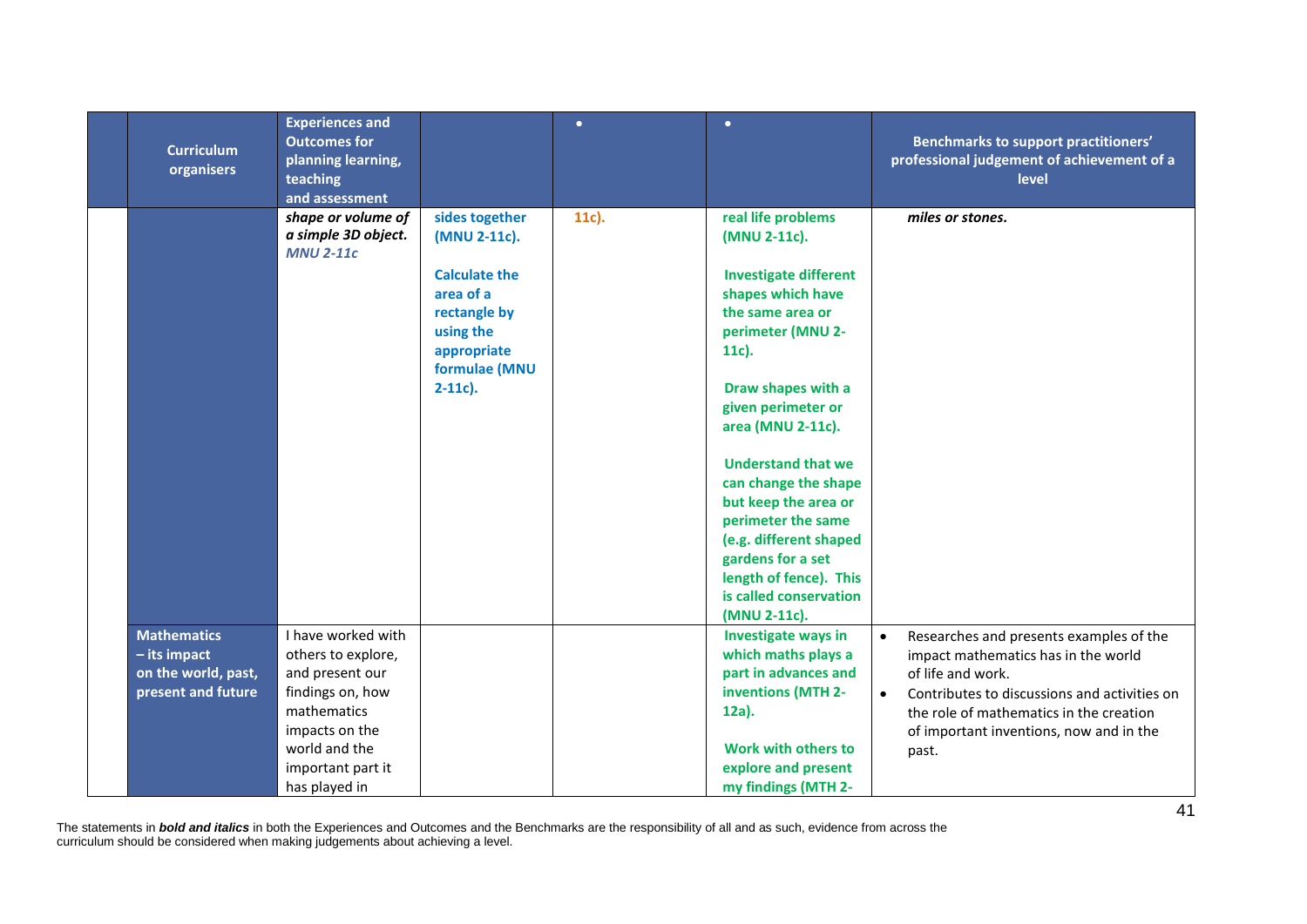|              | <b>Curriculum</b><br>organisers                     | <b>Experiences and</b><br><b>Outcomes for</b><br>planning learning,<br>teaching<br>and assessment                                                                                                                                       |                                                                                                                                         | $\bullet$                                                                                                                                      | $\bullet$                                                                                                                                                                               | Benchmarks to support practitioners'<br>professional judgement of achievement of a<br>level                                                                                                                                                                                        |
|--------------|-----------------------------------------------------|-----------------------------------------------------------------------------------------------------------------------------------------------------------------------------------------------------------------------------------------|-----------------------------------------------------------------------------------------------------------------------------------------|------------------------------------------------------------------------------------------------------------------------------------------------|-----------------------------------------------------------------------------------------------------------------------------------------------------------------------------------------|------------------------------------------------------------------------------------------------------------------------------------------------------------------------------------------------------------------------------------------------------------------------------------|
|              |                                                     | advances and<br>inventions.<br><b>MTH 2-12a</b>                                                                                                                                                                                         |                                                                                                                                         |                                                                                                                                                | 12a).                                                                                                                                                                                   |                                                                                                                                                                                                                                                                                    |
|              | <b>Patterns and</b><br>relationships                | Having explored<br>more complex<br>number sequences,<br>including well-<br>known named<br>number patterns, I<br>can explain the rule<br>used to generate<br>the sequence, and<br>apply it to extend<br>the pattern.<br><b>MTH 2-13a</b> |                                                                                                                                         | <b>Identify the rule of</b><br>a pattern and<br>continue it (MTH<br>$2-13a$ ).                                                                 | <b>Apply my knowledge</b><br>of pattern and<br>number to create<br>patterns of my own<br>(MTH 2-13a).                                                                                   | Explains and uses a rule to extend well<br>$\bullet$<br>known number sequences including square<br>numbers, triangular numbers and Fibonacci<br>sequence.<br>Applies knowledge of multiples, square<br>$\bullet$<br>numbers and triangular numbers to<br>generate number patterns. |
|              | <b>Expressions and</b><br>equations                 | I can apply my<br>knowledge of<br>number facts to<br>solve problems<br>where an unknown<br>value is<br>represented by a<br>symbol or letter.<br><b>MTH 2-15a</b>                                                                        | <b>Work out the</b><br>rule of a single<br>step function<br>machine (given<br>at least two<br>inputs and<br>outputs) (MTH<br>$2-15a$ ). | Create a variety of<br>solutions for one<br>side of a balance<br>to ensure both<br>sides are the same<br>e.g.  = 9, $15 + 2 =$<br>(MTH 2-15a). | <b>Create an equation</b><br>to represent a real<br>life problem, and use<br>an efficient strategy<br>to solve it (MTH 2-<br>15a).<br>Solve simple 2-step<br>equations (MTH 2-<br>15a). | Solves simple algebraic equations with one<br>$\bullet$<br>variable, for example, $a - 30 = 40$ and $4b =$<br>20.                                                                                                                                                                  |
| <b>Shape</b> | <b>Properties of 2D</b><br>shapes and 3D<br>objects | Having explored a<br>range of 3D objects<br>and 2D shapes, I                                                                                                                                                                            | <b>Classify 3D</b><br>objects using the<br>following terms:                                                                             | <b>Identify and name</b><br>the following<br>quadrilaterals:                                                                                   | <b>Discuss why</b><br>particular shapes are<br>used in the                                                                                                                              | Describes 3D objects and 2D shapes using<br>$\bullet$<br>specific vocabulary including regular,<br>irregular, diagonal, radius, diameter and                                                                                                                                       |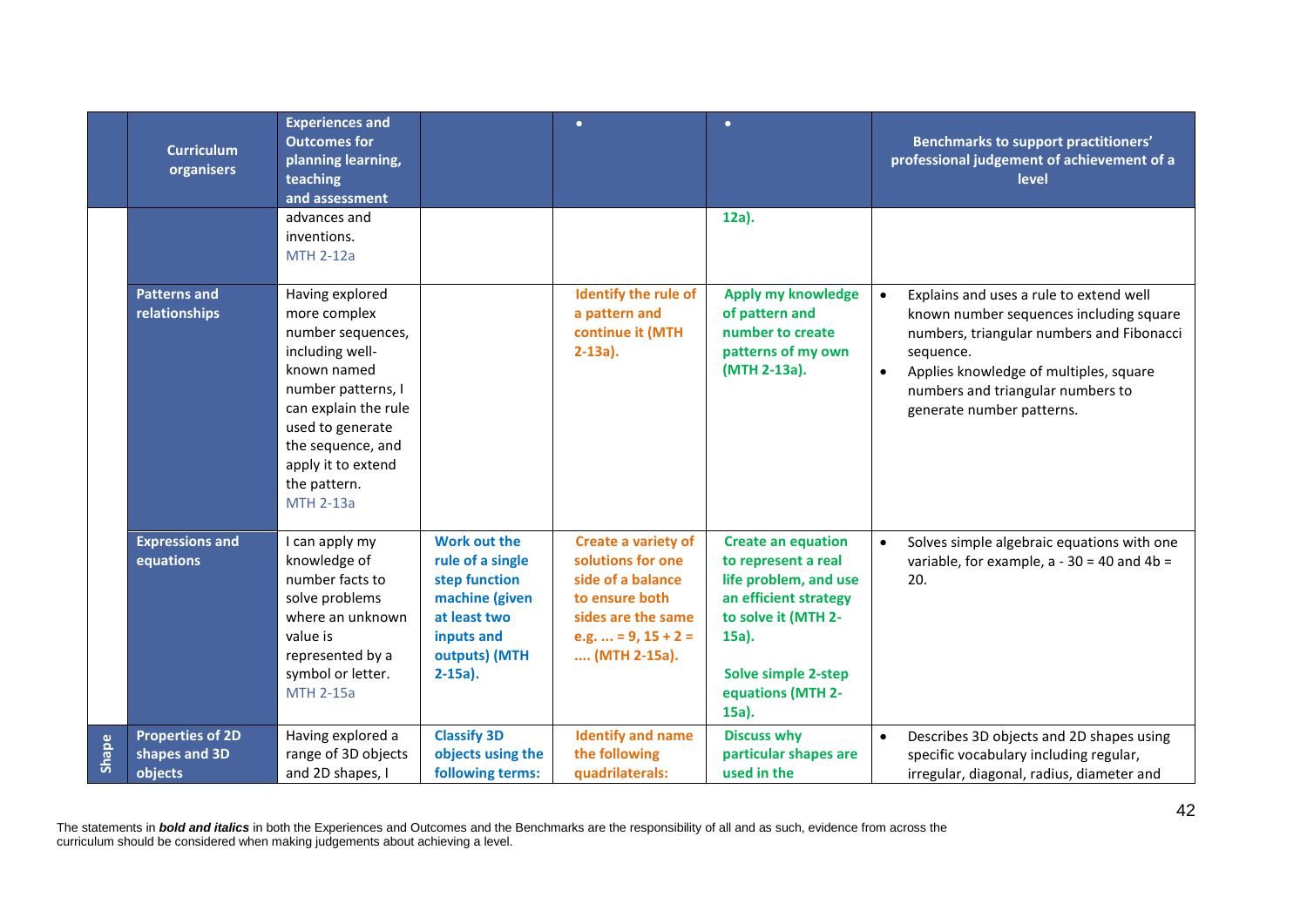| <b>Curriculum</b><br>organisers | <b>Experiences and</b><br><b>Outcomes for</b><br>planning learning,<br>teaching<br>and assessment                                                                                                         |                                                                                                                                                                                                                                                                                                                                                                                                                                                              | $\bullet$                                                                                                                                                                                                                                                                                                                                                                                                                                                                                              | $\bullet$                                                                                                                                                                                                              | Benchmarks to support practitioners'<br>professional judgement of achievement of a<br>level                                                                                                                                                                                                                                                                                                                                                                                                                                                                             |
|---------------------------------|-----------------------------------------------------------------------------------------------------------------------------------------------------------------------------------------------------------|--------------------------------------------------------------------------------------------------------------------------------------------------------------------------------------------------------------------------------------------------------------------------------------------------------------------------------------------------------------------------------------------------------------------------------------------------------------|--------------------------------------------------------------------------------------------------------------------------------------------------------------------------------------------------------------------------------------------------------------------------------------------------------------------------------------------------------------------------------------------------------------------------------------------------------------------------------------------------------|------------------------------------------------------------------------------------------------------------------------------------------------------------------------------------------------------------------------|-------------------------------------------------------------------------------------------------------------------------------------------------------------------------------------------------------------------------------------------------------------------------------------------------------------------------------------------------------------------------------------------------------------------------------------------------------------------------------------------------------------------------------------------------------------------------|
|                                 | can use<br>mathematical<br>language to<br>describe their<br>properties, and<br>through<br>investigation can<br>discuss where and<br>why particular<br>shapes are used in<br>the environment.<br>MTH 2-16a | cube, cuboid,<br>sphere,<br>hemisphere,<br>cone, cylinder,<br>triangular prism,<br>prism, square<br>based pyramid,<br>triangle based<br>pyramid (MTH 2-<br>$16a$ ).<br><b>Describe</b><br>properties of 3D<br>objects using the<br>following words:<br>faces, edges,<br>vertices,<br>parallel,<br>perpendicular,<br>prism (MTH 2-<br>$16a$ ).<br><b>Assemble given</b><br>nets for cube,<br>cuboid, cone,<br>cylinder, prism,<br>pyramid (MTH 2-<br>$16a$ ). | square, rectangle,<br>kite, rhombus,<br>parallelogram,<br>trapezium (MTH 2-<br>$16a$ ).<br><b>Identify and name</b><br>the following<br>triangles:<br>equilateral,<br>isosceles, right-<br>angled, scalene<br>(MTH 2-16a).<br><b>Describe</b><br>properties of 2D<br>shapes using the<br>following words:<br>sides, vertices,<br>diagonal, angle<br>(MTH 2-16a).<br><b>Describe angles in</b><br>2D shapes using<br>the following<br>terms: right-<br>angled, acute,<br>obtuse, reflex<br>(MTH 2-16a). | environment (MTH 2-<br>$16a$ ).<br>Apply my knowledge<br>of 2D shapes and 3D<br>objects to describe,<br>sort and compare the<br>properties of given<br>shapes or objects e.g.<br>using a wanted<br>poster (MTH 2-16a). | circumference. Applies this knowledge to<br>demonstrate understanding of the<br>relationship between 3D objects and their<br>nets.<br>Identifies and describes 3D objects and 2D<br>$\bullet$<br>shapes within the environment and explains<br>why their properties match their function.<br>Knows that the radius is half of the<br>$\bullet$<br>diameter.<br>$\bullet$<br>Uses digital technologies and mathematical<br>instruments to draw 2D shapes and make<br>representations of 3D objects,<br>understanding that not all parts of the 3D<br>object can be seen. |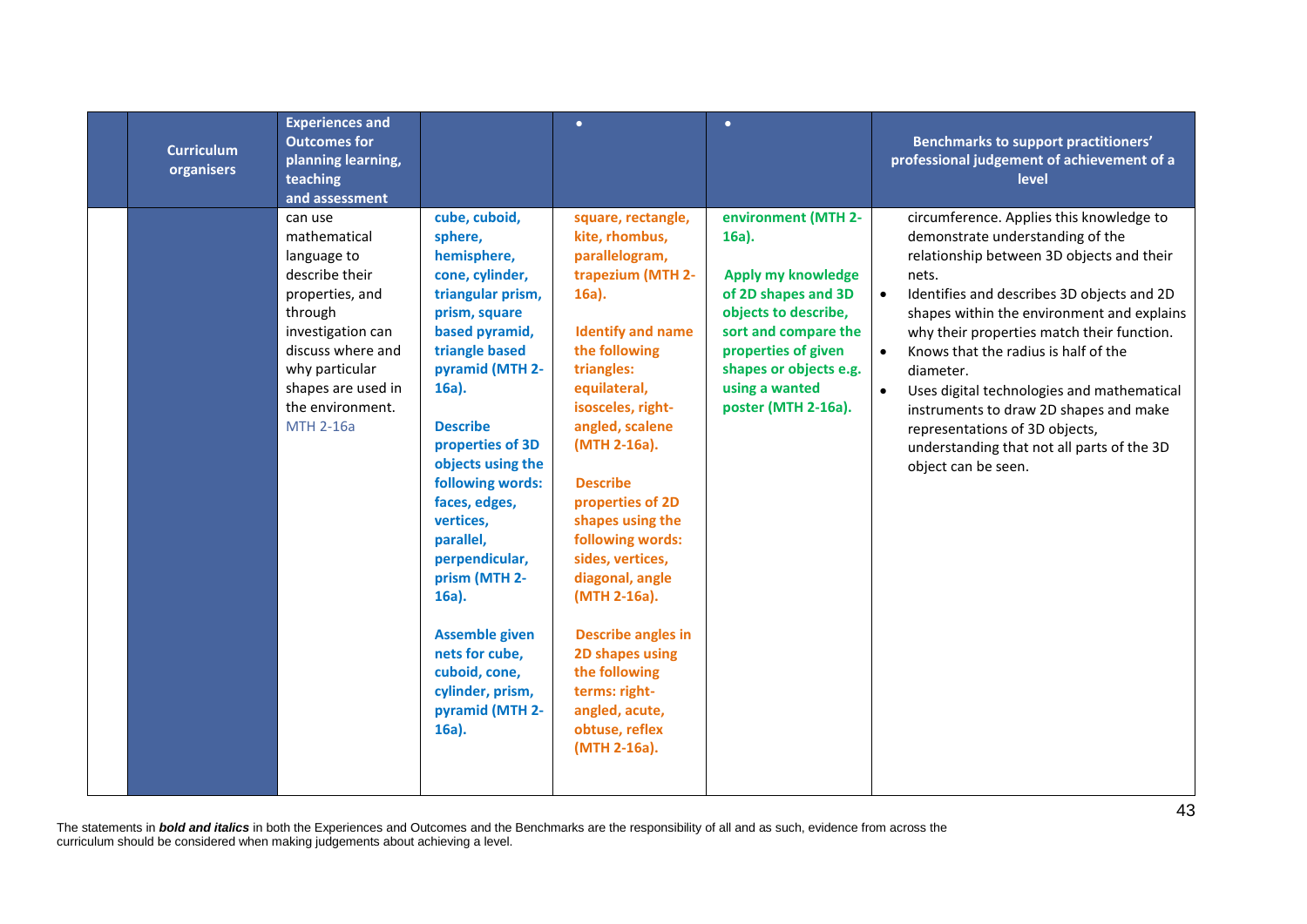| <b>Curriculum</b><br>organisers       | <b>Experiences and</b><br><b>Outcomes for</b><br>planning learning,<br>teaching<br>and assessment                                                                                                                                                                                                                                          |                                                                                                             | $\bullet$                                                                                           | $\bullet$                                                                                                                                                                                                                                                                                                                                                                                                                    | <b>Benchmarks to support practitioners'</b><br>professional judgement of achievement of a<br>level                                                                                                                                  |
|---------------------------------------|--------------------------------------------------------------------------------------------------------------------------------------------------------------------------------------------------------------------------------------------------------------------------------------------------------------------------------------------|-------------------------------------------------------------------------------------------------------------|-----------------------------------------------------------------------------------------------------|------------------------------------------------------------------------------------------------------------------------------------------------------------------------------------------------------------------------------------------------------------------------------------------------------------------------------------------------------------------------------------------------------------------------------|-------------------------------------------------------------------------------------------------------------------------------------------------------------------------------------------------------------------------------------|
|                                       | Through practical<br>activities, I can<br>show my<br>understanding of<br>the relationship<br>between<br>3D objects and<br>their nets.<br><b>MTH 2-16b</b><br>I can draw 2D<br>shapes<br>and make<br>representations of<br>3D objects using an<br>appropriate range<br>of methods and<br>efficient<br>use of resources.<br><b>MTH 2-16c</b> |                                                                                                             | <b>Draw with</b><br>increasing<br>accuracy squares,<br>rectangles and<br>triangles (MTH 2-<br>16c). | <b>Identify nets for</b><br>cube, cuboid,<br>pyramid, prism, cone,<br>cylinder (MTH 2-16b).<br><b>Recognise when a</b><br>net will/will not<br>make a 3D object<br>(MTH 2-16b).<br><b>Draw 2D shapes</b><br>using a variety of<br>appropriate<br>resources, including<br>technology (MTH 2-<br>16c).<br><b>Create 3D objects</b><br>using a variety of<br>appropriate<br>resources, including<br>technology (MTH 2-<br>16c). |                                                                                                                                                                                                                                     |
| Angle, symmetry<br>and transformation | I have investigated<br>angles in the<br>environment, and<br>can discuss,<br>describe and<br>classify angles using<br>appropriate                                                                                                                                                                                                           | <b>Describe angles</b><br>using the<br>vocabulary<br>acute, right,<br>obtuse, straight,<br>reflex, complete | <b>Classify angles,</b><br>based on their size<br>(MTH 2-17a).                                      |                                                                                                                                                                                                                                                                                                                                                                                                                              | Uses mathematical language including<br>$\bullet$<br>acute, obtuse, straight and reflex to<br>describe<br>and classify a range of angles identified<br>within shapes in the environment.<br>Measures and draws a range of angles to |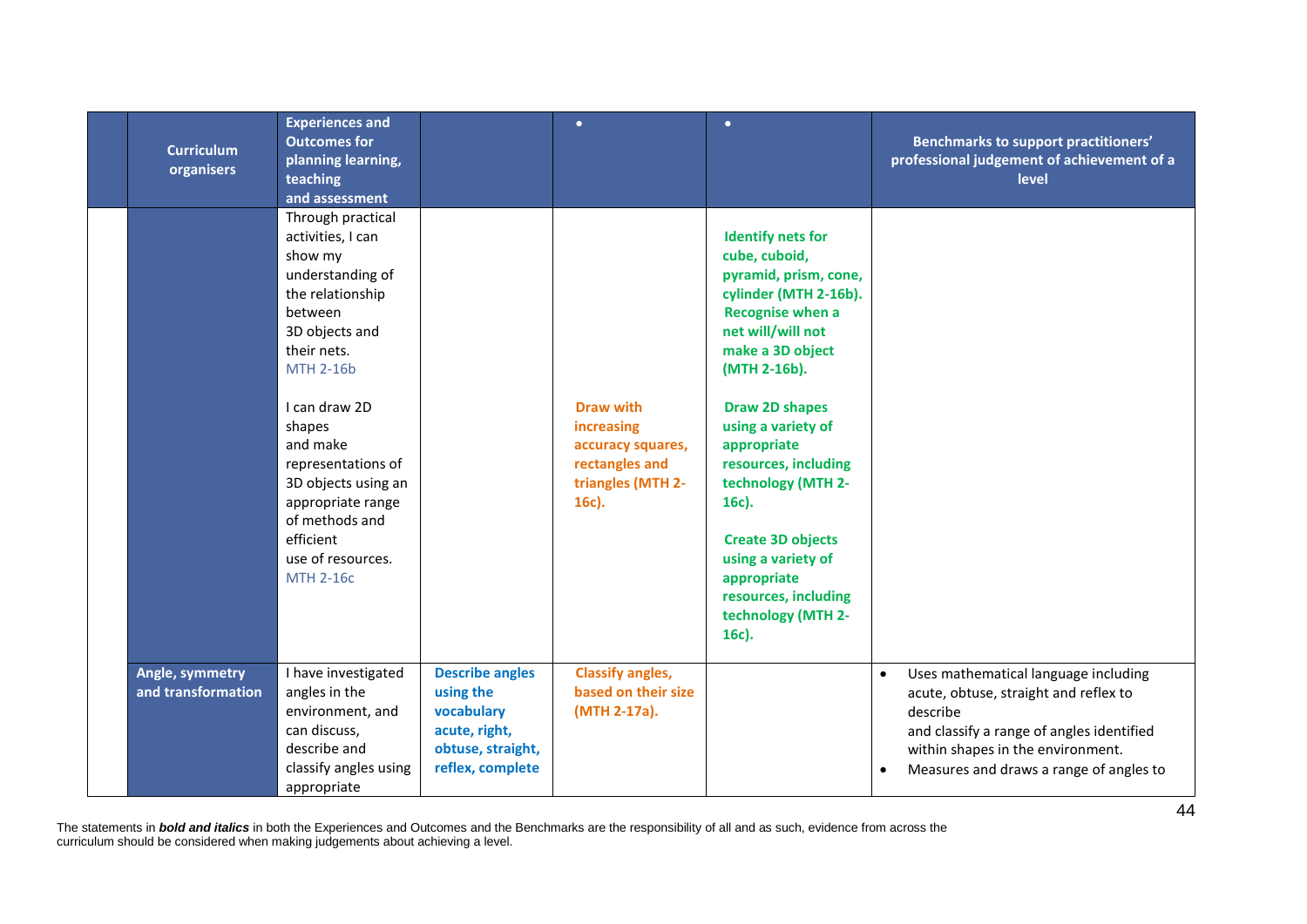| <b>Curriculum</b><br>organisers | <b>Experiences and</b><br><b>Outcomes for</b><br>planning learning,<br>teaching<br>and assessment                                                                                                                                                                                                                                                                                                                                                                                                                          |                                                                                                                 | $\bullet$                                                                                                                                                                                                                                                                                          | $\bullet$                                                                                                                                                                                                                                                                                                                                                                                                                                                         | Benchmarks to support practitioners'<br>professional judgement of achievement of a<br>level                                                                                                                                                                                                                                                                                                                                                                                                                                                                                                                                                                                                                                                                                                 |
|---------------------------------|----------------------------------------------------------------------------------------------------------------------------------------------------------------------------------------------------------------------------------------------------------------------------------------------------------------------------------------------------------------------------------------------------------------------------------------------------------------------------------------------------------------------------|-----------------------------------------------------------------------------------------------------------------|----------------------------------------------------------------------------------------------------------------------------------------------------------------------------------------------------------------------------------------------------------------------------------------------------|-------------------------------------------------------------------------------------------------------------------------------------------------------------------------------------------------------------------------------------------------------------------------------------------------------------------------------------------------------------------------------------------------------------------------------------------------------------------|---------------------------------------------------------------------------------------------------------------------------------------------------------------------------------------------------------------------------------------------------------------------------------------------------------------------------------------------------------------------------------------------------------------------------------------------------------------------------------------------------------------------------------------------------------------------------------------------------------------------------------------------------------------------------------------------------------------------------------------------------------------------------------------------|
|                                 | mathematical<br>vocabulary.<br>MTH 2-17a<br>I can accurately<br>measure and draw<br>angles using<br>appropriate<br>equipment,<br>applying my skills<br>to problems in<br>context.<br><b>MTH 2-17b</b><br>Through practical<br>activities which<br>include the use of<br>technology, I have<br>developed my<br>understanding of<br>the link between<br>compass points and<br>angles and can<br>describe, follow<br>and record<br>directions, routes<br>and journeys using<br>appropriate<br>vocabulary.<br><b>MTH 2-17c</b> | turn (MTH 2-<br>17a).<br><b>Give and follow</b><br>directions using<br>an 8 point<br>compass (MTH<br>$2-17c$ ). | <b>Measure and draw</b><br>an angle in the<br>range 0° to 180°<br>(accurately to ±2º)<br>(MTH 2-17b).<br><b>Give the 3-figure</b><br>bearings for the 8<br>main compass<br>points, and vice-<br>versa (MTH 2-17c).<br><b>Find examples of</b><br>the use of scale in<br>real life (MTH 2-<br>17d). | <b>Measure and draw</b><br>an angle in the range<br>0° to 360° (accurately<br>to ±2 <sup>o</sup> ), making links<br>with key compass<br>points if 0° is pointing<br>north (MTH 2-17b).<br><b>Describe, follow and</b><br>record routes and<br>journeys, using 3<br>figure bearings to<br>represent the 8 main<br>compass points (MTH<br>$2-17c$ ).<br>*use appropriate<br>technology to<br>describe, follow and<br>record routes and<br>journeys (MTH 2-<br>17c). | within $\pm 2^{\circ}$ .<br>Knows that complementary angles add up<br>$\bullet$<br>to 90° and supplementary angles add up to<br>180° and uses this knowledge to calculate<br>missing angles.<br>Uses knowledge of the link between the<br>eight compass points and angles to<br>describe,<br>follow and record directions.<br>$\bullet$<br>Interprets maps, models or plans with<br>simple scales, for example, 1 cm:2 km.<br>Describes, plots and records the location of<br>$\bullet$<br>a point, in the first quadrant, using<br>coordinate notation.<br>$\bullet$<br>Identifies and illustrates line symmetry on a<br>wide range of 2D shapes and applies this<br>understanding to complete a range of<br>symmetrical patterns, with and without the<br>use<br>of digital technologies. |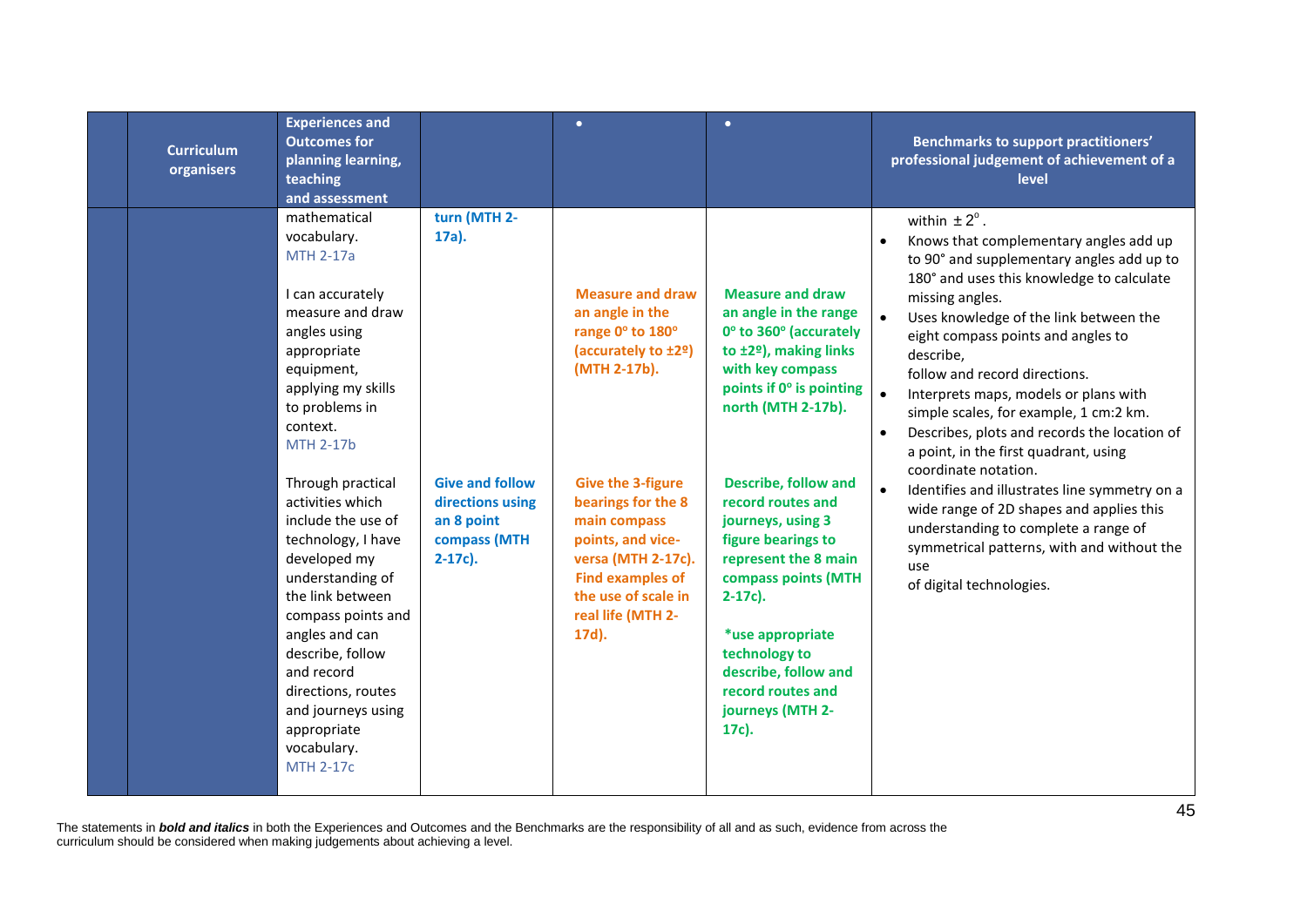| <b>Curriculum</b><br>organisers | <b>Experiences and</b><br><b>Outcomes for</b><br>planning learning,<br>teaching<br>and assessment                                                                                        | $\bullet$                                                                                                                                                                                                 | $\bullet$                                                                                                                             | <b>Benchmarks to support practitioners'</b><br>professional judgement of achievement of a<br>level |
|---------------------------------|------------------------------------------------------------------------------------------------------------------------------------------------------------------------------------------|-----------------------------------------------------------------------------------------------------------------------------------------------------------------------------------------------------------|---------------------------------------------------------------------------------------------------------------------------------------|----------------------------------------------------------------------------------------------------|
|                                 | Having investigated<br>where, why and<br>how scale is used<br>and expressed, I<br>can apply my<br>understanding to<br>interpret simple<br>models, maps and<br>plans.<br><b>MTH 2-17d</b> |                                                                                                                                                                                                           | Use scale to interpret<br>simple models, maps<br>and plans,<br>acknowledging the<br>need for appropriate<br>accuracy (MTH 2-<br>17d). |                                                                                                    |
|                                 | I can use my<br>knowledge<br>of the coordinate<br>system<br>to plot and<br>describe the<br>location of a point<br>on a grid.<br>MTH 2-18a / MTH<br>$3-18a$                               | Plot a point on a<br>grid in the first<br>quadrant, given its<br>coordinates (MTH<br>$2-18a/3-18a$ ).<br><b>State the</b><br>coordinates of a<br>point in the first<br>quadrant (MTH 2-<br>$18a/3-18a$ ). |                                                                                                                                       |                                                                                                    |
|                                 | I can illustrate the<br>lines<br>of symmetry for a<br>range<br>of 2D shapes and<br>apply<br>my understanding                                                                             | <b>Identify all lines of</b><br>symmetry, where<br>they occur, in 2D<br>shapes including:<br>quadrilaterals,<br>triangles and<br>polygons (MTH 2-<br>$19a/3-19a$ ).                                       |                                                                                                                                       |                                                                                                    |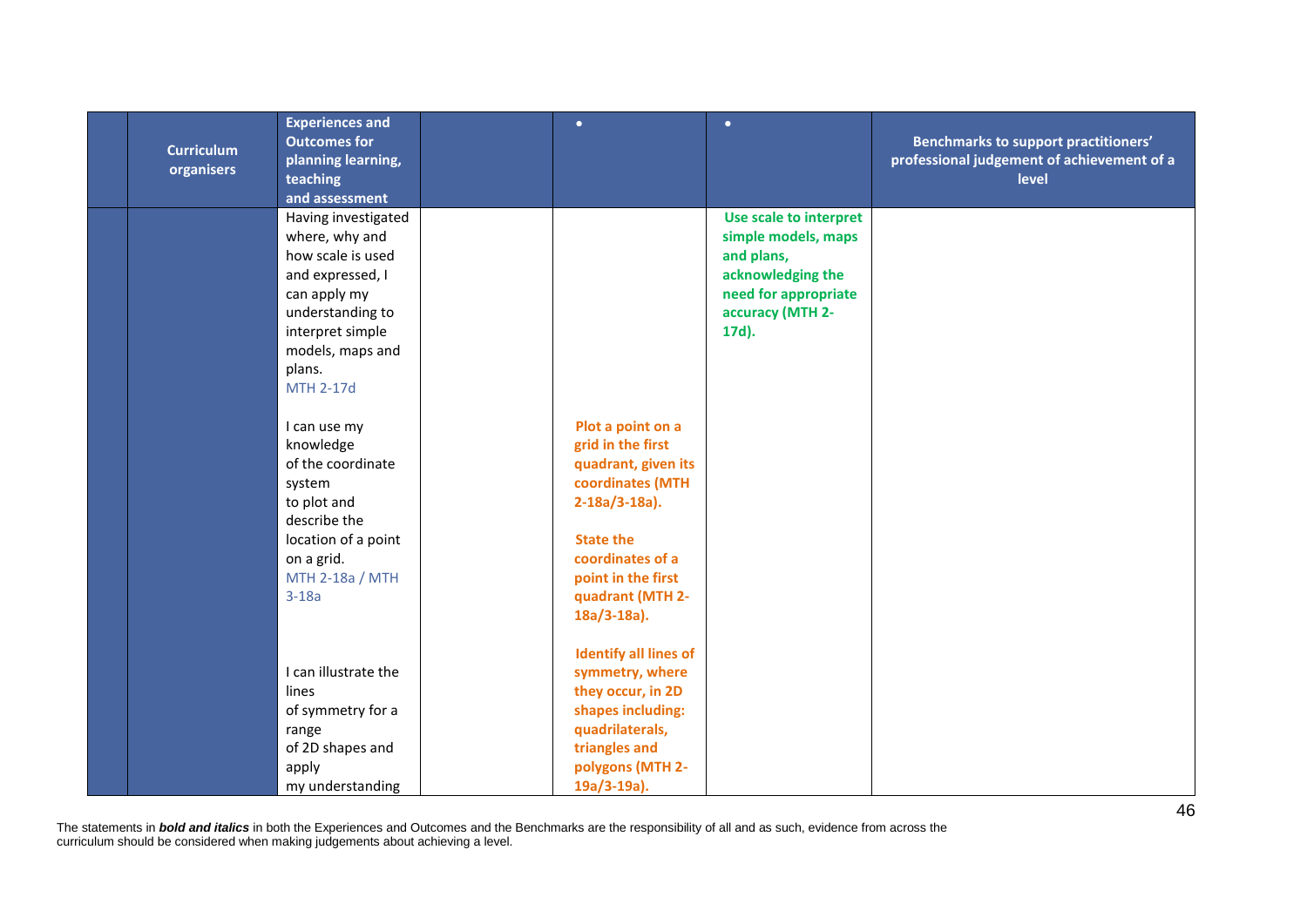| <b>Curriculum</b><br>organisers | <b>Experiences and</b><br><b>Outcomes for</b><br>planning learning,<br>teaching<br>and assessment   |  | <b>Benchmarks to support practitioners'</b><br>professional judgement of achievement of a<br>level |
|---------------------------------|-----------------------------------------------------------------------------------------------------|--|----------------------------------------------------------------------------------------------------|
|                                 | to create and<br>complete<br>symmetrical<br>pictures and<br>patterns.<br>MTH 2-19a / MTH<br>$3-19a$ |  |                                                                                                    |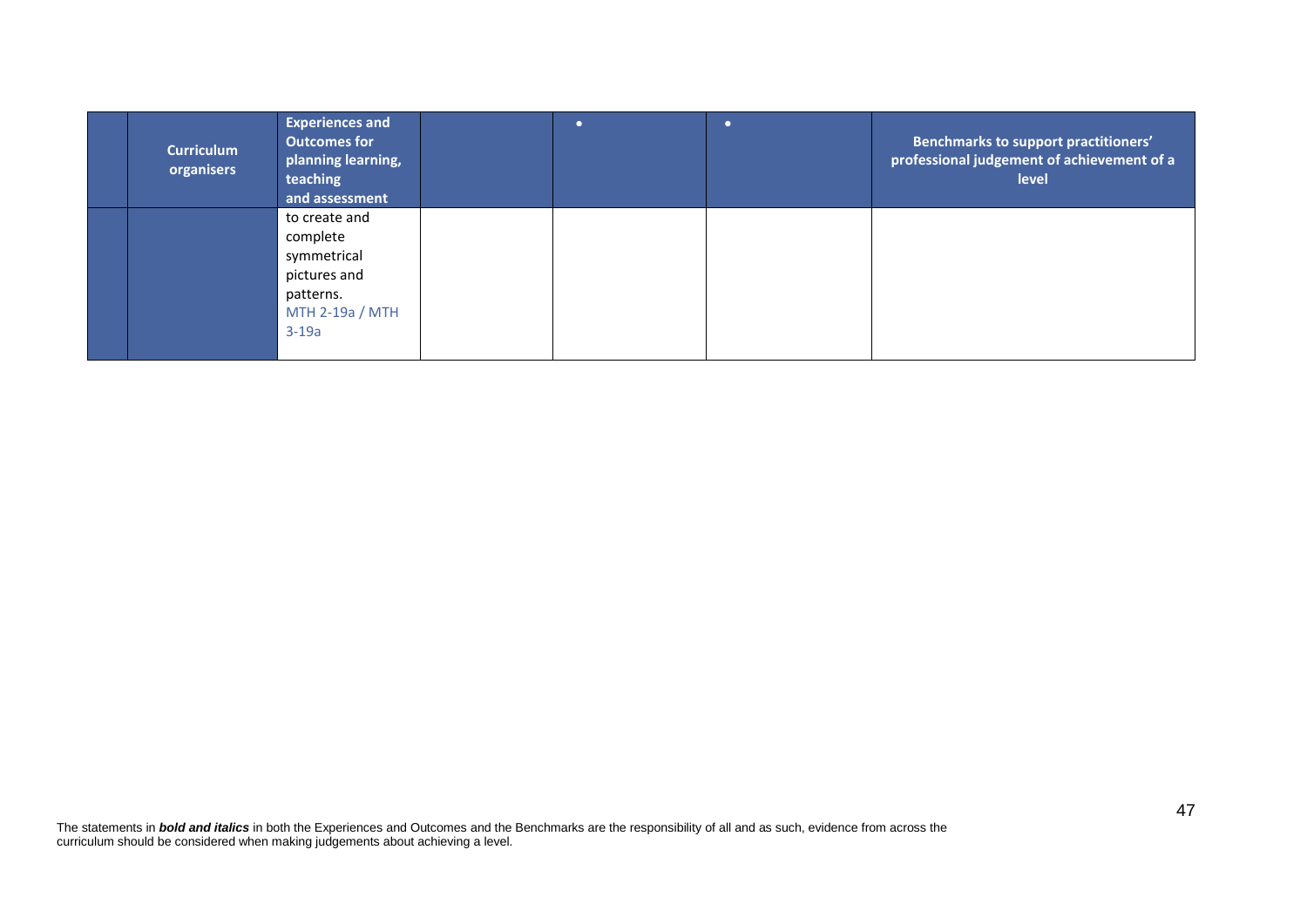| <b>Data and analysis</b><br>Information handling | <b>Having discussed</b><br>the variety of ways<br>and range of<br>media used to<br>present data, I can<br>interpret and draw<br>conclusions from<br>the information<br>displayed,<br>recognising that<br>the presentation<br>may be misleading.<br><b>MNU 2-20a</b>   | <b>Read scales on a</b><br>graph with<br>whole number<br>divisions<br><b>Read and extract</b><br>key information<br>presented in bar<br>graphs, tables,<br>timetables,<br>Venn diagrams,<br><b>Carroll diagrams,</b><br>frequency tables<br>(MNU 2-20a). | Read scales on a<br>graph with<br>fraction divisions<br>or decimal fraction<br>divisions (MNU 2-<br>20a).<br><b>Read and extract</b><br>key information<br>presented in line<br>graphs (MNU 2-<br>20a).<br><b>Compare two sets</b><br>of data presented<br>in the same or<br>different formats<br>and draw<br>conclusions (MNU | Decide if the<br>presentation of<br>information is<br>misleading (MNU 2-<br>20a).<br><b>Apply my knowledge</b><br>of interpreting data<br>to a variety of real<br>life situations (MNU<br>$2-20a$ ). | Devises ways of collecting data in the most<br>$\bullet$<br>suitable way for the given task.<br>Collects, organises and displays data<br>$\bullet$<br>accurately in a variety of ways including<br>through the use of digital technologies, for<br>example, creating surveys, tables,<br>bar graphs, line graphs, frequency tables,<br>simple pie charts and spreadsheets.<br>Analyses, interprets and draws conclusions<br>$\bullet$<br>from a variety of data.<br>Draws conclusions about the reliability of<br>$\bullet$<br>data taking into account, for example,<br>the author, the audience, the scale and<br>sample size used.<br>Displays data appropriately making<br>effective use of technology and chooses<br>a suitable scale when creating graphs. |
|--------------------------------------------------|-----------------------------------------------------------------------------------------------------------------------------------------------------------------------------------------------------------------------------------------------------------------------|----------------------------------------------------------------------------------------------------------------------------------------------------------------------------------------------------------------------------------------------------------|--------------------------------------------------------------------------------------------------------------------------------------------------------------------------------------------------------------------------------------------------------------------------------------------------------------------------------|------------------------------------------------------------------------------------------------------------------------------------------------------------------------------------------------------|------------------------------------------------------------------------------------------------------------------------------------------------------------------------------------------------------------------------------------------------------------------------------------------------------------------------------------------------------------------------------------------------------------------------------------------------------------------------------------------------------------------------------------------------------------------------------------------------------------------------------------------------------------------------------------------------------------------------------------------------------------------|
|                                                  | I have carried out<br>investigations and<br>surveys, devising<br>and using a variety<br>of methods to<br>gather information<br>and have worked<br>with others to<br>collate, organise<br>and communicate<br>the results in an<br>appropriate way.<br><b>MNU 2-20b</b> | <b>Carry out</b><br>meaningful<br>surveys and<br>investigations to<br>gather data<br>using a given<br>survey (MNU 2-<br>20b).<br><b>Collate the</b><br>information I<br>have collected<br>(MNU 2-20b).                                                   | $2-20a$ ).<br><b>Carry out</b><br>meaningful<br>surveys and<br>investigations to<br>gather data using a<br>survey I have<br>created (MNU 2-<br>20b).<br>Present data in a<br>format which is<br>easy for others to<br>understand (MNU<br>$2-20b$ ).                                                                            | Apply my knowledge<br>of collecting,<br>organising and<br>communicating<br>information in a<br>variety of real life<br>situations (MNU 2-<br>20b).                                                   |                                                                                                                                                                                                                                                                                                                                                                                                                                                                                                                                                                                                                                                                                                                                                                  |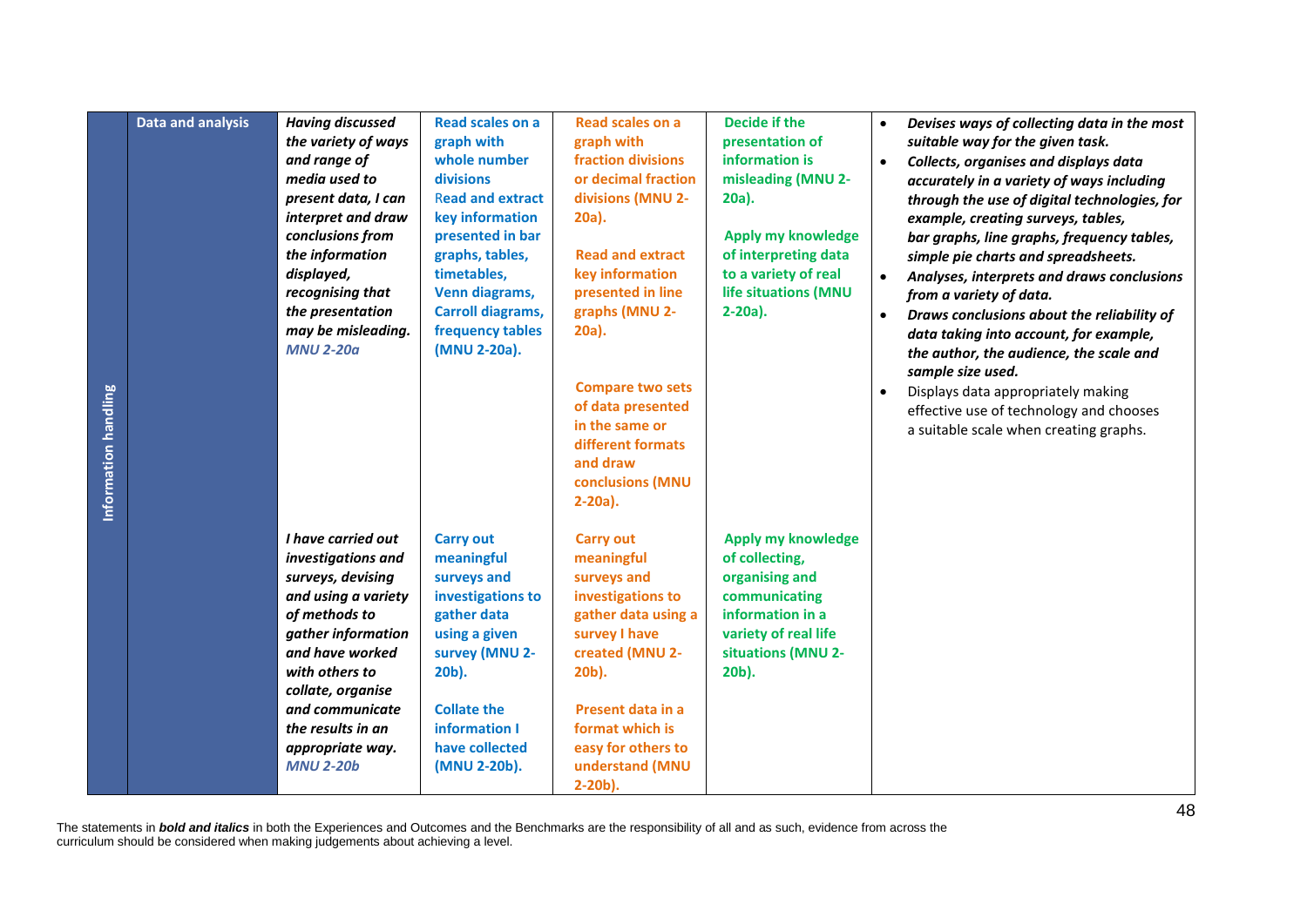| <b>Curriculum</b><br>organisers | <b>Experiences and</b><br><b>Outcomes for</b><br>planning learning,<br>teaching<br>and assessment                                                                                                                                                  |                                                                                                                                                            | $\bullet$                                               | $\bullet$                                                                                                                                                                                                                    | <b>Benchmarks to support practitioners'</b><br>professional judgement of achievement of a<br>level |
|---------------------------------|----------------------------------------------------------------------------------------------------------------------------------------------------------------------------------------------------------------------------------------------------|------------------------------------------------------------------------------------------------------------------------------------------------------------|---------------------------------------------------------|------------------------------------------------------------------------------------------------------------------------------------------------------------------------------------------------------------------------------|----------------------------------------------------------------------------------------------------|
|                                 | I can display data in<br>a clear way using a<br>suitable scale, by<br>choosing<br>appropriately from<br>an extended range<br>of tables, charts,<br>diagrams and<br>graphs, making<br>effective use of<br>technology.<br>MTH 2-21a / MTH<br>$3-21a$ | Display data in<br>bar graphs,<br>tables,<br>timetables,<br>Venn diagrams,<br><b>Carroll diagrams</b><br>and frequency<br>tables (MTH 2-<br>$21a/3-21a$ ). | Display data in<br>line graphs (MTH<br>$2-21a/3-21a$ ). | <b>Display data, having</b><br>selected the most<br>appropriate form and<br>can justify my choice<br>(MTH 2-21a/3-21a).<br>Use technology to<br>convert data into a<br>meaningful<br>representation (MTH<br>$2-21a/3-21a$ ). |                                                                                                    |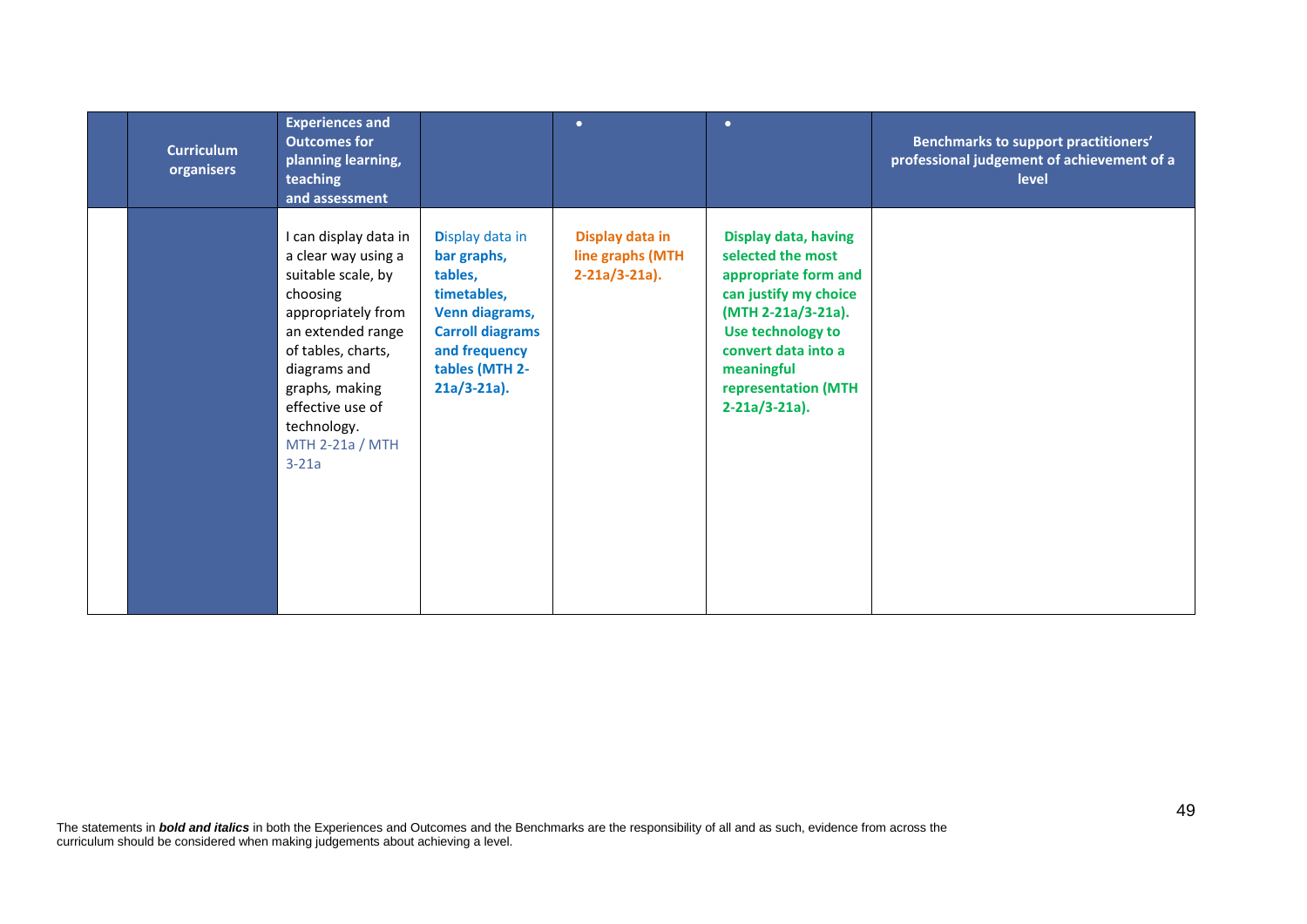| <b>Curriculum</b><br>organisers           | <b>Experiences and</b><br><b>Outcomes for</b><br>planning learning,<br>teaching<br>and assessment                                                                                 |                                                                                                                                                                                                                                     | $\bullet$                                                                                                                                                     | $\bullet$                                                                                                                                                                   | Benchmarks to support practitioners'<br>professional judgement of achievement of a<br>level                                                                                                                                                                                                                                                                                                                                                                                    |
|-------------------------------------------|-----------------------------------------------------------------------------------------------------------------------------------------------------------------------------------|-------------------------------------------------------------------------------------------------------------------------------------------------------------------------------------------------------------------------------------|---------------------------------------------------------------------------------------------------------------------------------------------------------------|-----------------------------------------------------------------------------------------------------------------------------------------------------------------------------|--------------------------------------------------------------------------------------------------------------------------------------------------------------------------------------------------------------------------------------------------------------------------------------------------------------------------------------------------------------------------------------------------------------------------------------------------------------------------------|
| <b>Ideas of chance and</b><br>uncertainty | I can conduct<br>simple<br>experiments<br>involving chance<br>and<br>communicate my<br>predictions and<br>findings using<br>the vocabulary of<br>probability.<br><b>MNU 2-22a</b> | <b>State that there</b><br>is equal chance<br>of getting a H/T<br>when tossing a<br>coin (MNU 2-<br>22a).<br><b>Understand and</b><br>can use the<br>language "fifty-<br>fifty" when<br>describing equal<br>chance (MNU 2-<br>22a). | <b>State the</b><br>probability of<br>getting a certain<br>number on a six-<br>sided dice e.g. the<br>probability of<br>rolling a 4 is 1 in 6<br>(MNU 2-22a). | <b>Begin to predict the</b><br>results of probability<br>experiments with<br>increased confidence<br>and see a pattern<br>resulting from the<br>outcome (MNU 2-<br>$22a$ ). | Uses the language of probability<br>accurately to describe the likelihood of<br>simple events occurring, for example equal<br>chance; fifty-fifty; one in two, two in three;<br>percentage chance; and $\frac{1}{6}$ .<br>Plans and carries out simple experiments<br>involving chance with repeated trials,<br>for example, 'what is the probability of<br>throwing a six if you throw a die fifty<br>times?'.<br>Uses data to predict the outcome of a<br>simple experiment. |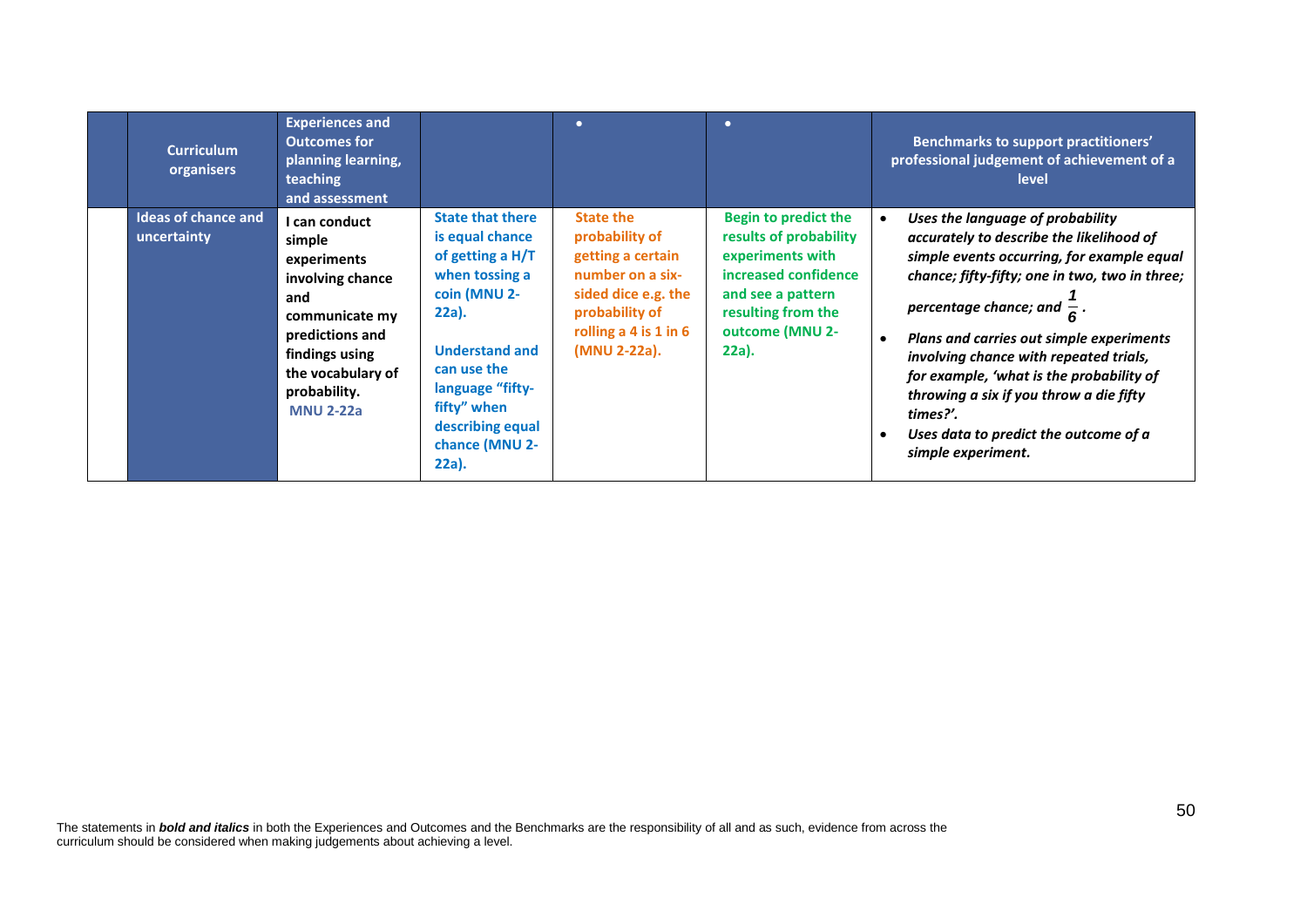#### **Third Level Numeracy and Mathematics**

|                           | <b>Curriculum</b><br>organisers          | <b>Experiences and Outcomes for</b><br>planning learning, teaching<br>and assessment                                                                                                                                                                                                                                                                                                                                      |                                                               | Benchmarks to support practitioners' professional judgement of achievement of a level                                                                                                                                                                                                                                                                                                                                                                                                                                                                                                 |
|---------------------------|------------------------------------------|---------------------------------------------------------------------------------------------------------------------------------------------------------------------------------------------------------------------------------------------------------------------------------------------------------------------------------------------------------------------------------------------------------------------------|---------------------------------------------------------------|---------------------------------------------------------------------------------------------------------------------------------------------------------------------------------------------------------------------------------------------------------------------------------------------------------------------------------------------------------------------------------------------------------------------------------------------------------------------------------------------------------------------------------------------------------------------------------------|
|                           | <b>Estimation and</b><br>rounding        | I can round a number using an<br>appropriate degree of accuracy,<br>having taken into<br>account the context<br>of the problem.<br><b>MNU 3-01a</b>                                                                                                                                                                                                                                                                       | $\bullet$<br>$\bullet$                                        | Rounds decimal fractions to three decimal places.<br>Uses rounding to routinely estimate the answers to calculations.                                                                                                                                                                                                                                                                                                                                                                                                                                                                 |
| Number, money and measure | <b>Number</b><br>and number<br>processes | I can use a variety of methods to<br>solve number problems in<br>familiar contexts, clearly<br>communicating my processes<br>and solutions.<br><b>MNU 3-03a</b><br>I can continue to recall number<br>facts quickly and use them<br>accurately when making<br>calculations.<br><b>MNU 3-03b</b><br>I can use my understanding of<br>numbers less than<br>zero to solve simple problems in<br>context.<br><b>MNU 3-04a</b> | $\bullet$<br>$\bullet$<br>$\bullet$<br>$\bullet$<br>$\bullet$ | Recalls quickly multiplication and division facts to the 10 <sup>th</sup> multiplication table.<br>Uses multiplication and division facts to the 12 <sup>th</sup> multiplication table.<br>Solves addition and subtraction problems working with whole numbers<br>and decimal fractions to three decimal places.<br>Solves addition and subtraction problems working with integers.<br>Solves multiplication and division problems working with whole numbers<br>and decimal fractions to three decimal places.<br>Solves multiplication and division problems working with integers. |
|                           | <b>Multiples, factors</b><br>and primes  | I have investigated strategies for<br>identifying common multiples<br>and common factors, explaining<br>my ideas to others, and can apply                                                                                                                                                                                                                                                                                 | $\bullet$<br>$\bullet$<br>$\bullet$                           | Identifies common multiples, including the lowest common multiple for whole numbers<br>and can explain method used.<br>Identifies common factors, including the highest common factor for whole numbers<br>and can explain method used.<br>Identifies prime numbers to 100 and can explain method used.                                                                                                                                                                                                                                                                               |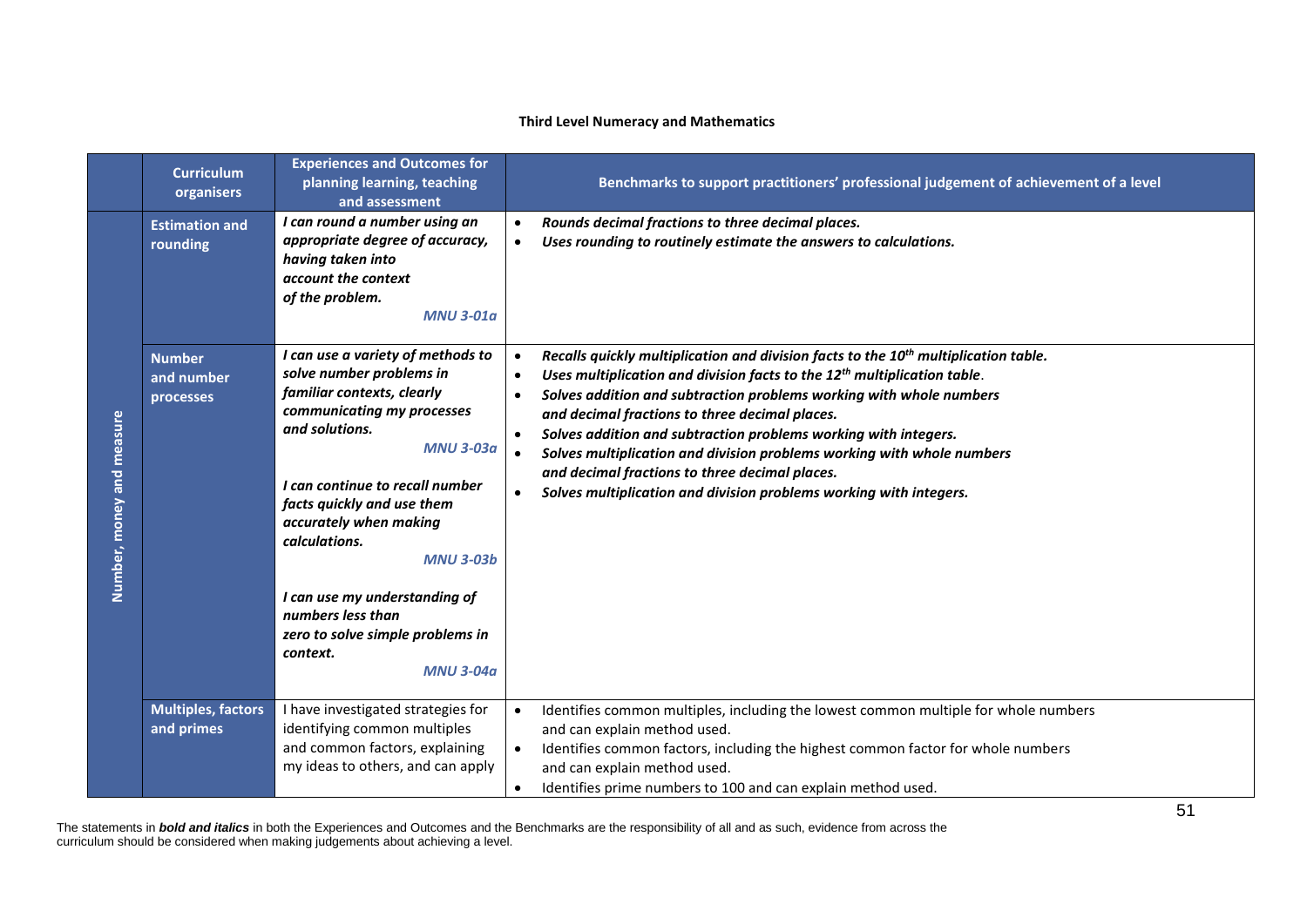|                                                    | my understanding<br>to solve related problems.<br><b>MTH 3-05a</b><br>I can apply my understanding of<br>factors<br>to investigate and identify when<br>a number is prime.<br><b>MTH 3-05b</b>                                                    | Solves problems using multiples and factors.<br>$\bullet$<br>Writes a given number as a product of its prime factors.<br>$\bullet$                                                                                                                                                                                                                                                                                                                                                                                                                     |
|----------------------------------------------------|---------------------------------------------------------------------------------------------------------------------------------------------------------------------------------------------------------------------------------------------------|--------------------------------------------------------------------------------------------------------------------------------------------------------------------------------------------------------------------------------------------------------------------------------------------------------------------------------------------------------------------------------------------------------------------------------------------------------------------------------------------------------------------------------------------------------|
| <b>Powers</b><br>and roots                         | Having explored the notation and<br>vocabulary associated with whole<br>number powers and the<br>advantages of writing numbers in<br>this form,<br>I can evaluate powers<br>of whole numbers mentally or<br>using technology.<br><b>MTH 3-06a</b> | Explains the notation and uses associated vocabulary appropriately, for example, index, exponent and power.<br>Evaluates whole number powers, for example, $2^4$ = 16.<br>Expresses whole numbers as powers, for example, $27 = 33$ .                                                                                                                                                                                                                                                                                                                  |
| Fractions,<br>decimal fractions<br>and percentages | I can solve problems by carrying<br>out calculations with a wide<br>range of fractions, decimal<br>fractions and percentages, using<br>my answers to make<br>comparisons and informed<br>choices for real-life situations.<br><b>MNU 3-07a</b>    | Converts fractions, decimal fractions or percentages into equivalent fractions, decimal fractions or<br>$\bullet$<br>percentages.<br>Adds and subtracts whole numbers and fractions, including when changing a denominator.<br>Converts between whole or mixed numbers, improper fractions and decimal fractions.<br>$\bullet$<br>Uses knowledge of fractions, decimal fractions and percentages to carry out calculations with and without a<br>calculator.<br>Solves problems in which related quantities are increased or decreased proportionally. |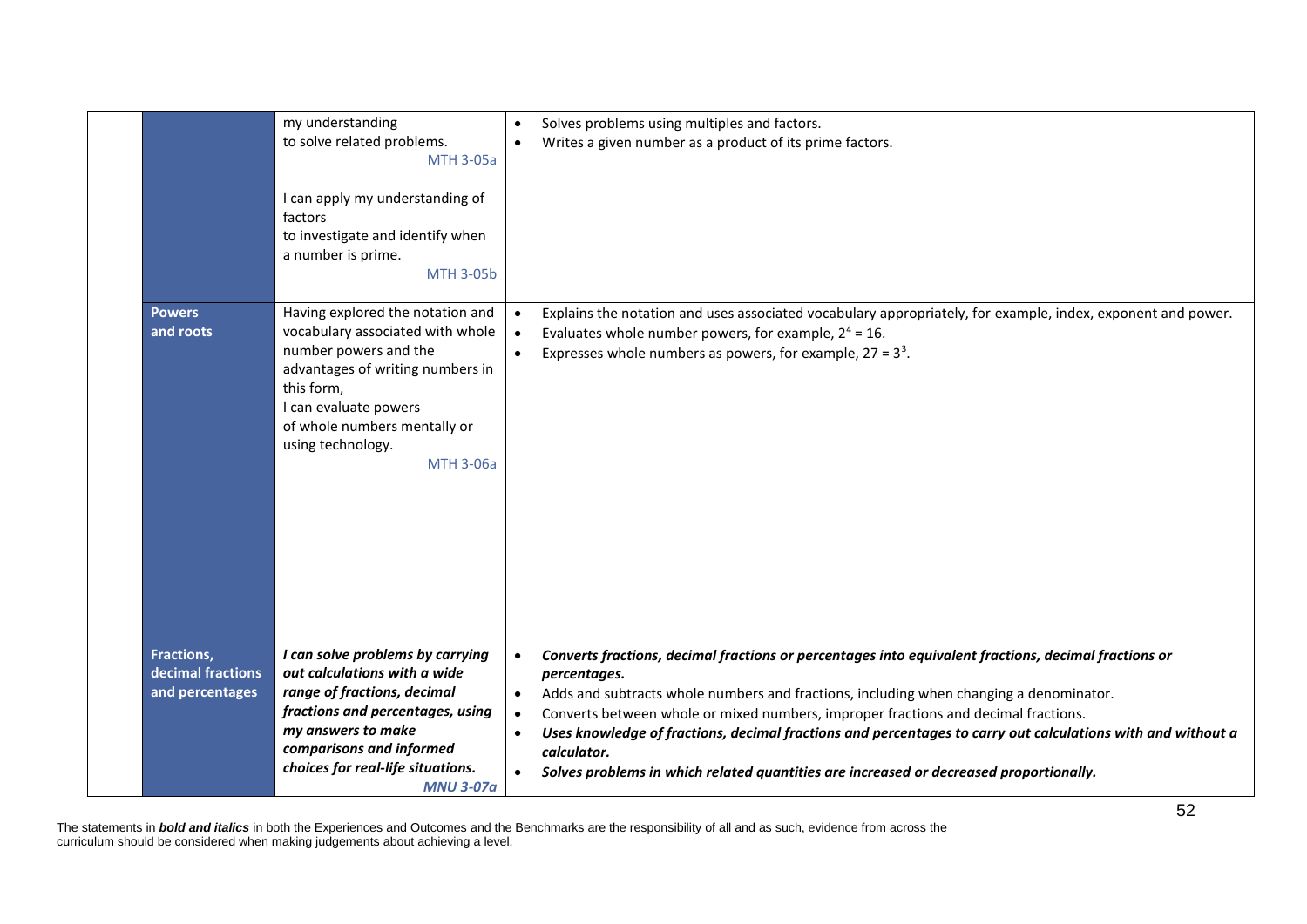|              | By applying my knowledge of<br>equivalent fractions and common<br>multiples, I can add and subtract<br>commonly used fractions.<br><b>MTH 3-07b</b><br>Having used practical, pictorial<br>and written methods to develop<br>my understanding, I can convert<br>between whole<br>or mixed numbers<br>and fractions.<br><b>MTH 3-07c</b><br>I can show how quantities that |                        | Expresses quantities as a ratio and where appropriate simplifies, for example,<br>'if there are 6 teachers and 60 children in a school find the ratio of the number<br>of teachers to the total amount of teachers and children'.                                                                                                                                                                                                                                                          |
|--------------|---------------------------------------------------------------------------------------------------------------------------------------------------------------------------------------------------------------------------------------------------------------------------------------------------------------------------------------------------------------------------|------------------------|--------------------------------------------------------------------------------------------------------------------------------------------------------------------------------------------------------------------------------------------------------------------------------------------------------------------------------------------------------------------------------------------------------------------------------------------------------------------------------------------|
|              | are related can be increased or<br>decreased proportionally and<br>apply this to solve problems in                                                                                                                                                                                                                                                                        |                        |                                                                                                                                                                                                                                                                                                                                                                                                                                                                                            |
|              | everyday contexts.<br><b>MNU 3-08a</b>                                                                                                                                                                                                                                                                                                                                    |                        |                                                                                                                                                                                                                                                                                                                                                                                                                                                                                            |
| <b>Money</b> | When considering how<br>to spend my money,<br>I can source, compare and<br>contrast different contracts and<br>services, discuss their<br>advantages and disadvantages,<br>and explain which offer best<br>value to me.<br><b>MNU 3-09a</b>                                                                                                                               | $\bullet$<br>$\bullet$ | Demonstrates understanding of best value in relation to contracts and services<br>when comparing products.<br>Chooses the best value for their personal situation and justifies choices.<br>Budgets effectively, using digital technology where appropriate, showing development of financial<br>capability.<br>Demonstrates knowledge of financial terms, for example, debit/credit, APR, pa,<br>direct debit/standing order and interest rate.<br>Converts between different currencies. |
|              | I can budget effectively, making<br>use of technology and other<br>methods, to manage money and<br>plan for future expenses.<br><b>MNU 3-09b</b>                                                                                                                                                                                                                          |                        |                                                                                                                                                                                                                                                                                                                                                                                                                                                                                            |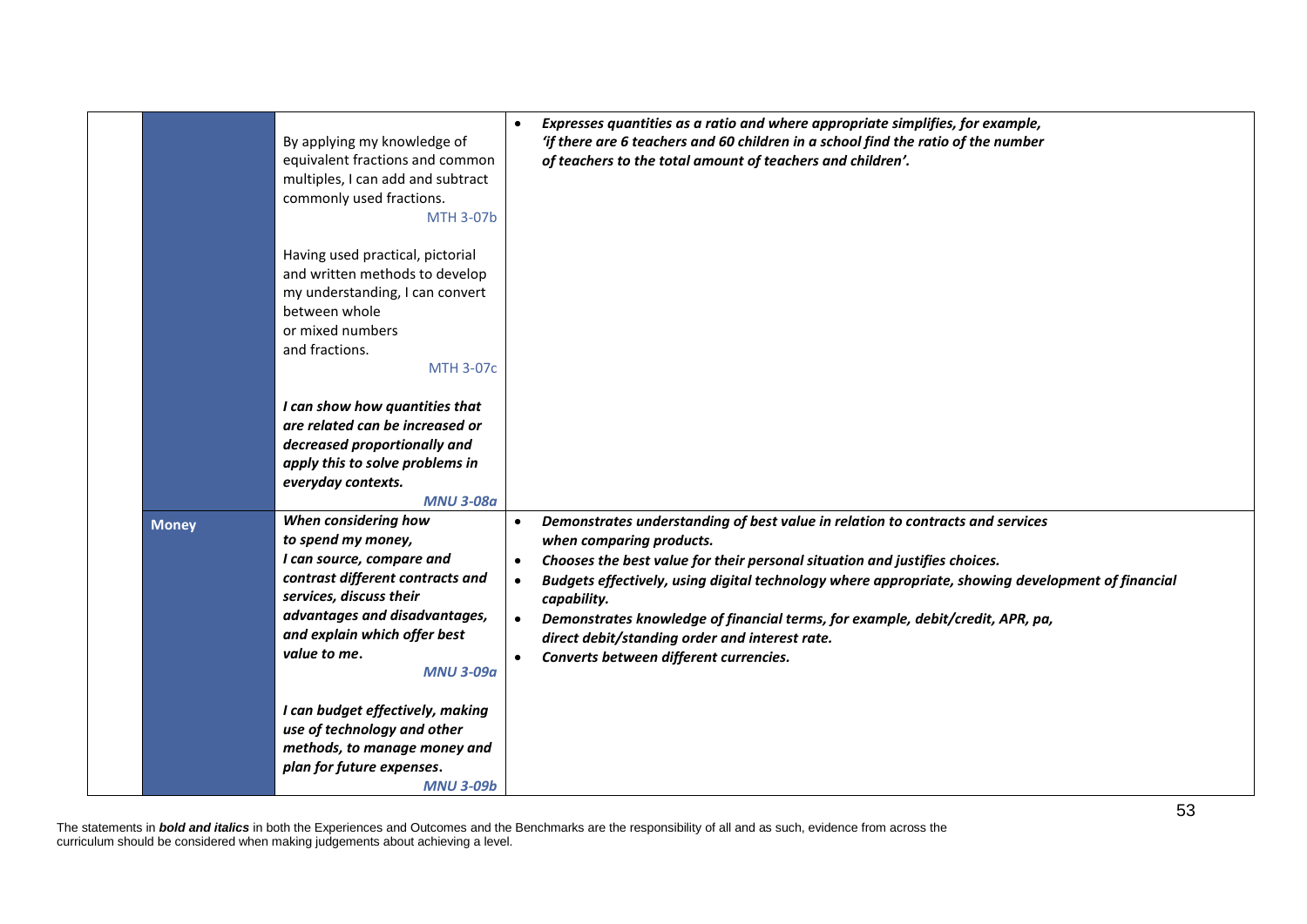| <b>Time</b>                        | Using simple time periods, I can<br>work out how long a journey will<br>take, the speed travelled at or<br>distance covered, using my<br>knowledge of the link between<br>time, speed and distance.<br><b>MNU 3-10a</b>                                                                                                                                                                                                                                                       | Applies knowledge of the relationship between speed, distance and time to find each of the three variables.<br>Calculates time durations across hours and days.<br>$\bullet$                                                                                                                                                                                                                                                                                                                                                                             |
|------------------------------------|-------------------------------------------------------------------------------------------------------------------------------------------------------------------------------------------------------------------------------------------------------------------------------------------------------------------------------------------------------------------------------------------------------------------------------------------------------------------------------|----------------------------------------------------------------------------------------------------------------------------------------------------------------------------------------------------------------------------------------------------------------------------------------------------------------------------------------------------------------------------------------------------------------------------------------------------------------------------------------------------------------------------------------------------------|
| <b>Measurement</b>                 | I can solve practical problems by<br>applying my knowledge of<br>measure, choosing the<br>appropriate units and degree of<br>accuracy for the task,<br>and using a formula<br>to calculate area or volume<br>when required.<br><b>MNU 3-11a</b><br>Having investigated different<br>routes to a solution, I can find the<br>area of compound 2D shapes and<br>the volume of compound 3D<br>objects, applying my knowledge<br>to solve practical problems.<br><b>MTH 3-11b</b> | Chooses appropriate units for length, area and volume when solving practical problems.<br>$\bullet$<br>Converts between standard units to three decimal places and applies this when solving calculations of<br>$\bullet$<br>length, capacity, volume and area.<br>Calculates the area of a 2D shape where the units are inconsistent.<br>$\bullet$<br>Finds the area of compound 2D shapes constructed from squares, rectangles and triangles.<br>$\bullet$<br>Finds the volume of compound 3D objects constructed from cubes and cuboids.<br>$\bullet$ |
| <b>Mathematics</b><br>- its impact | I have worked with others<br>to research a famous                                                                                                                                                                                                                                                                                                                                                                                                                             | Researches and communicates using appropriate mathematical vocabulary and notation, the work of a famous<br>$\bullet$<br>mathematician or a mathematical topic and explains the relevance                                                                                                                                                                                                                                                                                                                                                                |
|                                    |                                                                                                                                                                                                                                                                                                                                                                                                                                                                               |                                                                                                                                                                                                                                                                                                                                                                                                                                                                                                                                                          |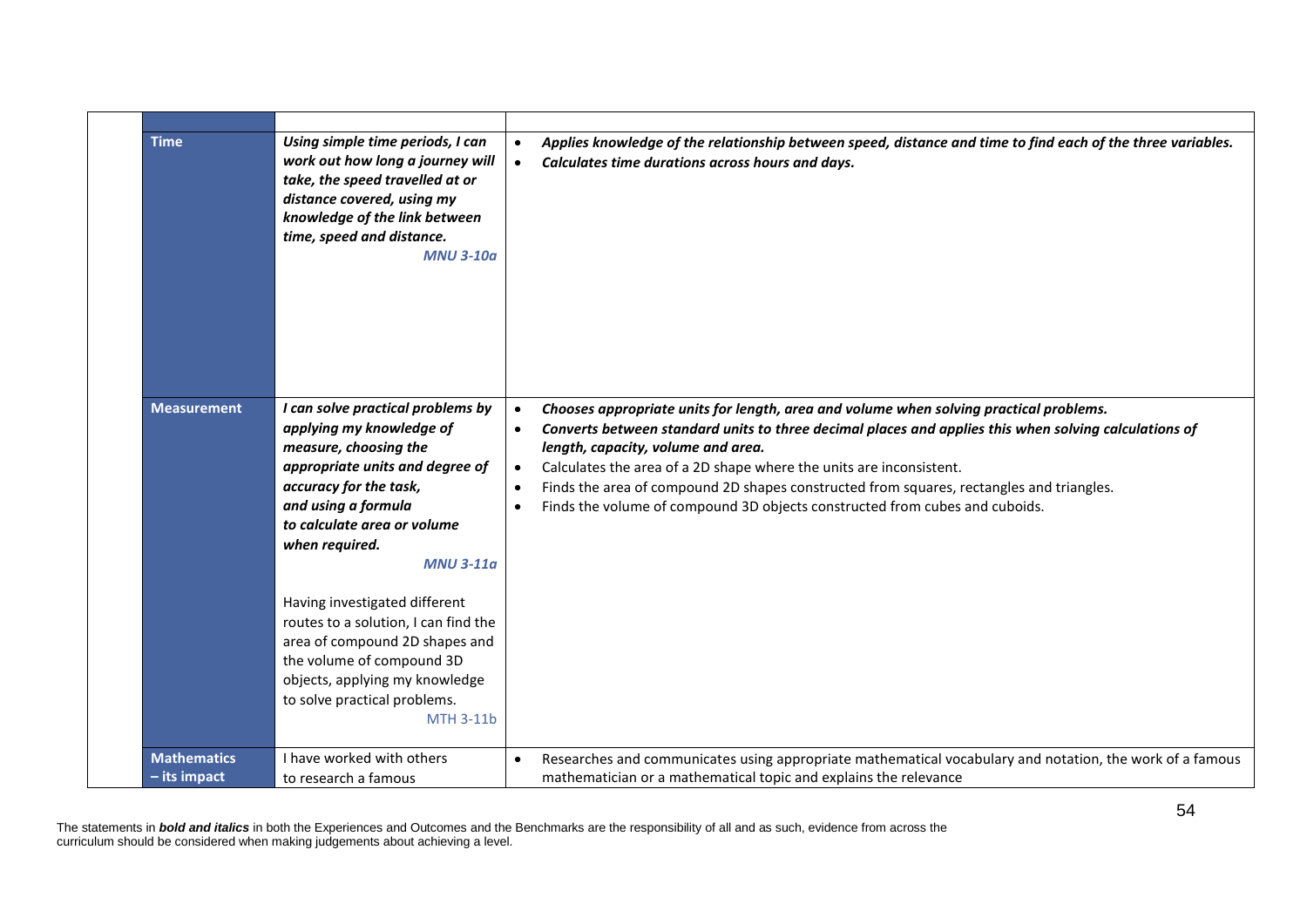| on the world,<br>past, present and<br>future | mathematician and the<br>work they are known for, or<br>investigated a mathematical<br>topic, and have prepared and<br>delivered a short presentation.<br><b>MTH 3-12a</b>                                                                                                                                                            | and impact they have on society.                                                                                                                                                                                                                                                                                                                                                                                                                                                                     |
|----------------------------------------------|---------------------------------------------------------------------------------------------------------------------------------------------------------------------------------------------------------------------------------------------------------------------------------------------------------------------------------------|------------------------------------------------------------------------------------------------------------------------------------------------------------------------------------------------------------------------------------------------------------------------------------------------------------------------------------------------------------------------------------------------------------------------------------------------------------------------------------------------------|
| <b>Patterns and</b><br>relationships         | Having explored number<br>sequences, I can establish the set<br>of numbers generated by a given<br>rule and determine a rule for a<br>given sequence, expressing it<br>using appropriate notation.<br><b>MTH 3-13a</b>                                                                                                                | Generates number sequences from a given rule, for example, $T = 4n + 6$ .<br>$\bullet$<br>Extends a given pattern and describes the rule.<br>$\bullet$<br>Expresses sequence rules in algebraic notation, for example, the cost of hiring a car is £75 plus a charge of<br>£0.05 per mile, 'm' driven, $C = 0.05m + 75$ .                                                                                                                                                                            |
| <b>Expressions and</b><br>equations          | I can collect like algebraic terms,<br>simplify expressions and evaluate<br>using substitution.<br><b>MTH 3-14a</b><br>Having discussed ways<br>to express problems<br>or statements using<br>mathematical language,<br>I can construct, and use<br>appropriate methods to solve, a<br>range of simple equations.<br><b>MTH 3-15a</b> | Collects like terms, including squared terms, to simplify an algebraic expression.<br>$\bullet$<br>Evaluates expressions involving two variables using both positive and negative numbers.<br>$\bullet$<br>Solves linear equations, for example, $ax \pm b = c$ where a, b and c are integers.<br>$\bullet$<br>Creates a simple linear formula representing information contained in a diagram,<br>problem or statement.<br>Evaluates a simple formula, for example, $C = 0.05m + 75$ .<br>$\bullet$ |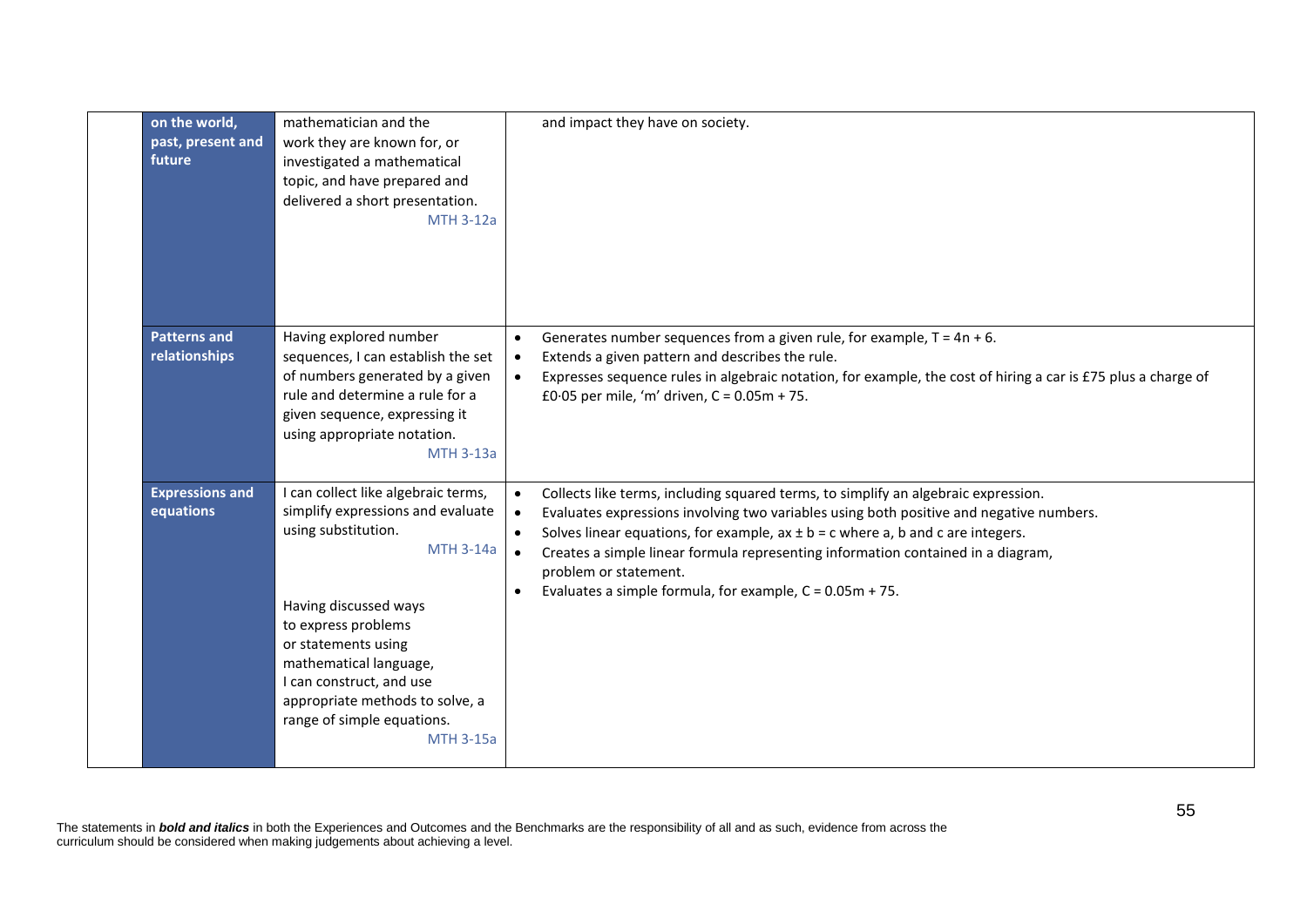|                                 |                                                     | I can create and evaluate<br>a simple formula representing<br>information contained in a<br>diagram, problem or statement.<br><b>MTH 3-15b</b>                  |                                                                                                                                                                                      |
|---------------------------------|-----------------------------------------------------|-----------------------------------------------------------------------------------------------------------------------------------------------------------------|--------------------------------------------------------------------------------------------------------------------------------------------------------------------------------------|
| Shape, position<br>and movement | <b>Properties of 2D</b><br>shapes and 3D<br>objects | Having investigated a range of<br>methods, I can accurately draw<br>2D shapes using appropriate<br>mathematical instruments and<br>methods.<br><b>MTH 3-16a</b> | Demonstrates a variety of methods to accurately draw 2D shapes, including triangles<br>$\bullet$<br>and regular polygons (given the interior angle), using mathematical instruments. |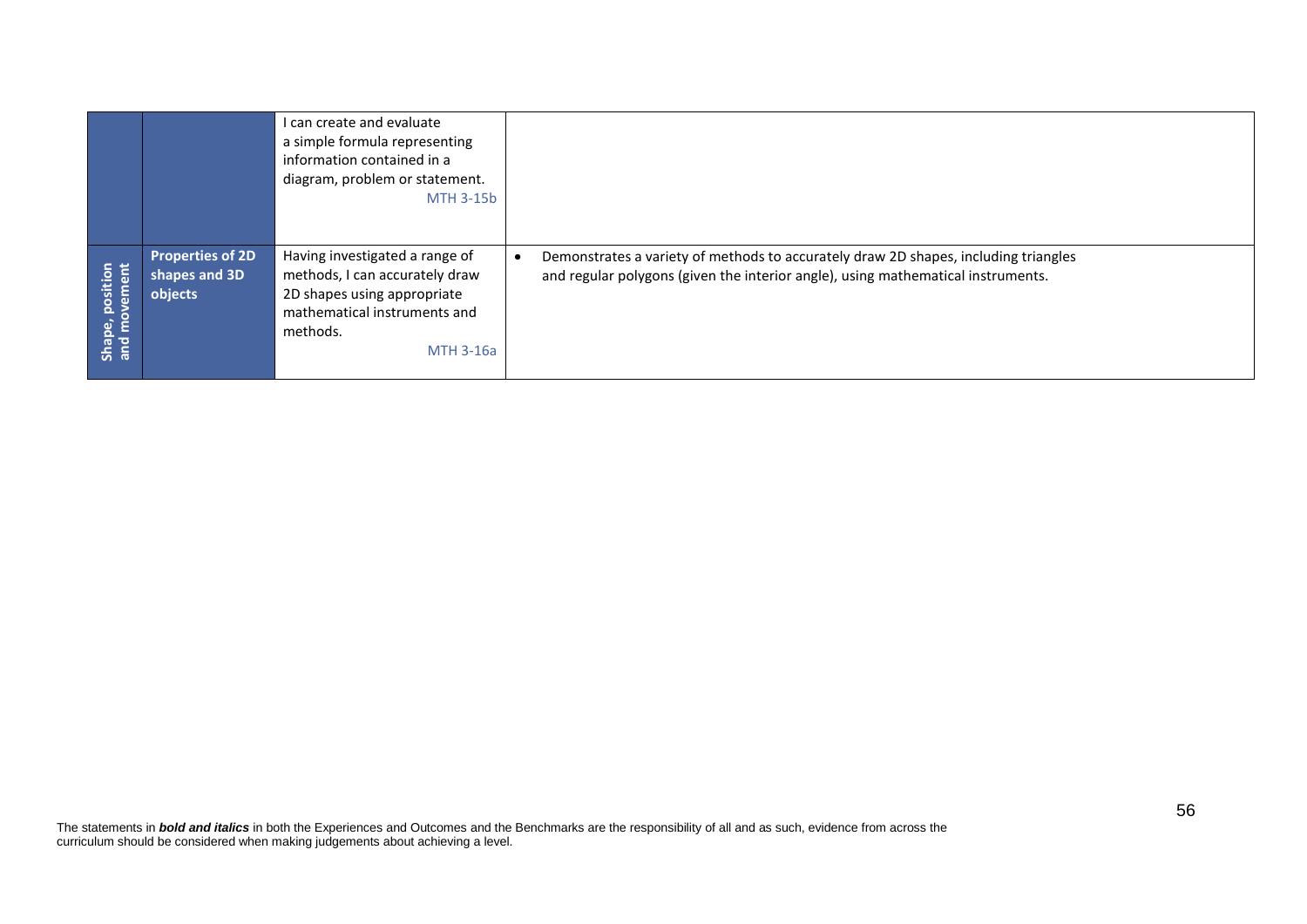| Angle, symmetry<br>I can name angles and<br>Names angles using mathematical notation, for example, $\angle ABC$<br>$\bullet$<br>and<br>find their sizes using my<br>Identifies corresponding, alternate and vertically opposite angles and uses this knowledge<br>$\bullet$<br>transformation<br>knowledge of the properties of a<br>to calculate missing angles.<br>range of 2D shapes and the angle<br>Uses the angle properties of triangles and quadrilaterals to find missing angles.<br>properties associated with<br>Applies knowledge and understanding of scale to enlarge and reduce objects<br>$\bullet$<br>intersecting and parallel lines.<br>in size showing understanding of linear scale factor.<br><b>MTH 3-17a</b><br>Uses bearings in a navigational context, including creating scale drawings.<br>Identifies all lines of symmetry in 2D shapes.<br>$\bullet$<br>Having investigated navigation in<br>Creates symmetrical patterns and pictures.<br>$\bullet$<br>the<br>world, I can apply my<br>understanding of bearings and<br>scale to interpret<br>maps and plans and<br>create accurate plans,<br>and scale drawings of routes and<br>journeys.<br><b>MTH 3-17b</b><br>I can apply my understanding of<br>scale when enlarging or reducing<br>pictures and shapes, using<br>different methods, including<br>technology.<br><b>MTH 3-17c</b><br>I can use my knowledge<br>of the coordinate system<br>to plot and describe the location<br>of a point on a grid.<br>MTH 2-18a / MTH 3-18a |
|---------------------------------------------------------------------------------------------------------------------------------------------------------------------------------------------------------------------------------------------------------------------------------------------------------------------------------------------------------------------------------------------------------------------------------------------------------------------------------------------------------------------------------------------------------------------------------------------------------------------------------------------------------------------------------------------------------------------------------------------------------------------------------------------------------------------------------------------------------------------------------------------------------------------------------------------------------------------------------------------------------------------------------------------------------------------------------------------------------------------------------------------------------------------------------------------------------------------------------------------------------------------------------------------------------------------------------------------------------------------------------------------------------------------------------------------------------------------------------------------------------------------|
|                                                                                                                                                                                                                                                                                                                                                                                                                                                                                                                                                                                                                                                                                                                                                                                                                                                                                                                                                                                                                                                                                                                                                                                                                                                                                                                                                                                                                                                                                                                     |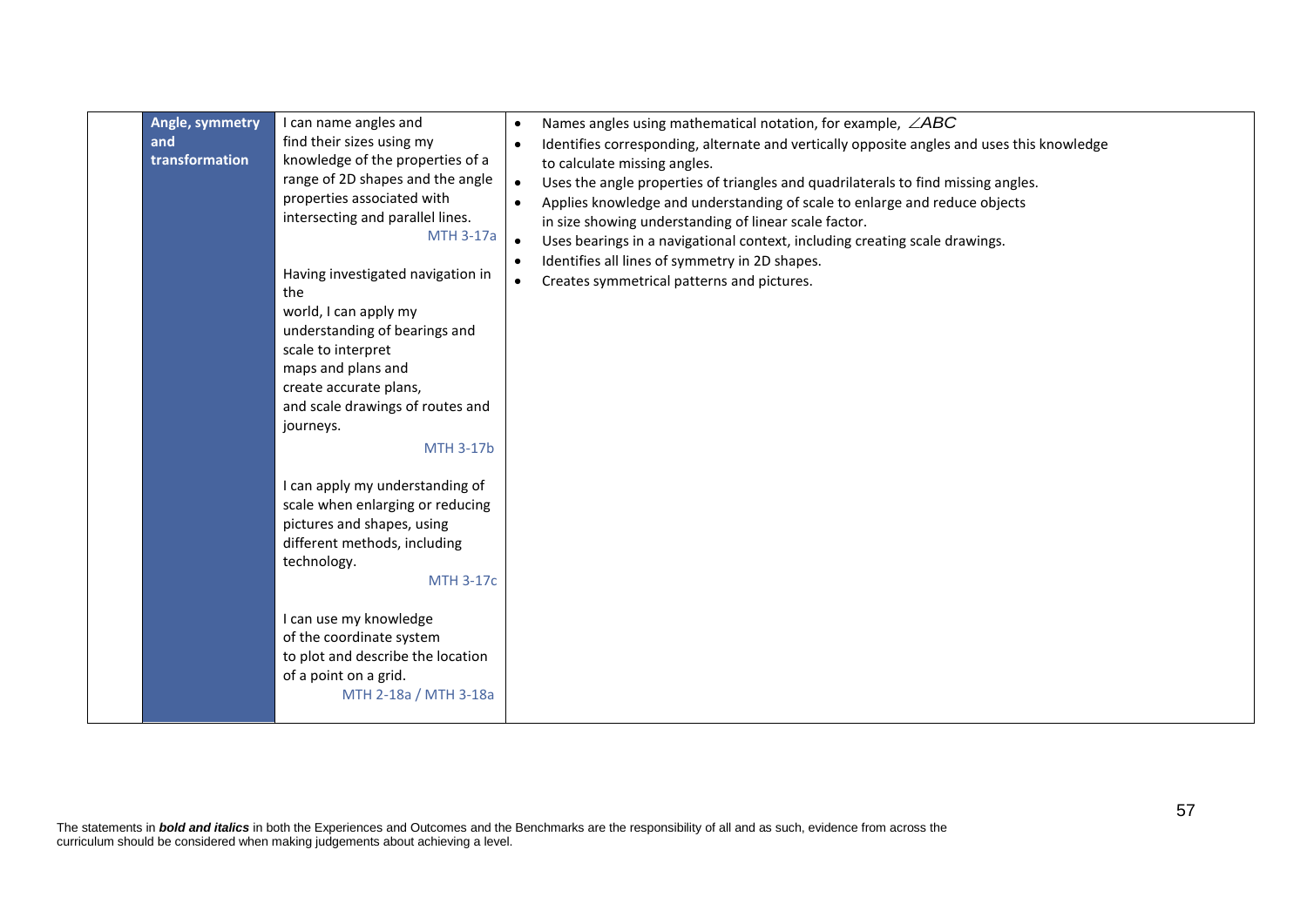| I can illustrate the lines |  |
|----------------------------|--|
| of symmetry for a range    |  |
| of 2D shapes and apply     |  |
| my understanding to create |  |
| and complete symmetrical   |  |
| pictures and patterns.     |  |
| MTH 2-19a / MTH 3-19a      |  |
|                            |  |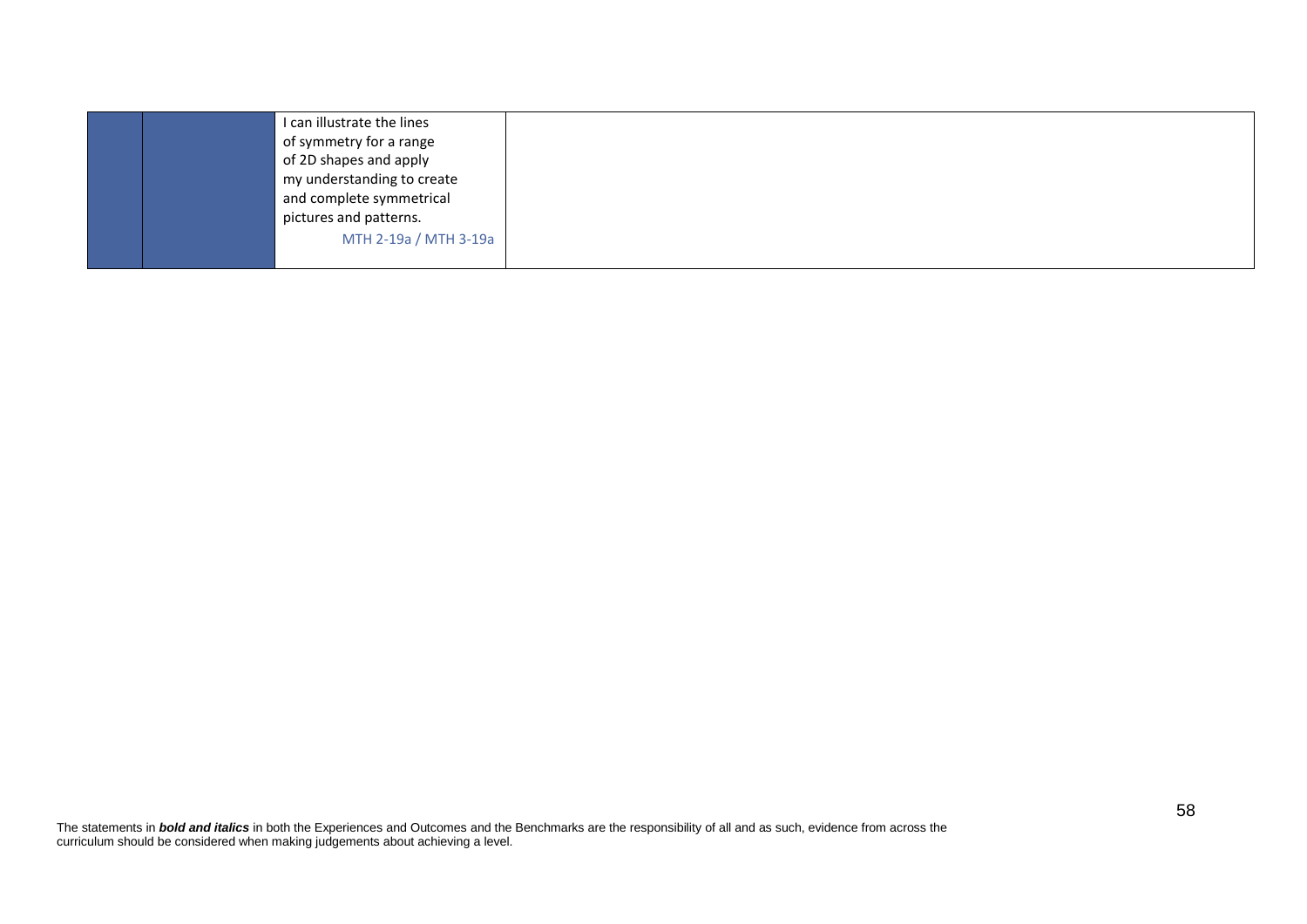|                      | Data and analysis | I can work collaboratively,<br>making appropriate use<br>of technology, to source<br>information presented<br>in a range of ways, interpret<br>what it conveys and discuss<br>whether<br>I believe the information to be<br>robust, vague<br>or misleading.<br><b>MNU 3-20a</b> | Sources information or collects data making use of digital technology<br>$\bullet$<br>where appropriate.<br>Interprets data sourced or given.<br>$\bullet$<br>Describes trends in data using appropriate language, for example, increasing trend.<br>$\bullet$<br>Determines if information is robust, vague or misleading by considering, for example, the validity of the<br>$\bullet$<br>source, scale used, sample size, method of presentation and appropriateness of how the sample was<br>selected.<br>Collects data by choosing a representative sample to avoid bias.<br>$\bullet$<br>Organises and displays data appropriately in a variety of forms, for example, compound<br>$\bullet$<br>bar and line graphs and pie charts, making effective use of technology as appropriate. |    |
|----------------------|-------------------|---------------------------------------------------------------------------------------------------------------------------------------------------------------------------------------------------------------------------------------------------------------------------------|----------------------------------------------------------------------------------------------------------------------------------------------------------------------------------------------------------------------------------------------------------------------------------------------------------------------------------------------------------------------------------------------------------------------------------------------------------------------------------------------------------------------------------------------------------------------------------------------------------------------------------------------------------------------------------------------------------------------------------------------------------------------------------------------|----|
| Information handling |                   | When analysing information or<br>collecting data of<br>my own, I can use my<br>understanding of how bias may<br>arise and how sample size can<br>affect precision,<br>to ensure that the data allows for<br>fair conclusions<br>to be drawn.<br><b>MTH 3-20b</b>                |                                                                                                                                                                                                                                                                                                                                                                                                                                                                                                                                                                                                                                                                                                                                                                                              |    |
|                      |                   | I can display data in a clear way<br>using a suitable scale, by<br>choosing appropriately from an<br>extended range<br>of tables, charts, diagrams and<br>graphs, making effective use of<br>technology.<br>MTH 2-21a / MTH 3-21a                                               |                                                                                                                                                                                                                                                                                                                                                                                                                                                                                                                                                                                                                                                                                                                                                                                              |    |
|                      |                   | curriculum should be considered when making judgements about achieving a level.                                                                                                                                                                                                 | The statements in bold and italics in both the Experiences and Outcomes and the Benchmarks are the responsibility of all and as such, evidence from across the                                                                                                                                                                                                                                                                                                                                                                                                                                                                                                                                                                                                                               | 59 |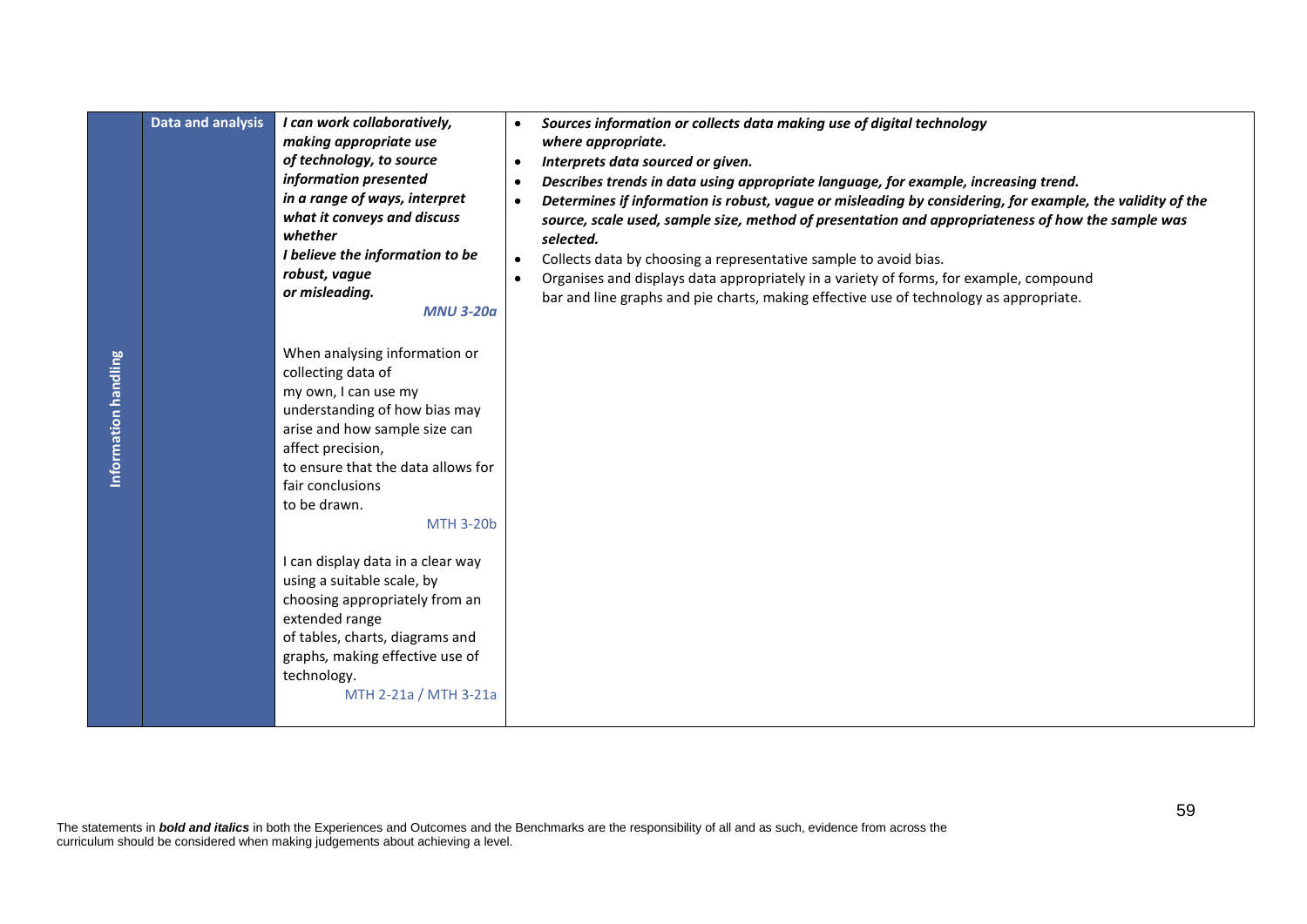| <b>Ideas of chance</b> | I can find the probability of a | Uses the probability scale of 0 to 1 showing probability as a fraction or decimal fraction.                 |
|------------------------|---------------------------------|-------------------------------------------------------------------------------------------------------------|
| and uncertainty        | simple event happening and      | Demonstrates understanding of the relationship between the frequency of an                                  |
|                        | explain why the consequences    | event happening and the probability of it happening.                                                        |
|                        | of the event, as well as        | Uses a given probability to calculate an expected outcome, for example, 'the probability of rain in June is |
|                        | its probability, should         | 0.25 so how many days do we expect it to rain?'.                                                            |
|                        | be considered when making       | Calculates the probability of a simple event happening, for example,                                        |
|                        | choices.                        | 'what is the probability of throwing a prime number on a 12 sided die?'.                                    |
|                        | <b>MNU 3-22a</b>                | Identifies all of the mutually exclusive outcomes of a single event and calculates                          |
|                        |                                 | the probability of each.                                                                                    |
|                        |                                 | Investigates real-life situations which involve making decisions on the likelihood                          |
|                        |                                 | of events occurring and the consequences involved.                                                          |
|                        |                                 |                                                                                                             |

**Fourth Level Numeracy and Mathematics**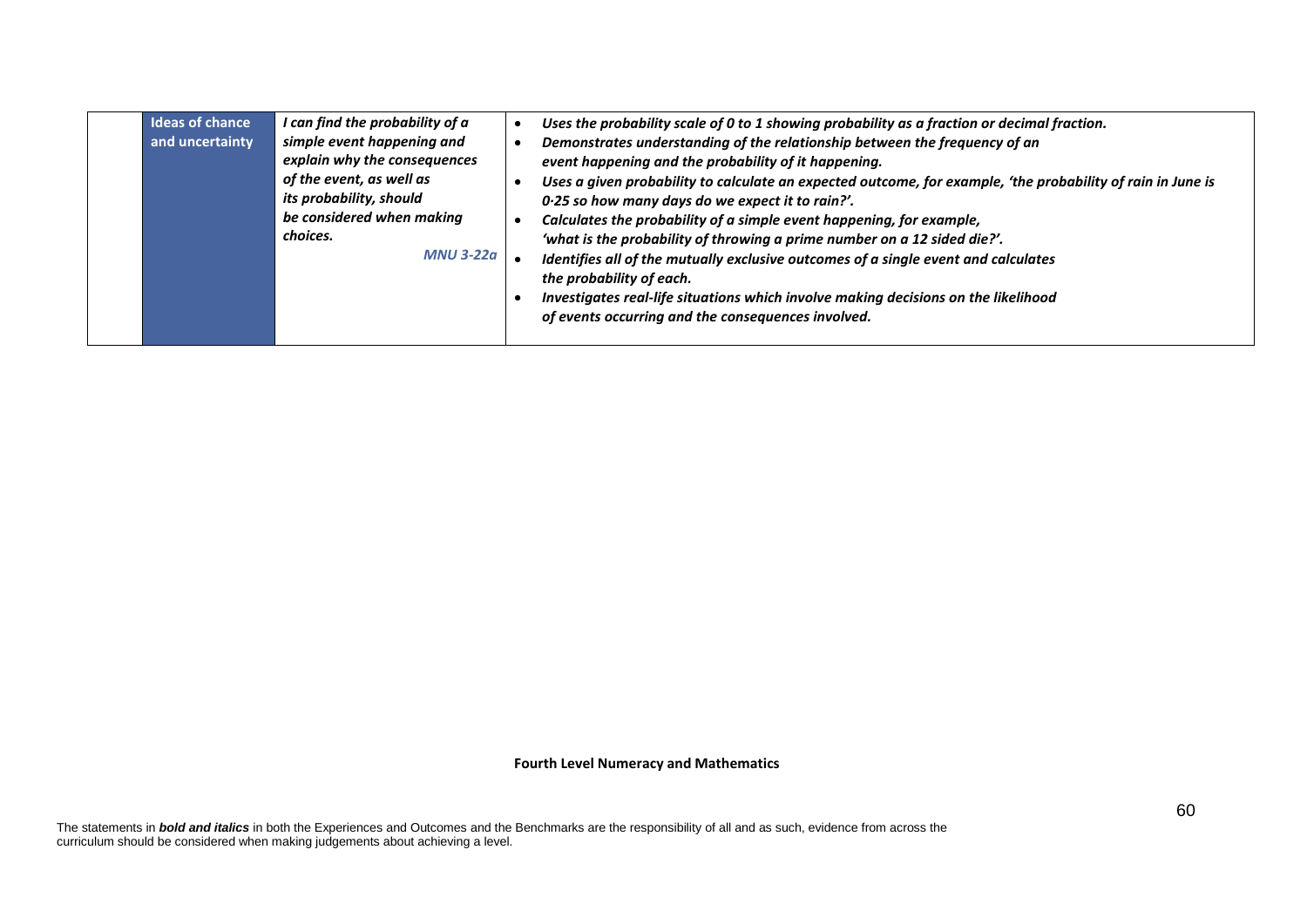|                           | <b>Curriculum</b><br>organisers          | <b>Experiences and Outcomes for</b><br>planning learning, teaching<br>and assessment                                                                                                                                                                                                                                                                                                                    | Benchmarks to support practitioners' professional judgement of achievement of a level                                                                                                                                                                                                                                                                                                                                                                                                                                       |
|---------------------------|------------------------------------------|---------------------------------------------------------------------------------------------------------------------------------------------------------------------------------------------------------------------------------------------------------------------------------------------------------------------------------------------------------------------------------------------------------|-----------------------------------------------------------------------------------------------------------------------------------------------------------------------------------------------------------------------------------------------------------------------------------------------------------------------------------------------------------------------------------------------------------------------------------------------------------------------------------------------------------------------------|
|                           | <b>Estimation and</b><br>rounding        | <b>Having investigated</b><br>the practical impact of<br>inaccuracy and error,<br>I can use my knowledge of<br>tolerance when choosing the<br>required degree of accuracy<br>to make real-life calculations.<br><b>MNU 4-01a</b>                                                                                                                                                                        | Rounds answers to a specified significant figure.<br>$\bullet$<br>Demonstrates that the context of the question needs to be considered when rounding.<br>$\bullet$<br>Demonstrates the impact of inaccuracy and error, for example, the impact of rounding an answer before<br>$\bullet$<br>the final step in a multi-step calculation.<br>Uses a given tolerance to decide if there is an allowable amount of variation of a specified quantity, for<br>$\bullet$<br>example, dimensions of a machine part, 235 mm ± 1 mm. |
| Number, money and measure | <b>Number and</b><br>number<br>processes | <b>Having recognised similarities</b><br>between new problems and<br>problems<br>I have solved before,<br>I can carry out the necessary<br>calculations<br>to solve problems set<br>in unfamiliar contexts.<br><b>MNU 4-03a</b><br>I have investigated how<br>introducing brackets to an<br>expression can change the<br>emphasis and can demonstrate<br>my understanding by<br>using the correct order | Interprets and solves multi-step problems using the four operations.<br>$\bullet$<br>Applies the correct order of operations in all calculations, including those with brackets.<br>$\bullet$                                                                                                                                                                                                                                                                                                                               |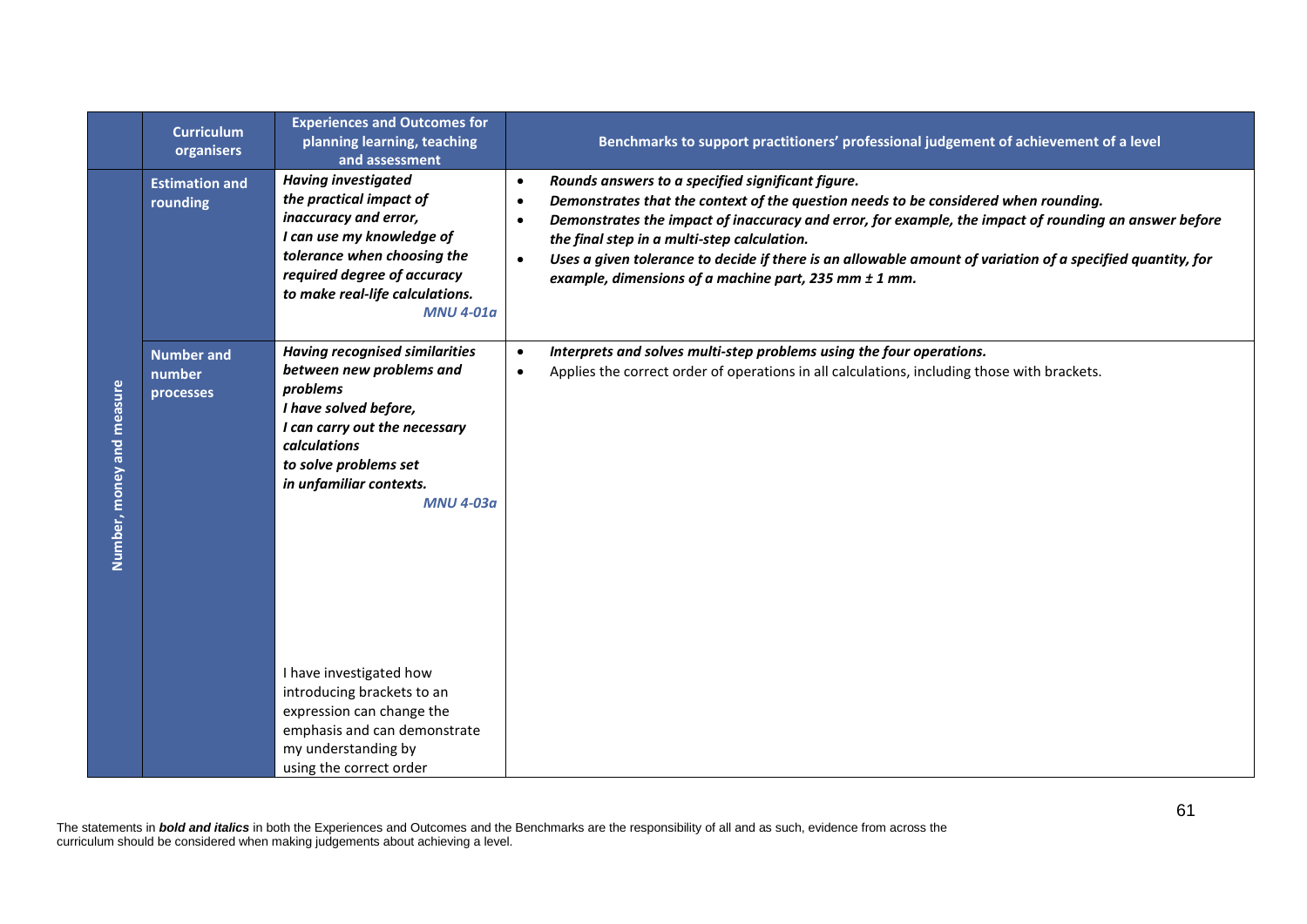|                                                    | of operations when carrying out<br>calculations.<br><b>MTH 4-03b</b>                                                                                                                                                                                                                                                                                                                                                                                                    |                                                                                                                                                                                                                                                                                                                                                                                                                                                                                                                                                   |
|----------------------------------------------------|-------------------------------------------------------------------------------------------------------------------------------------------------------------------------------------------------------------------------------------------------------------------------------------------------------------------------------------------------------------------------------------------------------------------------------------------------------------------------|---------------------------------------------------------------------------------------------------------------------------------------------------------------------------------------------------------------------------------------------------------------------------------------------------------------------------------------------------------------------------------------------------------------------------------------------------------------------------------------------------------------------------------------------------|
| <b>Multiples, factors</b><br>and primes            | There are no Experiences and<br>Outcomes at fourth level.                                                                                                                                                                                                                                                                                                                                                                                                               | There are no Experiences and Outcomes at fourth level.                                                                                                                                                                                                                                                                                                                                                                                                                                                                                            |
| <b>Powers</b><br>and roots                         | I have developed my<br>understanding of the relationship<br>between powers and roots and can<br>carry out calculations mentally or<br>using technology to evaluate whole<br>number powers and roots, of any<br>appropriate number.<br>MTH 4-06a<br>Within real-life contexts,<br>I can use scientific notation to<br>express large or small numbers in<br>a more efficient way and can<br>understand and work with<br>numbers written in this form.<br><b>MTH 4-06b</b> | Shows understanding that square roots of whole numbers can have positive and negative values, for example,<br>$\bullet$<br>$\sqrt{9} = \pm 3$<br>Uses knowledge of the inverse relationship between powers and roots to evaluate<br>whole number roots of any appropriate number, $\sqrt[3]{27} = 3$ .<br>Uses knowledge of mathematical notation to express numbers in scientific notation.                                                                                                                                                      |
| Fractions,<br>decimal fractions<br>and percentages | I can choose the most<br>appropriate form of fractions,<br>decimal fractions and<br>percentages to use when making<br>calculations mentally,<br>in written form or using<br>technology, then use<br>my solutions to make<br>comparisons, decisions and<br>choices.<br><b>MNU 4-07a</b>                                                                                                                                                                                  | Chooses the most efficient form of fractions, decimal fractions or percentages<br>$\bullet$<br>when making calculations.<br>Uses calculations to support comparisons, decisions and choices.<br>$\bullet$<br>Calculates the percentage increase or decrease of a value.<br>$\bullet$<br>Applies addition, subtraction and multiplication skills to solve problems involving fractions and mixed<br>$\bullet$<br>numbers.<br>Uses knowledge of proportion to solve problems in real-life which involve changes in related quantities.<br>$\bullet$ |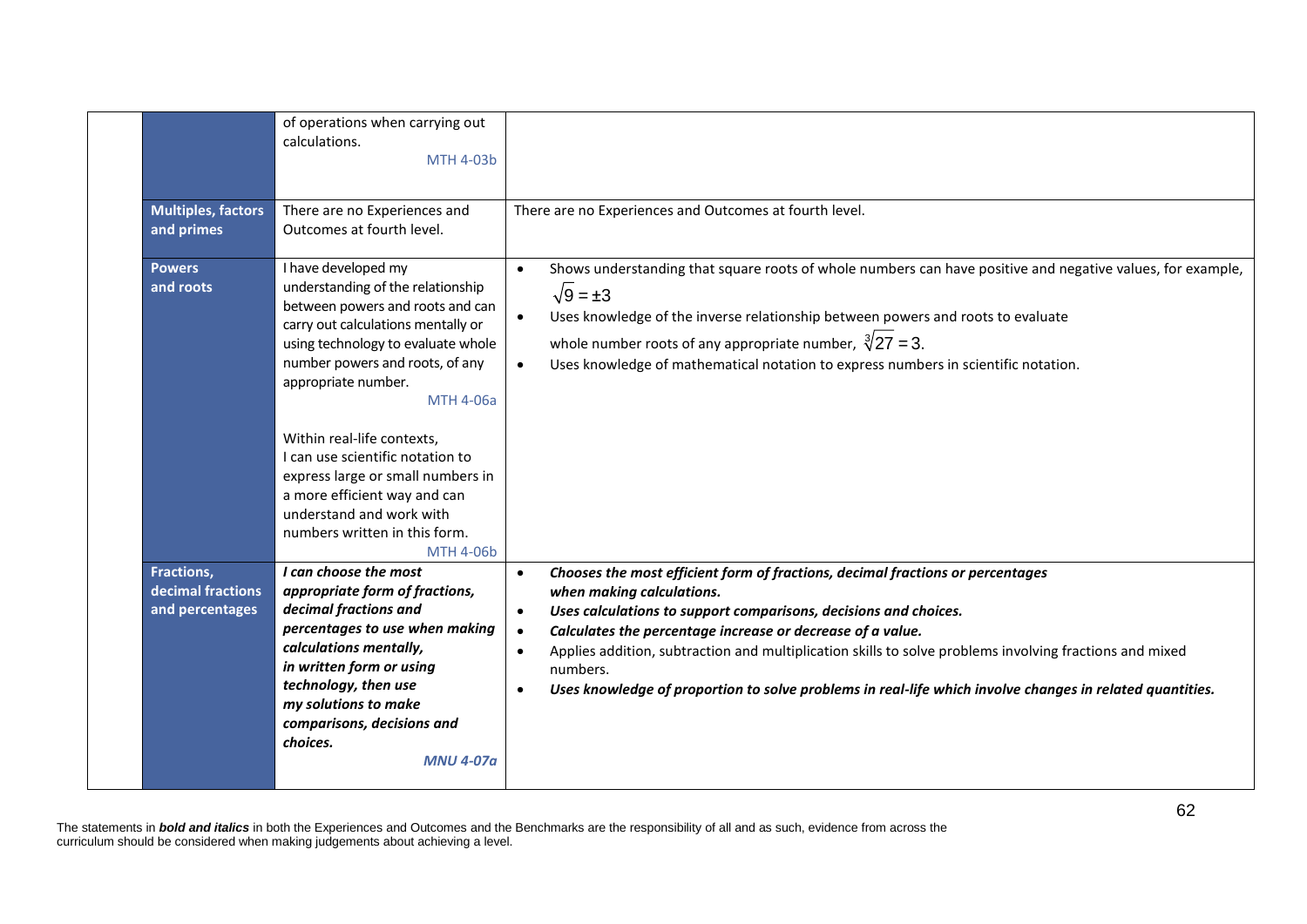|              | I can solve problems involving<br>fractions and mixed numbers in<br>context, using addition,<br>subtraction or multiplication.<br><b>MTH 4-07b</b><br>Using proportion, I can calculate<br>the change<br>in one quantity caused<br>by a change in a related quantity<br>and solve<br>real-life problems.<br><b>MNU 4-08a</b>                              |                                                                                                                                                                                                                                                                                                                                                                                                                                                                                                           |
|--------------|-----------------------------------------------------------------------------------------------------------------------------------------------------------------------------------------------------------------------------------------------------------------------------------------------------------------------------------------------------------|-----------------------------------------------------------------------------------------------------------------------------------------------------------------------------------------------------------------------------------------------------------------------------------------------------------------------------------------------------------------------------------------------------------------------------------------------------------------------------------------------------------|
| <b>Money</b> | I can discuss and illustrate the<br>facts<br>I need to consider when<br>determining what I can afford, in<br>order to manage credit and debt<br>and lead<br>a responsible lifestyle.<br><b>MNU 4-09a</b><br>I can source information on<br>earnings and deductions and use<br>it when making calculations to<br>determine net income.<br><b>MNU 4-09b</b> | Applies understanding of credit and debit in relation to earnings and deductions.<br>$\bullet$<br>Uses budgeting skills to manage income effectively and justifies spending and saving choices.<br>$\bullet$<br>Calculates net income by selecting appropriate information.<br>$\bullet$<br>Compares a range of personal finance products.<br>$\bullet$<br>Communicates the impact of financial decisions.<br>$\bullet$<br>Applies knowledge of currency conversion to determine best value.<br>$\bullet$ |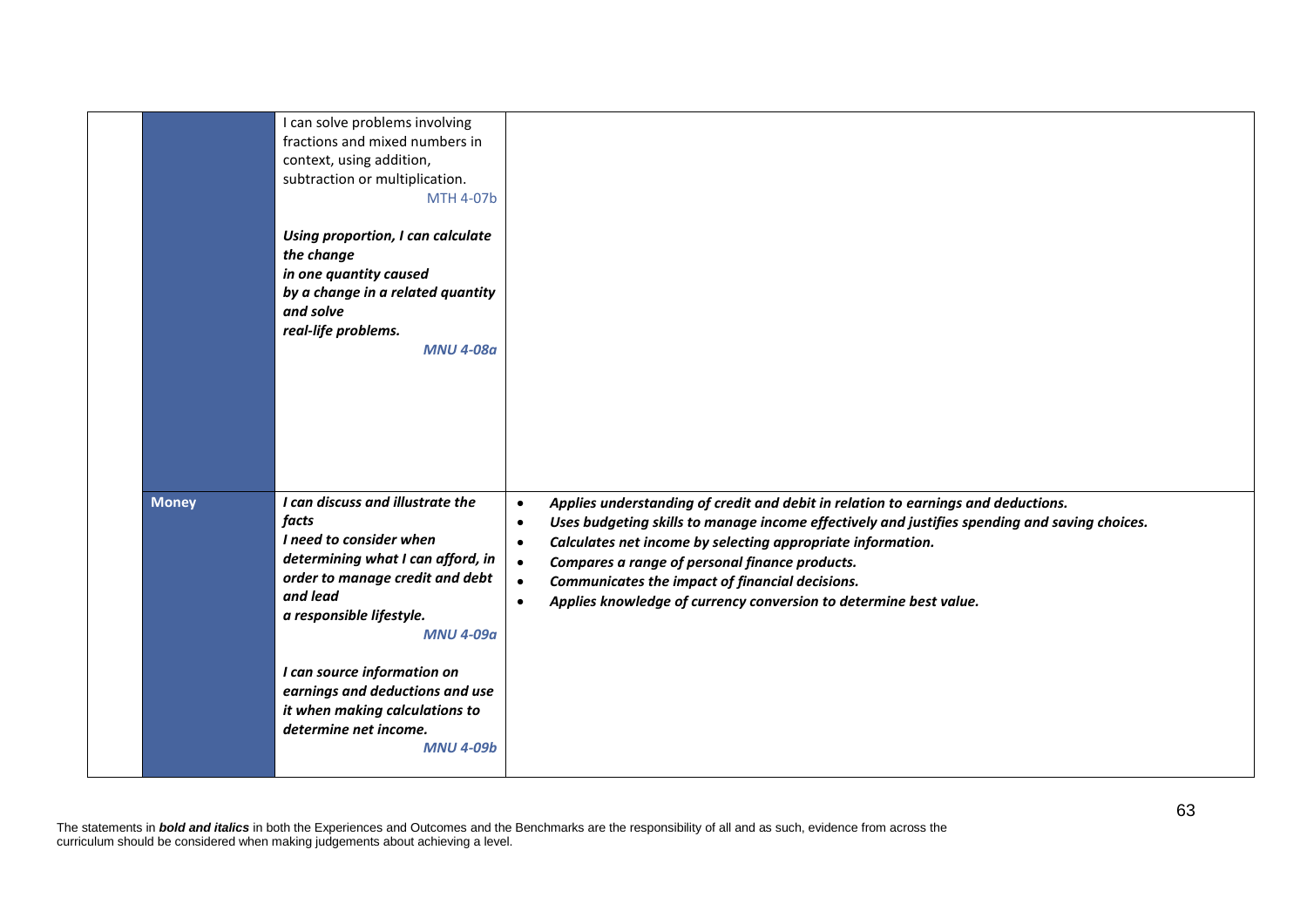|                    | I can research, compare and<br>contrast a range of personal<br>finance products and, after<br>making calculations, explain<br>my preferred choices.<br><b>MNU 4-09c</b>                                                                                                                                                                                                                                     |                                                                                                                                                                                                                                                                                                                                                                              |
|--------------------|-------------------------------------------------------------------------------------------------------------------------------------------------------------------------------------------------------------------------------------------------------------------------------------------------------------------------------------------------------------------------------------------------------------|------------------------------------------------------------------------------------------------------------------------------------------------------------------------------------------------------------------------------------------------------------------------------------------------------------------------------------------------------------------------------|
| <b>Time</b>        | I can research, compare and<br>contrast aspects<br>of time and time management<br>as<br>they impact on me.<br><b>MNU 4-10a</b><br>I can use the link between time,<br>speed and distance to carry out<br>related calculations.<br><b>MNU 4-10b</b>                                                                                                                                                          | Demonstrates effective time management skills, for example, working with different time zones or making<br>$\bullet$<br>plans, including across midnight.<br>Carries out calculations involving speed, distance and time involving decimal fraction hours.<br>$\bullet$<br>Calculates time durations across hours, days and months.<br>$\bullet$                             |
| <b>Measurement</b> | I can apply my knowledge and<br>understanding of measure to<br>everyday problems and tasks<br>and appreciate the practical<br>importance of accuracy when<br>making calculations.<br><b>MNU 4-11a</b><br>Through investigating<br>real-life problems involving the<br>surface area of simple 3D shapes,<br>I can explore ways to make the<br>most efficient use of materials<br>and carry out the necessary | Demonstrates understanding of the impact of truncation and premature rounding.<br>$\bullet$<br>Calculates the area of kites, parallelograms and trapeziums.<br>$\bullet$<br>Uses formulae and calculates the surface area of cylinders, cuboids and triangular prisms.<br>$\bullet$<br>Calculates the volume of triangular prisms and cylinders using formulae.<br>$\bullet$ |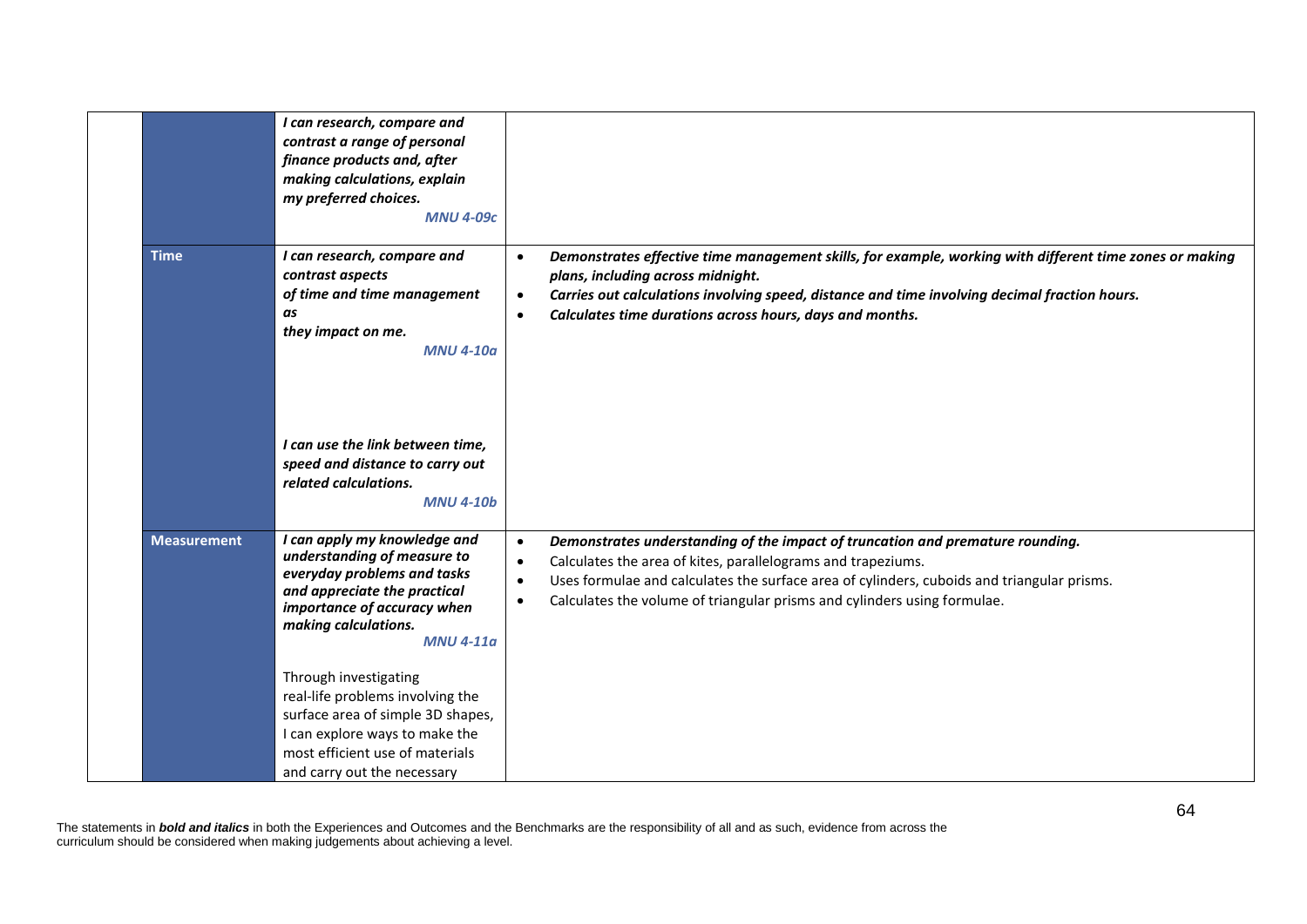| <b>Mathematics</b><br>- its impact<br>on the world,<br>past, present and<br>future | related problems.<br><b>MTH 4-11b</b><br>I have explored with others the<br>practicalities of the use of 3D<br>objects in everyday life and can<br>solve problems involving the<br>volume of a prism, using a<br>formula to make related<br>calculations when required.<br><b>MTH 4-11c</b><br>I have discussed the importance<br>of mathematics in the real world,<br>investigated the mathematical<br>skills required for different career<br>paths and delivered, with others,<br>a presentation on how<br>mathematics can be applied in<br>the workplace.<br><b>MTH 4-12a</b> | Contributes to discussions and presentations on the role of mathematics in everyday<br>$\bullet$<br>life and in the workplace.<br>Investigates the mathematical skills required for a range of careers, including those<br>$\bullet$<br>in STEM subjects.                                                                                                                                                                                                                                                                                                                                             |
|------------------------------------------------------------------------------------|-----------------------------------------------------------------------------------------------------------------------------------------------------------------------------------------------------------------------------------------------------------------------------------------------------------------------------------------------------------------------------------------------------------------------------------------------------------------------------------------------------------------------------------------------------------------------------------|-------------------------------------------------------------------------------------------------------------------------------------------------------------------------------------------------------------------------------------------------------------------------------------------------------------------------------------------------------------------------------------------------------------------------------------------------------------------------------------------------------------------------------------------------------------------------------------------------------|
| <b>Patterns and</b><br>relationships                                               | Having explored how real-life<br>situations can be modelled<br>by number patterns, I can establish<br>a number sequence to represent a<br>physical or pictorial pattern,<br>determine a general formula to<br>describe the sequence, then use it<br>to make evaluations and solve<br>related problems.<br><b>MTH 4-13a</b><br>I have discussed ways to describe<br>the slope of a line, can interpret                                                                                                                                                                             | Determines a general formula for the nth term to describe a sequence and uses it to solve related problems,<br>$\bullet$<br>linear examples only.<br>Calculates the gradient of lines in a coordinate diagram.<br>$\bullet$<br>Draws conclusions about the gradient of a line, for example, 'does the ramp meet building regulations?'.<br>$\bullet$<br>Communicates the gradient of vertical and horizontal lines and states the equation<br>$\bullet$<br>of these lines as $x = a$ or $y = b$ or equivalent.<br>Uses a given formula to plot a straight line onto a Cartesian diagram.<br>$\bullet$ |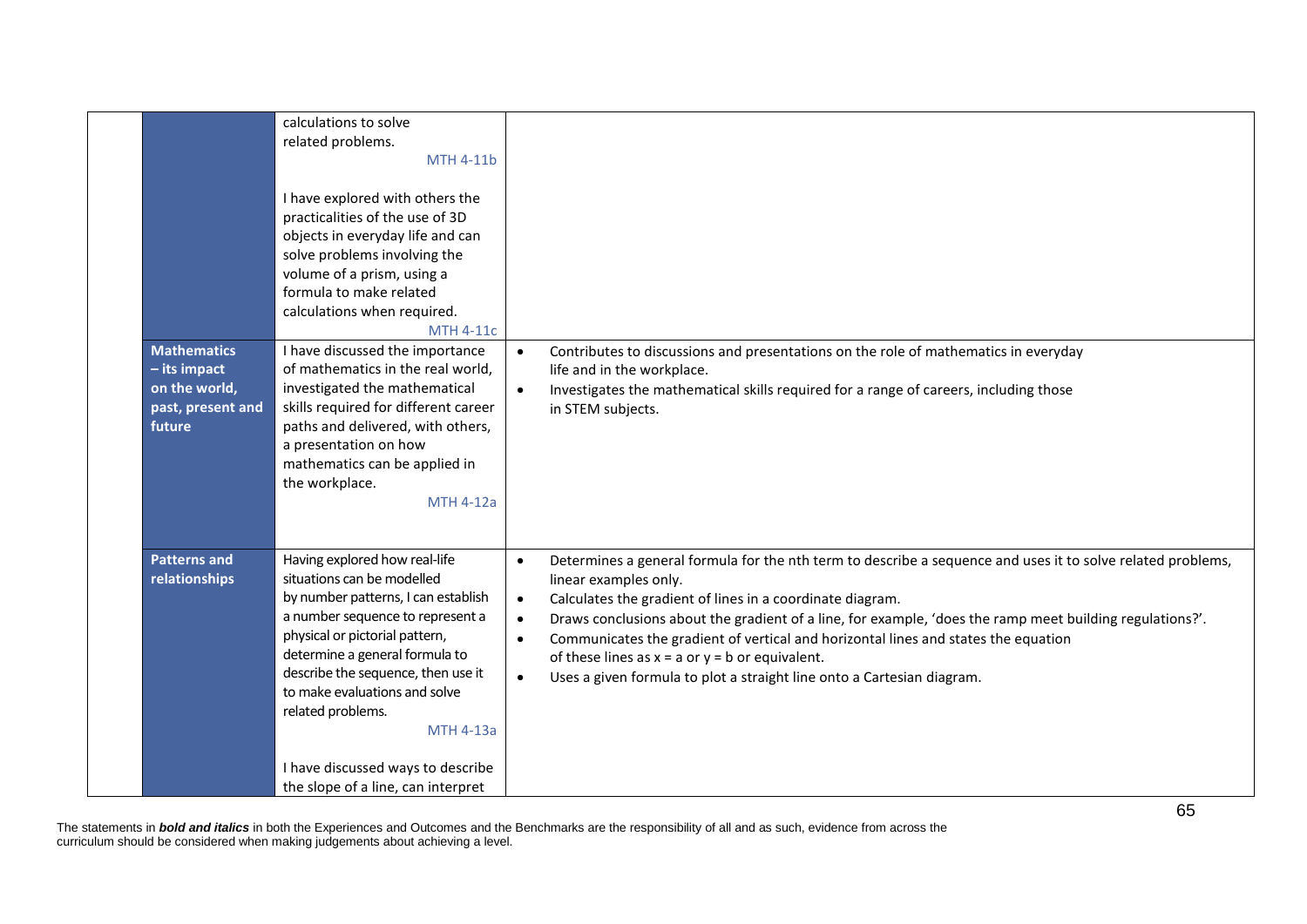|                        | the definition of gradient and can                                                                                                                               |                                                                                                |
|------------------------|------------------------------------------------------------------------------------------------------------------------------------------------------------------|------------------------------------------------------------------------------------------------|
|                        | use it to make relevant                                                                                                                                          |                                                                                                |
|                        | calculations, interpreting my                                                                                                                                    |                                                                                                |
|                        | answer for the context of the                                                                                                                                    |                                                                                                |
|                        | problem.                                                                                                                                                         |                                                                                                |
|                        | MTH 4-13b                                                                                                                                                        |                                                                                                |
|                        | Having investigated the pattern<br>of the coordinate points lying on<br>a horizontal or vertical line, I can<br>describe the pattern<br>using a simple equation. |                                                                                                |
|                        | <b>MTH 4-13c</b>                                                                                                                                                 |                                                                                                |
|                        | I can use a given formula                                                                                                                                        |                                                                                                |
|                        | to generate points lying                                                                                                                                         |                                                                                                |
|                        | on a straight line, plot them to                                                                                                                                 |                                                                                                |
|                        | create a graphical representation                                                                                                                                |                                                                                                |
|                        | then use                                                                                                                                                         |                                                                                                |
|                        | this to answer related questions.                                                                                                                                |                                                                                                |
|                        | MTH 4-13d                                                                                                                                                        |                                                                                                |
| <b>Expressions and</b> | Having explored the distributive                                                                                                                                 | Expands brackets using the distributive law and simplifies.<br>$\bullet$                       |
| equations              | law in practical contexts, I can                                                                                                                                 | Solves an extended range of linear equations involving the distributive law,<br>$\bullet$      |
|                        | simplify, multiply and evaluate                                                                                                                                  | for example, $ax \pm b = cx \pm d$ , where a, b, c and d are integers.                         |
|                        | simple algebraic terms involving a                                                                                                                               | Solves linear inequalities, including on simple closed intervals.<br>$\bullet$                 |
|                        | bracket.                                                                                                                                                         | Solves problems by expressing the given information appropriately as an equation,<br>$\bullet$ |
|                        | <b>MTH 4-14a</b>                                                                                                                                                 | in-equation or formula.                                                                        |
|                        |                                                                                                                                                                  | Evaluates algebraic expressions involving a bracket.<br>$\bullet$                              |
|                        | I can find the factors of algebraic                                                                                                                              | Factorises expressions with a numeric common factor.<br>$\bullet$                              |
|                        | terms, use my understanding to                                                                                                                                   |                                                                                                |
|                        | identify common factors and                                                                                                                                      |                                                                                                |
|                        | apply this to factorise                                                                                                                                          |                                                                                                |
|                        | expressions.                                                                                                                                                     |                                                                                                |
|                        | MTH 4-14b                                                                                                                                                        |                                                                                                |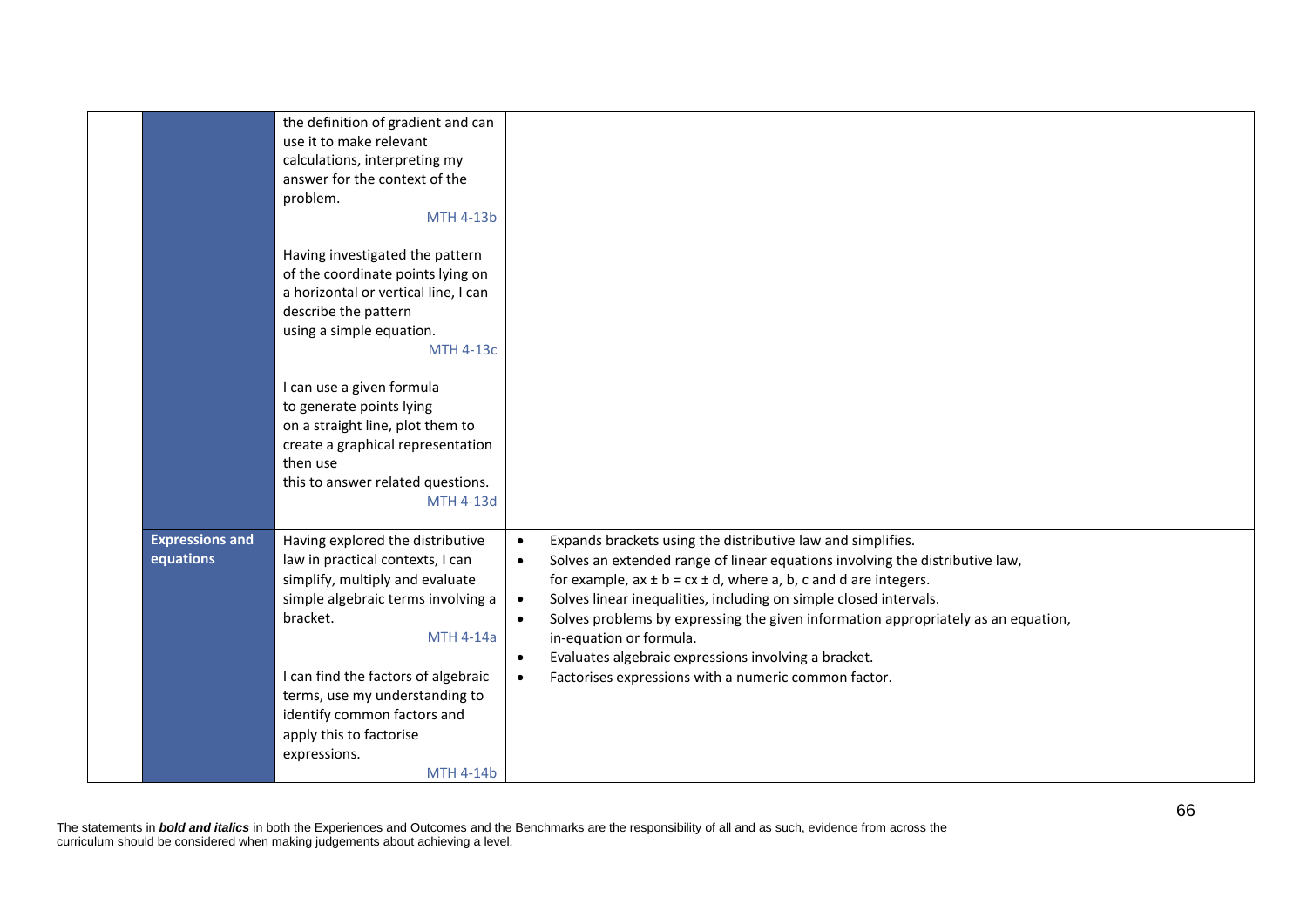| MTH 4-15a |
|-----------|
|-----------|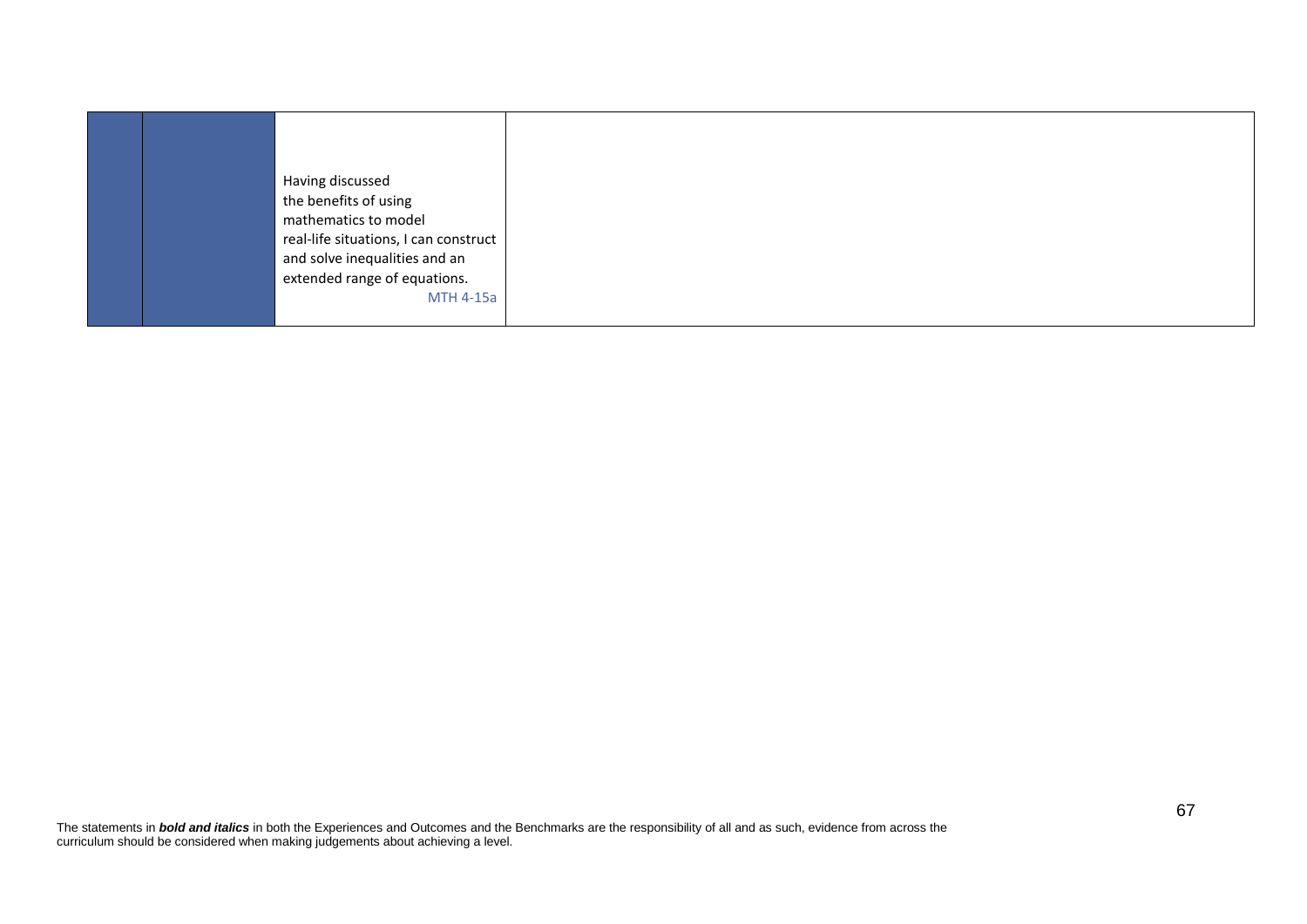| <b>Properties of 2D</b><br>shapes and 3D<br>objects<br>Shape, position and movement | I have explored the relationships<br>that exist between the sides, or<br>sides and angles, in right-angled<br>triangles and can select and use<br>an appropriate strategy to solve<br>related problems, interpreting my<br>answer for the context.<br>MTH 4-16a<br>Having investigated the<br>relationships between<br>the radius, diameter,<br>circumference and area<br>of a circle, I can apply<br>my knowledge to solve related<br>problems.<br><b>MTH 4-16b</b> | Calculates the length of any side of a right-angled triangle using the Theorem<br>$\bullet$<br>of Pythagoras.<br>Calculates the size of an angle in a right-angled triangle using trigonometry.<br>$\bullet$<br>Calculates the length of a side in a right-angled triangle using trigonometry.<br>$\bullet$<br>Uses the formula $C = \pi D$ or $C = 2\pi r$ to calculate the circumference of a circle.<br>$\bullet$<br>Uses the formula $A = \pi r^2$ to calculate the area of a circle.<br>Calculates diameter and radius of a circle when given the area or circumference.                                                                                                                         |  |
|-------------------------------------------------------------------------------------|----------------------------------------------------------------------------------------------------------------------------------------------------------------------------------------------------------------------------------------------------------------------------------------------------------------------------------------------------------------------------------------------------------------------------------------------------------------------|-------------------------------------------------------------------------------------------------------------------------------------------------------------------------------------------------------------------------------------------------------------------------------------------------------------------------------------------------------------------------------------------------------------------------------------------------------------------------------------------------------------------------------------------------------------------------------------------------------------------------------------------------------------------------------------------------------|--|
| Angle, symmetry<br>and<br>transformation                                            | Having investigated<br>the relationship between<br>a radius and a tangent<br>and explored the size<br>of the angle in a semi-circle, I can<br>use the facts I have established to<br>solve related problems.<br><b>MTH 4-17a</b>                                                                                                                                                                                                                                     | Describes rotational properties of shapes, pictures and patterns, including the order<br>$\bullet$<br>of rotation.<br>Uses knowledge of rotational symmetry to complete designs.<br>$\bullet$<br>Uses a four-quadrant Cartesian grid to read and plot coordinates.<br>$\bullet$<br>Applies understanding of translation to reflect or translate an object on a four-quadrant grid.<br>$\bullet$<br>Uses similarity to find unknown lengths of 2D shapes.<br>Applies knowledge of the relationship between the tangent and radius to calculate sizes<br>$\bullet$<br>of missing angles.<br>Applies knowledge of triangles, angles and circles, including semi-circles, to solve problems.<br>$\bullet$ |  |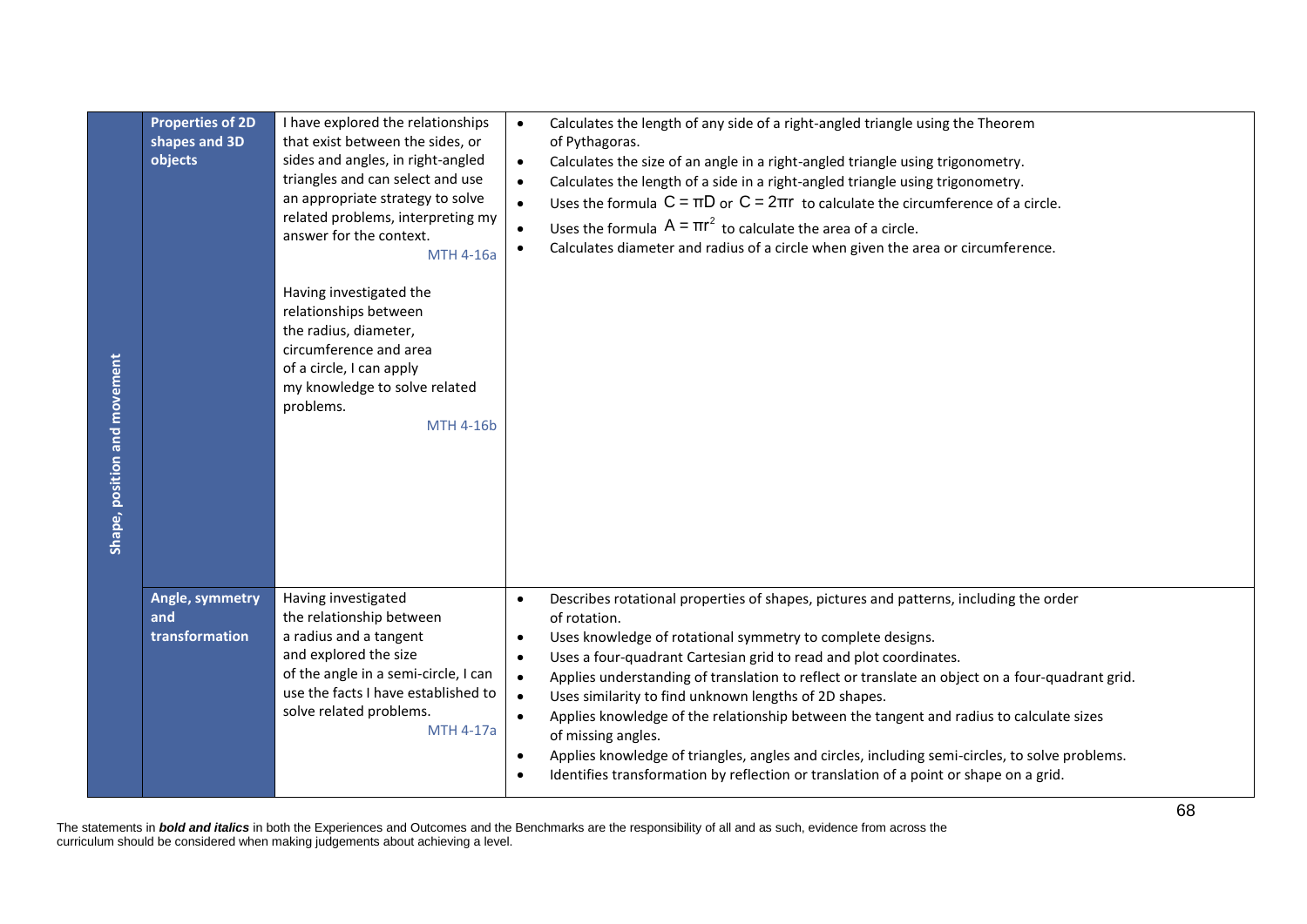| I can apply my understanding of   |  |
|-----------------------------------|--|
| the properties of similar figures |  |
| to solve problems involving       |  |
|                                   |  |
| length and area.                  |  |
| MTH 4-17b                         |  |
|                                   |  |
|                                   |  |
| I can plot and describe           |  |
| the position of a point           |  |
| on a 4-quadrant coordinate grid.  |  |
| <b>MTH 4-18a</b>                  |  |
|                                   |  |
|                                   |  |
| I can apply my understanding of   |  |
| the                               |  |
| 4-quadrant coordinate system to   |  |
| move, and describe the            |  |
|                                   |  |
| transformation of, a point or     |  |
| shape                             |  |
| on a grid.                        |  |
| <b>MTH 4-18b</b>                  |  |
|                                   |  |
|                                   |  |
|                                   |  |
| Having investigated patterns in   |  |
| the environment, I can use        |  |
| appropriate mathematical          |  |
| vocabulary                        |  |
| to discuss the rotational         |  |
|                                   |  |
| properties of shapes, pictures    |  |
| and patterns                      |  |
| and can apply my understanding    |  |
| when completing or creating       |  |
|                                   |  |
| designs.                          |  |
| MTH 4-19a                         |  |
|                                   |  |